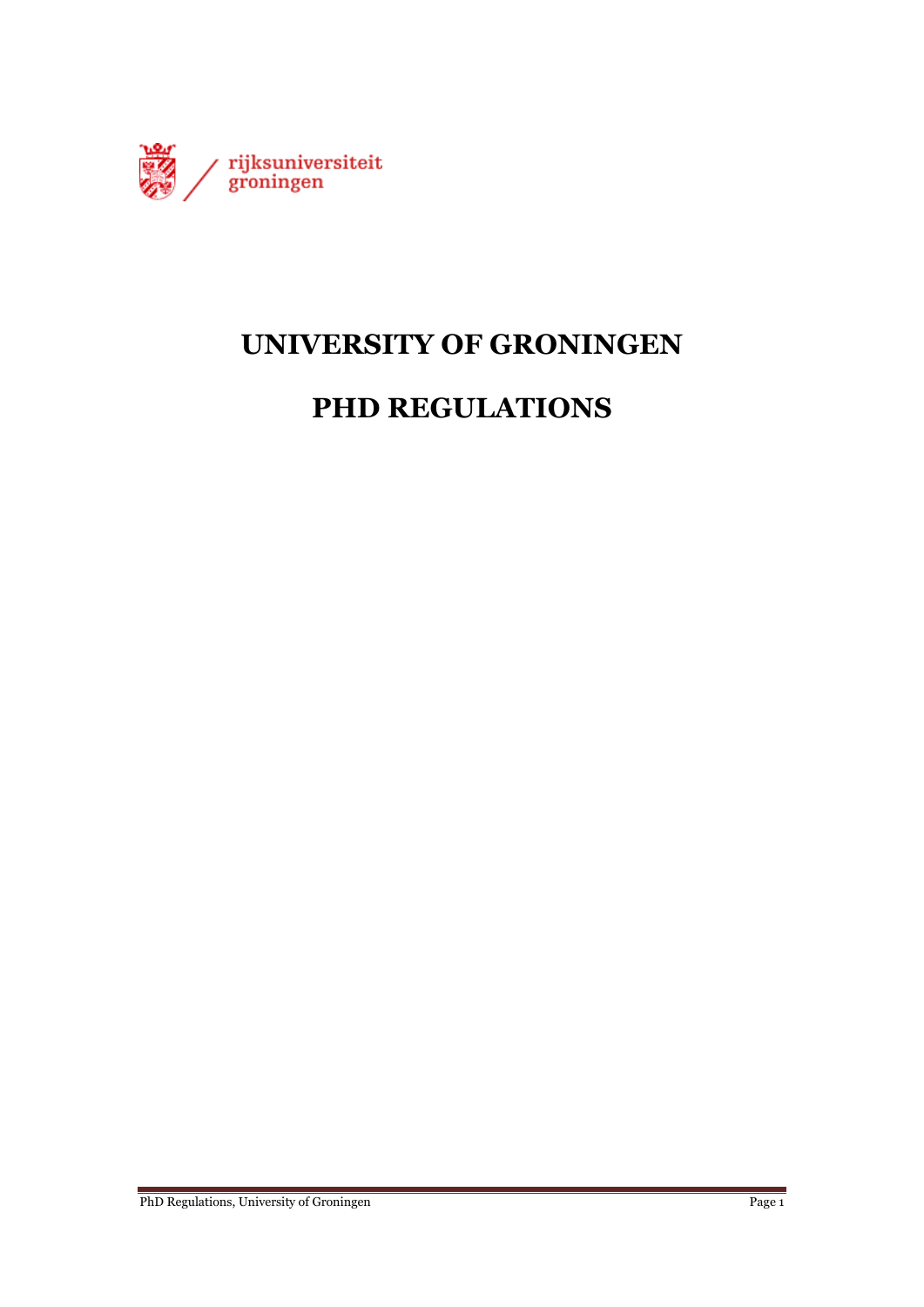#### Foreword

In 2012 the University of Groningen decided that its PhD regulations needed to be adapted to suit the demands and possibilities of the present time. This led to new regulations which will take effect as of 1 September 2013.

The new PhD regulations will serve as a foundation for several changes associated with the entire PhD procedure. These changes relate not only to the new regulations, but also to use of a registration and progress system for PhD students known as Hora Finita.

The new regulations were developed in consultation and collaboration with the University of Groningen's PhD Board and Graduate Schools. The most salient changes in comparison with the old PhD regulations are that:

- from now each PhD must be supervised by at least two formal supervisors, namely two full professors (*promotors)* or one full professor (*promotor*) and one co-supervisor (*copromotor*)
- the Graduate School Admissions Committee will make decisions regarding the admission of prospective students to a PhD programme
- a training and supervision plan must be drawn up by the PhD student and the supervisors before the PhD programme begins
- the PhD student will take an academic pledge at the PhD ceremony
- the PhD student will no longer be awarded a PhD degree by a Faculty, but by the University
- the PhD procedure will be monitored through a digital workflow.

With the new PhD regulations and the accompanying implementation regulations, the University of Groningen will have an up-to-date PhD system which will put the increasing number of PhD students and their supervisors in an even better position to complete PhD programmes successfully.

On behalf of the PhD Board,

Prof. E. Sterken Rector Magnificus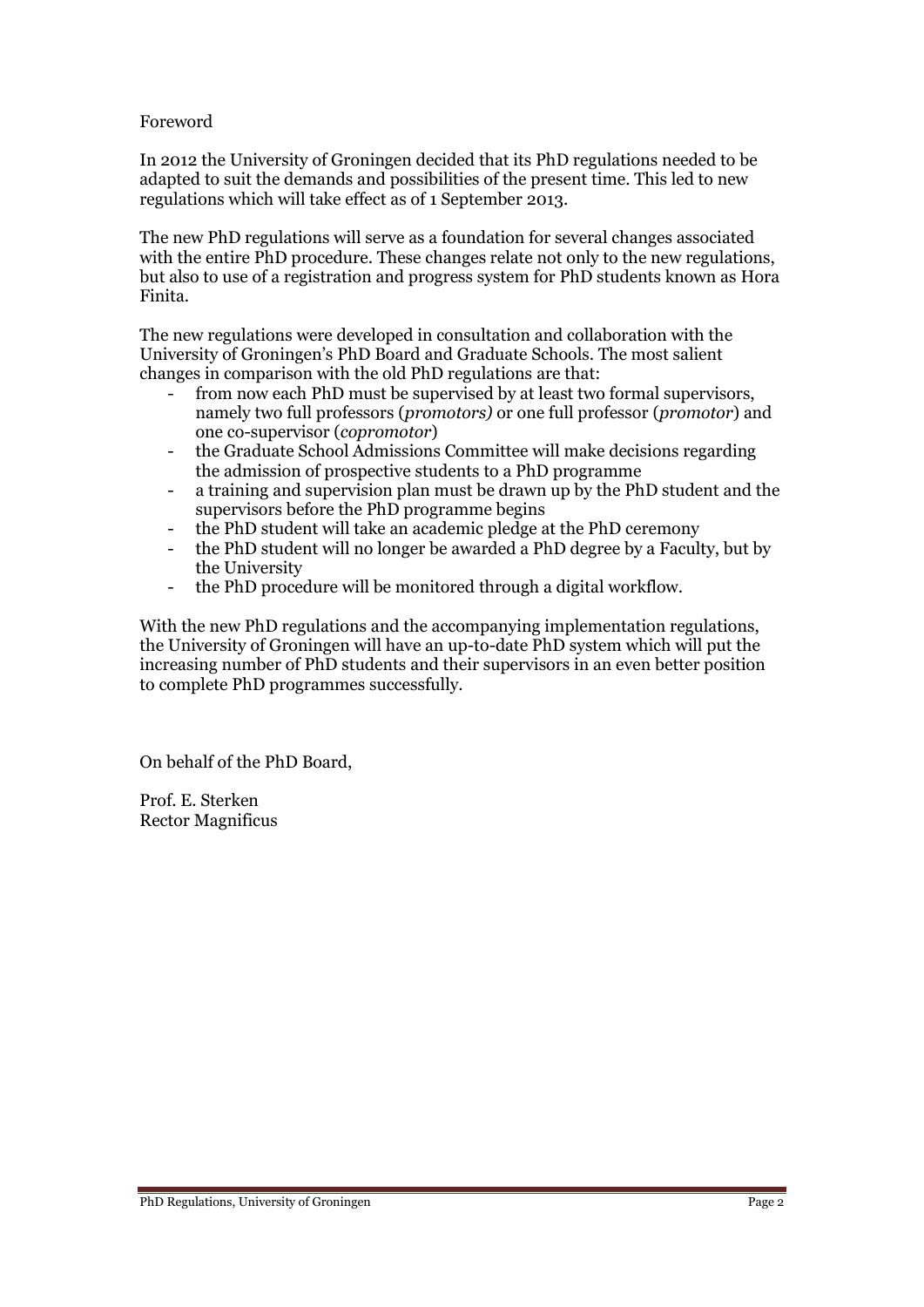# **CONTENTS**

| Contents |  |
|----------|--|
|          |  |
|          |  |
|          |  |
|          |  |
|          |  |
|          |  |
|          |  |
|          |  |
|          |  |
|          |  |
|          |  |
|          |  |
|          |  |
|          |  |
|          |  |
|          |  |

## Appendices

| Appendix 1 Implementing regulations as referred to in Article 2.4(2)33 |  |
|------------------------------------------------------------------------|--|
| Appendix 2 Explanatory notes to the PhD regulations: general and       |  |
|                                                                        |  |
|                                                                        |  |
| Appendix 4 Protocol for joint PhD degrees with foreign partners45      |  |
|                                                                        |  |
|                                                                        |  |
| Appendix 7 Model title page and its reverse side for PhD thesis55      |  |
| Appendix 8 Example of a Licence agreement for non-exclusive            |  |
|                                                                        |  |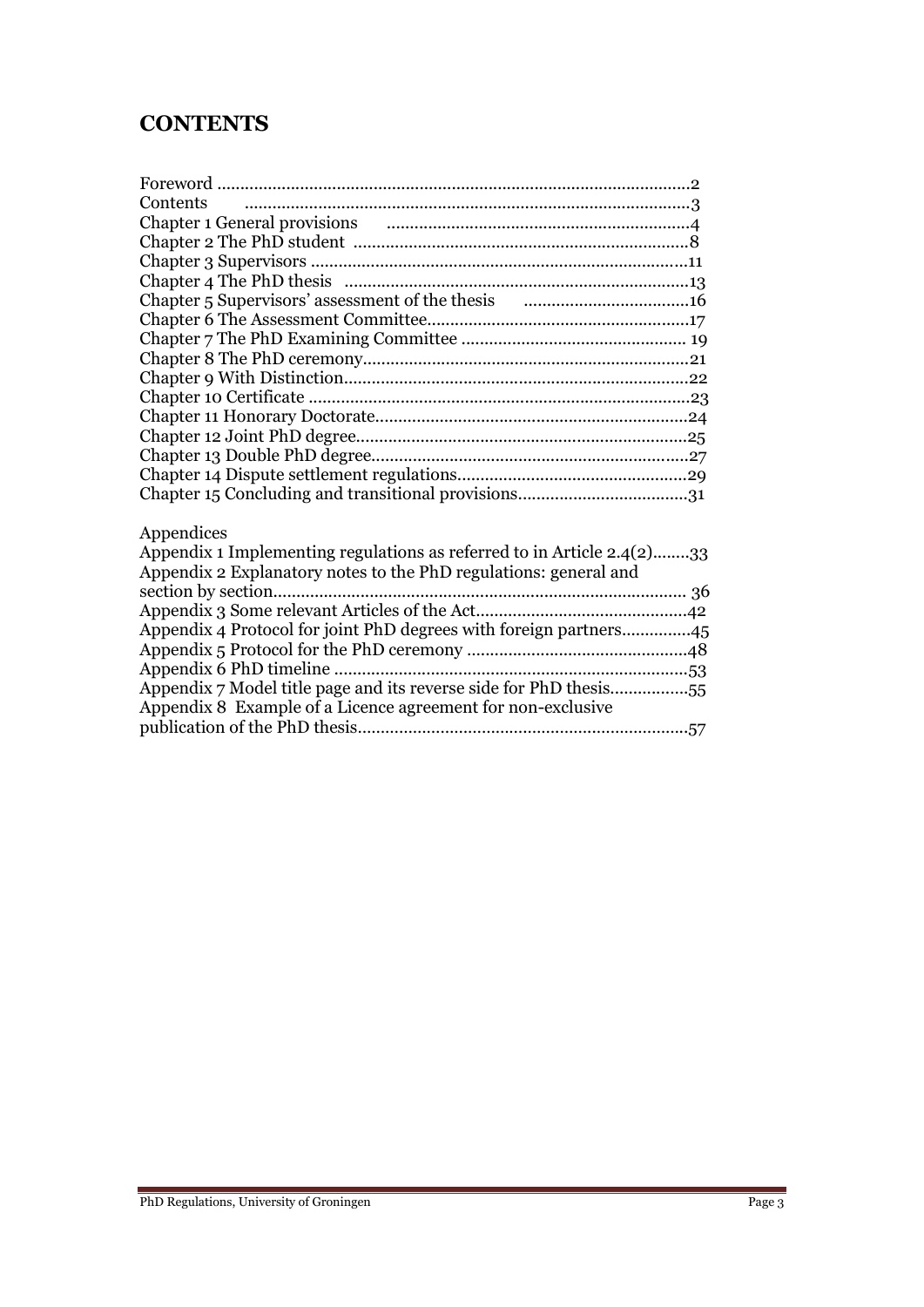# **GENERAL PROVISIONS**

# *Article 1.1 Definition of terms*

1. In these regulations the following definitions apply:

| the Act/WHW                 | Higher Education and Research Act (Wet op het hoger<br>onderwijs en wetenschappelijk onderzoek), (Stb.<br>(Bulletin of Acts and Decrees) 1992, 593, and any<br>subsequent amendments).                                                                                |
|-----------------------------|-----------------------------------------------------------------------------------------------------------------------------------------------------------------------------------------------------------------------------------------------------------------------|
| <b>Admissions Committee</b> | the Graduate School Admissions Committee set up on<br>behalf of the Dean to assess whether or not the<br>prospective PhD student should be admitted to a PhD<br>programme                                                                                             |
| <b>Assessment Committee</b> | the Assessment Committee which has been appointed<br>by the PhD Board or the Dean to assess the thesis<br>submitted by the PhD student                                                                                                                                |
| AWB                         | the General Administrative Law Act (Algemene wet<br>bestuursrecht) which took effect on 1 January 1994 and<br>any subsequent amendments                                                                                                                               |
| <b>BBR</b>                  | Administrative Regulations (Bestuurs- en<br><i>Beheersreglement</i> ) of the University of Groningen                                                                                                                                                                  |
| Board of the University     | the Board of the University referred to in Articles 9.2 ff.<br>of the Act; in these regulations, the Board of the<br>University of Groningen                                                                                                                          |
| <b>CAO-NU</b>               | the collective employment agreement for Dutch<br>Universities referred to in Article 4.5 of the WHW                                                                                                                                                                   |
| Confidential advisor        | a person who has been appointed by the Board of the<br>University as a confidential advisor on matters of<br>academic integrity                                                                                                                                       |
| Co-supervisor               | a University Reader/Associate Professor, an Assistant<br>Professor/Lecturer with a PhD or a researcher of the<br>same level with a PhD who has been appointed by the<br>Dean on behalf of the PhD Board to assist the<br>supervisor(s) in supervising the PhD student |
| Dean                        | the chair of the Faculty Board within the meaning of<br>Article 9.12 of the Act; in these regulations in his<br>capacity as a member of the PhD Board with a mandate<br>(see 1.2.2.)                                                                                  |
|                             |                                                                                                                                                                                                                                                                       |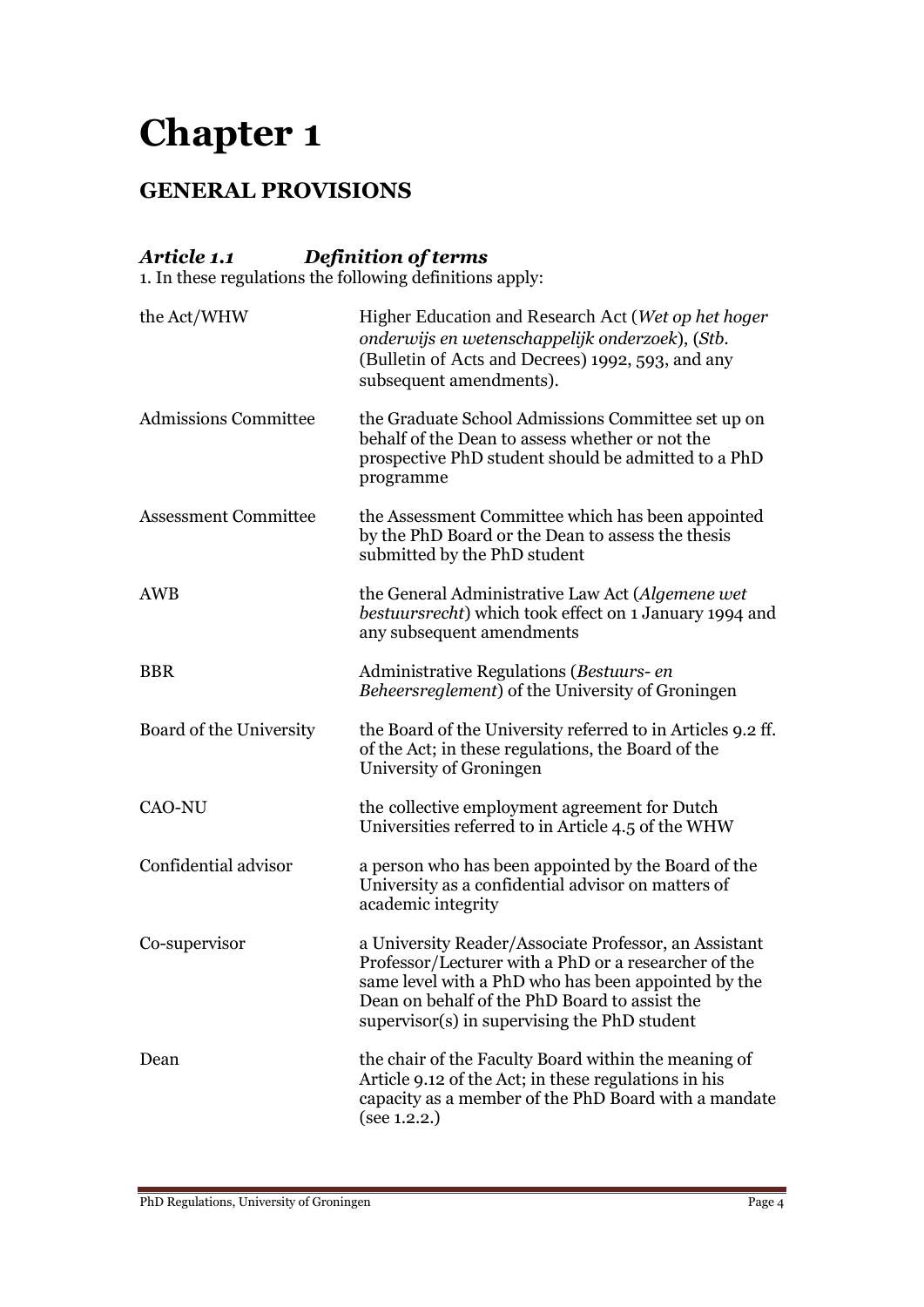| Degree programme               | a degree programme within the meaning of Article 7.3<br>ff. of the Act, in combination with Article 2.3.1. ff. of the<br>University of Groningen BBR                                                                                                                                                                           |
|--------------------------------|--------------------------------------------------------------------------------------------------------------------------------------------------------------------------------------------------------------------------------------------------------------------------------------------------------------------------------|
| Faculty                        | a faculty of the University of Groningen within the<br>meaning of Article 9.11 of the Act                                                                                                                                                                                                                                      |
| Full professor                 | a post-holder referred to Articles 9.19 and 9.55 of the<br>Act; a regular professor or professor by special<br>appointment or an associate professor with the right to<br>be the primary supervisor of a PhD student (ius<br><i>promovendi</i> ) or an honorary professor at the University<br>of Groningen                    |
| Graduate School                | a graduate school as referred to in Chapter 2 of the<br>University of Groningen BBR                                                                                                                                                                                                                                            |
| PhD Board                      | the PhD Board referred to in Article 9.10 of the Act; in<br>these regulations, the PhD Board of the University of<br>Groningen                                                                                                                                                                                                 |
| PhD ceremony                   | the public defence of the PhD thesis on the basis of<br>which the PhD can be conferred                                                                                                                                                                                                                                         |
| <b>PhD Examining Committee</b> | the committee, appointed by the Dean on behalf of the<br>PhD Board by virtue of Article 7.18(4) of the Act in<br>conjunction with Chapter 7 of these PhD regulations,<br>which decides whether the PhD student can be<br>permitted to defend his or her PhD thesis and in the<br>presence of which the defence must take place |
| PhD programme                  | the programme that is drawn up depending on the PhD<br>student's knowledge and experience                                                                                                                                                                                                                                      |
| PhD research                   | the academic research on which the PhD thesis is based                                                                                                                                                                                                                                                                         |
| PhD student                    | a person who has been given permission to start the<br>PhD programme under Article 7.18(2) or (3) of the Act<br>in conjunction with Chapter 2 of these PhD regulations,<br>and who as such has been admitted by the PhD Board or<br>the Dean to the PhD programme                                                              |
| PhD thesis                     | an academic thesis in book form, or one or more journal<br>articles, in writing or in digital form, or a technological<br>design as referred to in Article $7.18(2b)$ of the Act in<br>conjunction with Chapter 4 of these PhD regulations                                                                                     |
| Primary supervisor             | a full professor appointed as such by the Dean on behalf<br>of the PhD Board by virtue of Article 7.18(4) of the Act<br>in conjunction with Chapter 3 of these PhD regulations<br>with extra responsibilities and powers regarding the<br>PhD student                                                                          |
| <b>Rector Magnificus</b>       | the post-holder referred to in Article 9.3(1) of the Act,<br>who is also chair of the PhD Board                                                                                                                                                                                                                                |

PhD Regulations, University of Groningen Page 5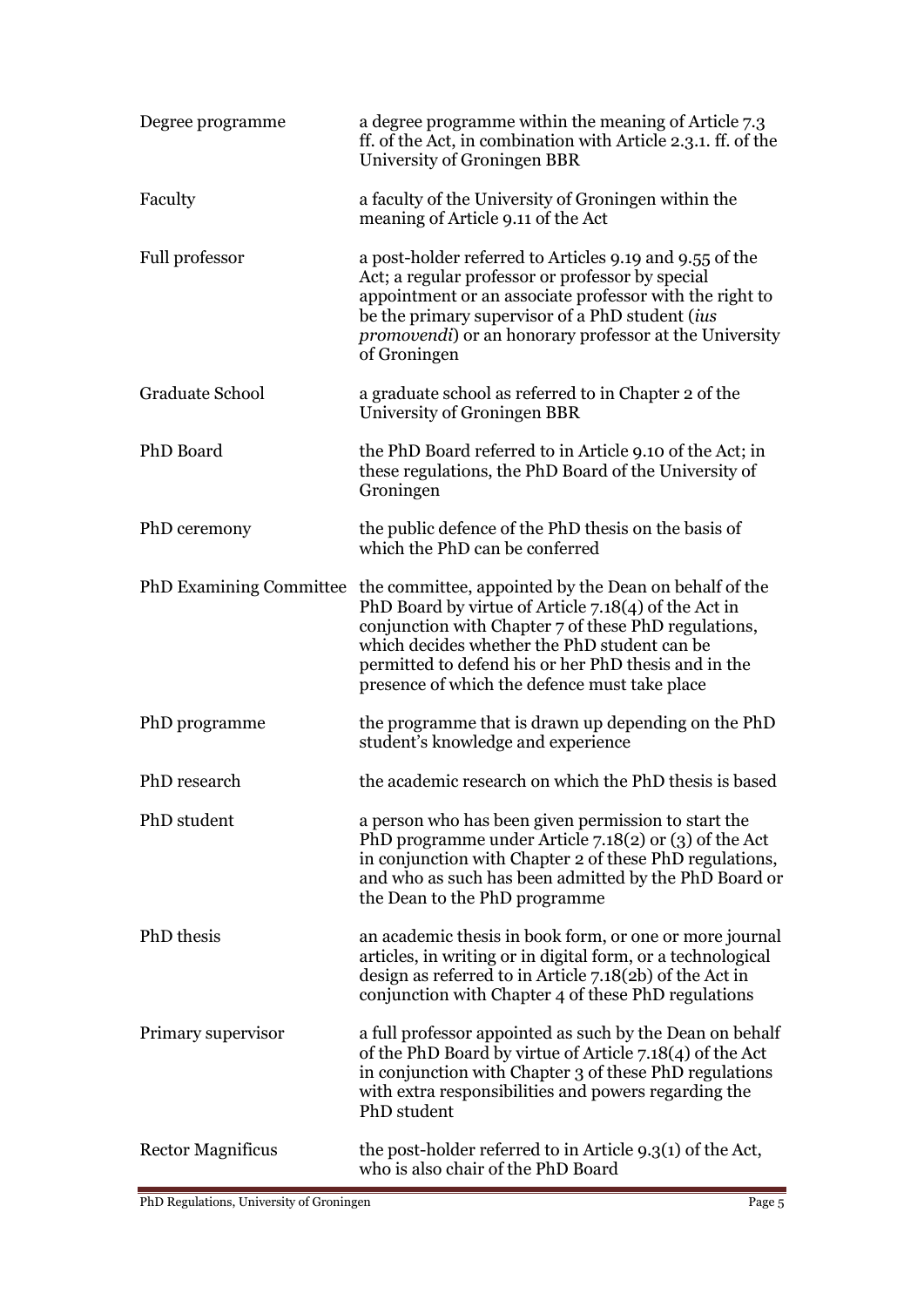| <b>Regulations</b> | the PhD regulations of the University of Groningen,<br>within the meaning of Article 7.19 of the Act                                                                                |
|--------------------|-------------------------------------------------------------------------------------------------------------------------------------------------------------------------------------|
| Supervisor         | the full professor appointed as such by the Dean on<br>behalf of the PhD Board by virtue of Article 7.18(4) of<br>the Act in conjunction with Chapter 3 of these PhD<br>regulations |
| University         | a Dutch or foreign university                                                                                                                                                       |

2. Any masculine forms used in these regulations, the explanatory notes and the appendices should be read as feminine forms if they refer to a female person or postholder.

### *Article 1.2 Composition of PhD Board*

1. The Rector Magnificus is the chair and also a member of the PhD Board. If the Rector Magnificus is absent, a Dean appointed by him can act as deputy chair of the PhD Board. The chair represents the PhD Board both within and outside the University of Groningen, both at law and otherwise.

2. At the University of Groningen the PhD Board consists of the Deans of the faculties (the College of Deans, see Article 2.6.1(3) University of Groningen BBR).

3. Secretarial services for the PhD Board will be provided by the secretarial staff of the Rector Magnificus and the PhD degree registration office of the University of Groningen.

# *Article 1.3 Mandate/Sub-Mandate*

- 1a. The PhD Board may give the Rector Magnificus a mandate to perform the tasks and exercise the powers set out in the Act, the University of Groningen BBR and in these PhD regulations, including the power to give a sub-mandate to another member of the Board to perform certain tasks and exercise certain powers.
- 1b. The PhD Board is authorized to change or withdraw this mandate at any time, and also to take action itself or to have some other party take action while the mandate remains in force, provided the person who has been given the mandate is notified.
- 1c. The Rector Magnificus or a member of the Board who has been given a mandate to perform the tasks and exercise the powers referred to in Article 1.3.1awill be accountable to the PhD Board. He will provide the Board with the requisite information either on request or at his own discretion.
- 2a. In consultation with the Rector Magnificus, the Dean may, for a period to be determined in advance, give a sub-mandate to the Graduate School Admissions Committee of the Faculty in question to perform the tasks and exercise the powers relating to admission to a PhD programme that are set out in these regulations.
- 2b. The Admissions Committee will consist of at least three individuals, employed by the University of Groningen. The director of the Graduate School is an ex officio member and chair of the Admissions Committee. Only full professors can be members of the Admissions Committee, unless the Rector Magnificus decides otherwise.
- 2c. The Dean is authorized at all times to change or withdraw the sub-mandate referred to in Article 1.3.2a., and also to take action himself or have someone else take action while the mandate is still in force.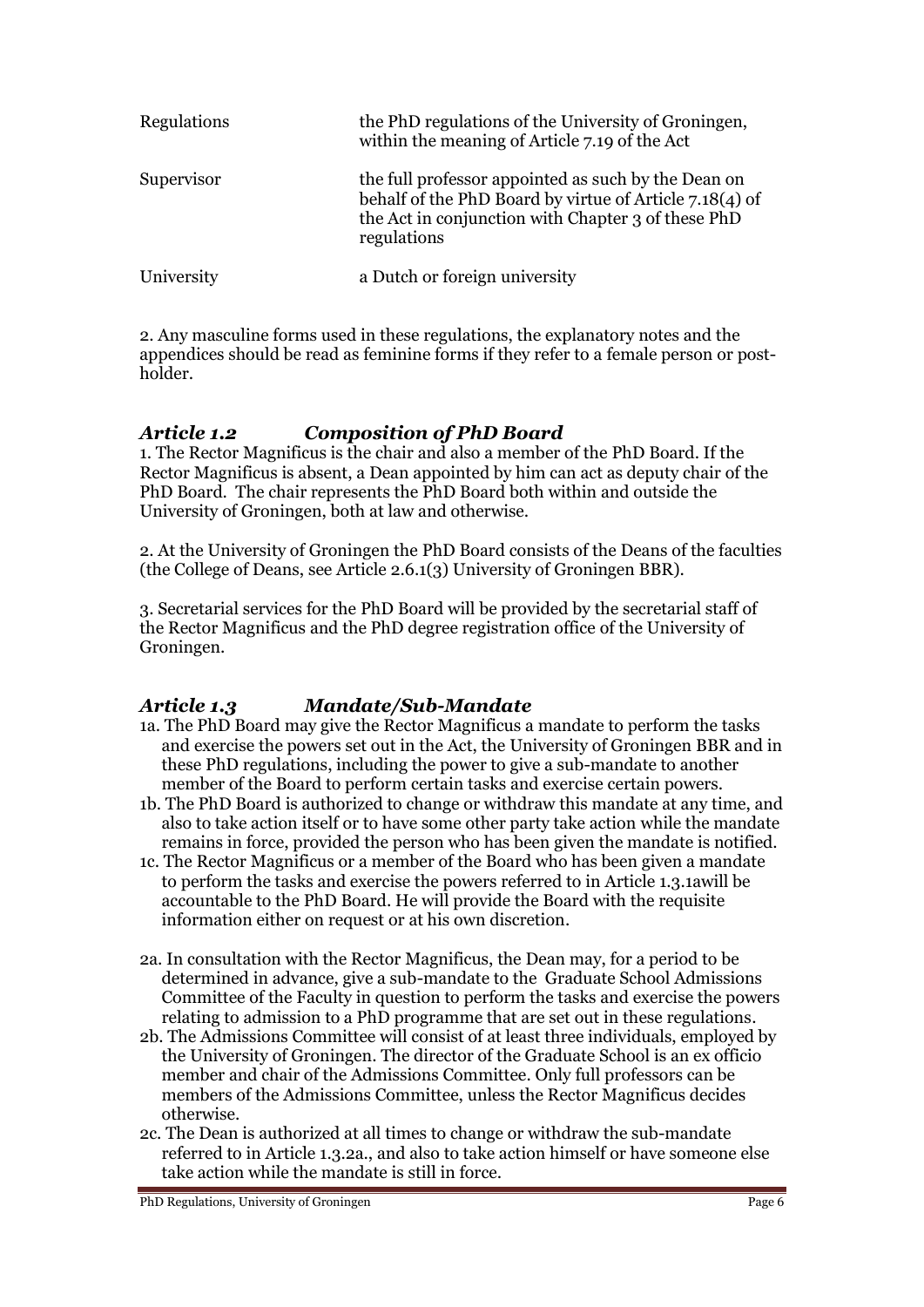- 2d. The Dean will immediately notify the PhD Board, specifically the Rector Magnificus and the person with a sub-mandate, of any decisions regarding the issuing of, amendment to or withdrawal of a sub-mandate.
- 2e. The Admissions Committee which has been given a sub-mandate will be accountable to the Dean for performing the tasks and exercising the powers referred to in Article 1.3.2a. and will provide the Dean with the requisite information.

# *Article 1.4 The PhD degree*

1. At the University of Groningen a PhD degree is conferred on the basis of the defence of thesis, subject to the rest of the provisions of these PhD regulations.

2. The PhD Board will award the PhD.

3. The defence will take place in the presence of the PhD Board or of a PhD Examining Committee appointed by the PhD Board.

4. The PhD Examining Committee referred to in Article 1.4.3 will consist of full professors both from the University of Groningen and from other Dutch or foreign universities. University Readers/Associate Professors and Assistant Professors/ Lecturers with PhDs may serve as advisory members of the committee. The composition of the committee is set out in greater detail in Article 7.1.

### *Article 1.5 Scope of these regulations*

The PhD regulations of the University of Groningen will apply to all PhD degrees at this University and, subject to the provisions of Chapters 12 and 13, to PhDs which are awarded as a result of collaboration between this University and other universities elsewhere, to the extent that no different agreements were reached when this collaboration was entered into.

# *Article 1.6 Duty of confidentiality*

Subject to the provisions of Article 2.5 AWB and what is stated about them in the CAO-NU, those present at or involved in correspondence about a defence and the matters discussed at or in connection with the non-public meetings referred to in Chapters 6, 7 and 8 and in connection with the matters discussed and the correspondence relating to awarding the *cum laude* distinction referred to in Chapter 9, and in connection with granting honorary doctorates as referred to in Chapter 11, and also with regard to the correspondence and the matters discussed in relation to the dispute settlement regulations set out in Chapter 14 of these PhD regulations, have a duty of confidentiality.

### *Article 1.7 Confidential advisor on matters of academic integrity*

1. The University has confidential advisors on matters of academic integrity. 2. The confidential advisors will carry out their duties in accordance with the University's Regulations for the Protection of Academic Integrity.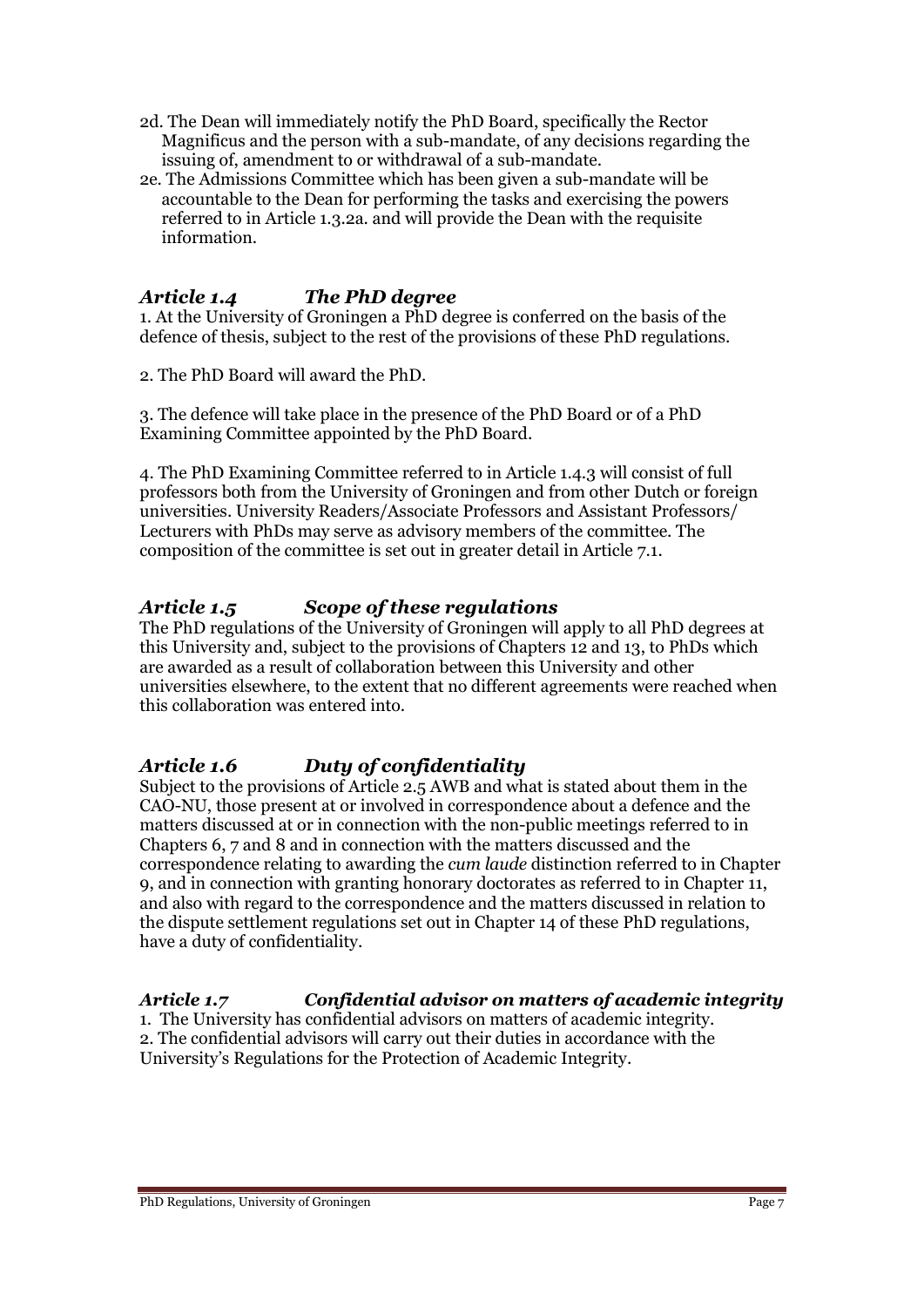# **THE PHD STUDENT**

# *Article 2.1 Definition*

A PhD student is an individual who has been admitted to the PhD programme and has in fact embarked on writing a PhD thesis.

### *Article 2.2 Finding supervisors (promotores) and cosupervisors (copromotores)*

1. Prospective PhD students will discuss their PhD project with the professors and lecturers who are in their opinion the most suitable or with the professor who has already taken responsibility for the supervision of the PhD project.

2. The request for the appointment of supervisor(s) and co-supervisor(s) must comply with Article 2.3 and must indicate the ranking order. At least two supervisors (*promotores*) or one supervisor (*promotor)* and one co-supervisor (*copromotor*) will be appointed. The maximum number of supervisors is three. In exceptional cases a fourth supervisor can be appointed.

3. If a prospective PhD student cannot find a supervisor or co-supervisor, the prospective PhD student will look for candidates in conjunction with the director of the Graduate School. The director of the Graduate School will submit a nomination to the Dean for approval.

4. If a conflict arises between one of the supervisors and the PhD student during the PhD programme, they will refer the conflict to the director of the Graduate School, who will attempt to resolve the matter.

# *Article 2.3 Application for admission to the PhD programme*

1. The prospective PhD student will be admitted to the PhD programme if the Graduate School Admissions Committee in question has, in accordance with the relevant admission procedure, responded positively to the application for admission. To be admitted, the prospective PhD student will at least supply a certified copy of his Master's certificate and a copy of his passport, and a training and supervision plan. The training and supervision plan will at least state the subject of the PhD thesis and the names of the primary and other supervisors and co-supervisors the PhD student would like the director of the Graduate School to appoint.

2. Prospective PhD students who are not basing their application to be admitted to the PhD programme on an examination as referred to in Article 2.4.1a, taken at the University of Groningen, will, along with their application to the Admissions Committee, submit a copy of their passport and a certified copy of a certificate acquired elsewhere by passing an examination within the meaning of Article 2.4.1a of these PhD regulations, or, if they have not obtained a Master's degree as referred to in Article 2.4.1a, they must follow the procedure of the implementing regulations referred to in Article 2.4.2.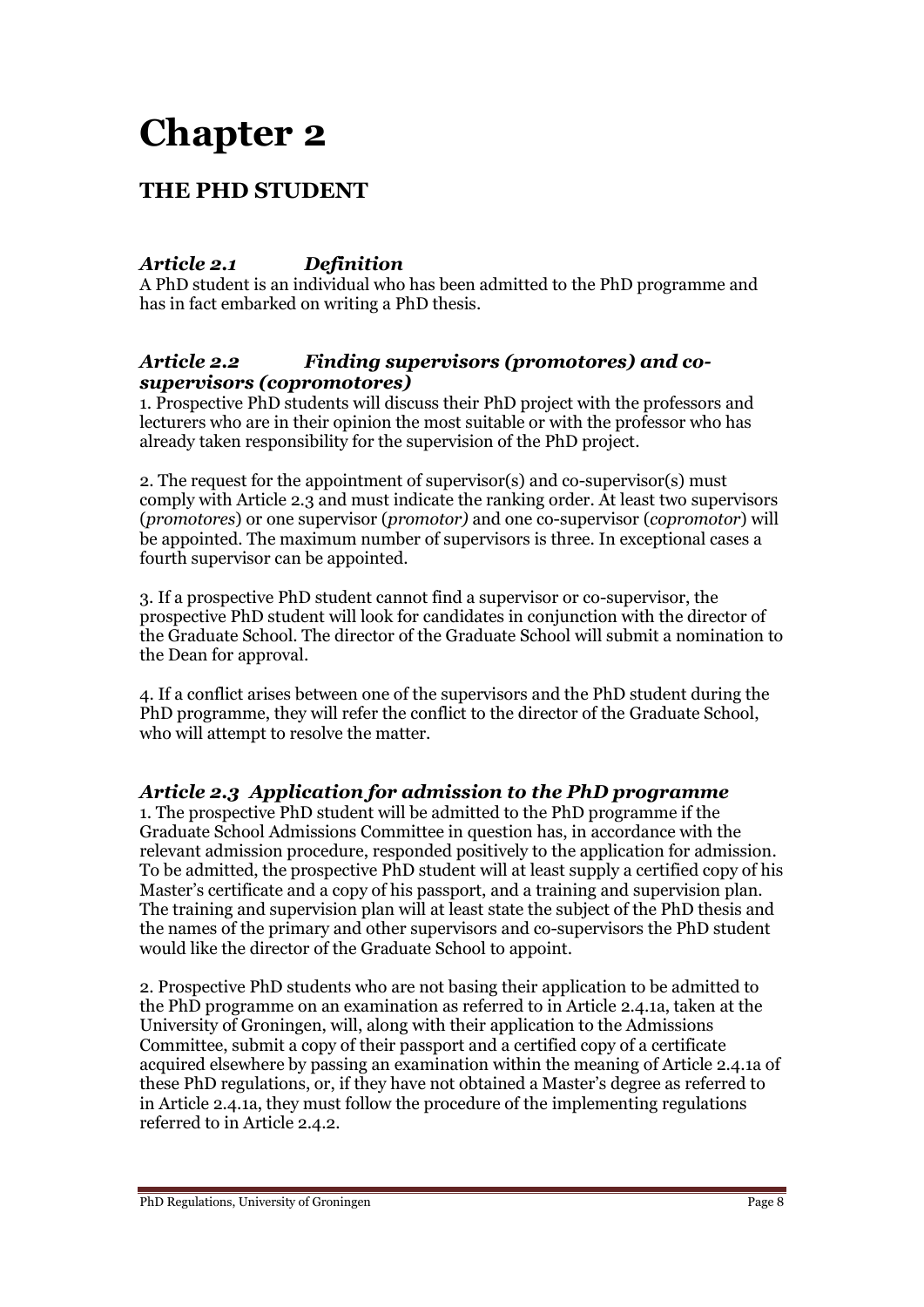3. The Admissions Committee will notify the prospective PhD student of its decision regarding the application referred to in Article 2.3.1 and 2.3.2 as soon as possible, but within six weeks at the most. In special cases this time limit can be extended.

4. If the subject of the PhD is not in the same field as the examination referred to in Article 2.3.1 and 2.3.2, then notwithstanding Article 2.3.3 the PhD Board will make its decision regarding admission to the PhD programme on the basis of a wellsubstantiated proposal presented by the prospective PhD student.

5. As soon as the application for admission to the PhD programme has been approved, the PhD student and the supervisors and co-supervisors will, in accordance with the requirements of the Graduate School, submit a fully completed training and supervision plan to the Graduate School for approval by the director of the Graduate School, at the latest at the beginning of the PhD programme, stating the subject of the PhD thesis and the names of the supervisors and co-supervisors the PhD student wants appointed or approved, and if possible the dates on which the result and development meetings will take place. After the training and supervision plan has been approved by the director, it will be signed by the Dean. The Dean is responsible for registering the training and supervision plan in Hora Finita.

6. PhD students will confirm in Hora Finita that they will adhere to the Dutch Code of Conduct for Academic Practice issued by the Association of Universities in the Netherlands (VSNU) and the University of Groningen's Regulations for the Protection of Academic Integrity.

# *Article 2.4 Admission to the PhD programme*

1. The PhD programme is open to everyone who:

- a. has been awarded a Master's degree by virtue of Article 7.10a(1, 2 or 3) of the WHW, in accordance with the provisions of Article 7.18.2 of the Act, and
- b. has demonstrated the ability to conduct independent academic research by writing a PhD thesis, and
- c. has met the other requirements set out in these PhD regulations.
- 2. In special cases the PhD Board may admit to the PhD programme individuals who meet the requirements set out in Article 2.4.1b. and c., but not those set out in 2.4.1a. (see Article 7.18.3 of the Act). For this purpose the PhD Board will establish implementing regulations. See Appendix 1, parts A and B, of these PhD regulations.

# *Article 2.5 Responsibility for the PhD thesis*

1. The PhD student must have conducted the academic research described in the PhD thesis independently or have made an essential contribution to parts of it. The PhD student must be responsible or partly responsible for the PhD thesis.

2. In the case of jointly conducted academic research, the results of the research may lead to a joint PhD thesis by two PhD students, provided the following requirements have been met:

- each of the authors has made an independent and distinguishable contribution which is sufficient for the PhD degree, to the satisfaction of the supervisors and cosupervisors

- each of the authors accepts personal responsibility both for a particular part of the PhD thesis and for the coherence of the thesis as a whole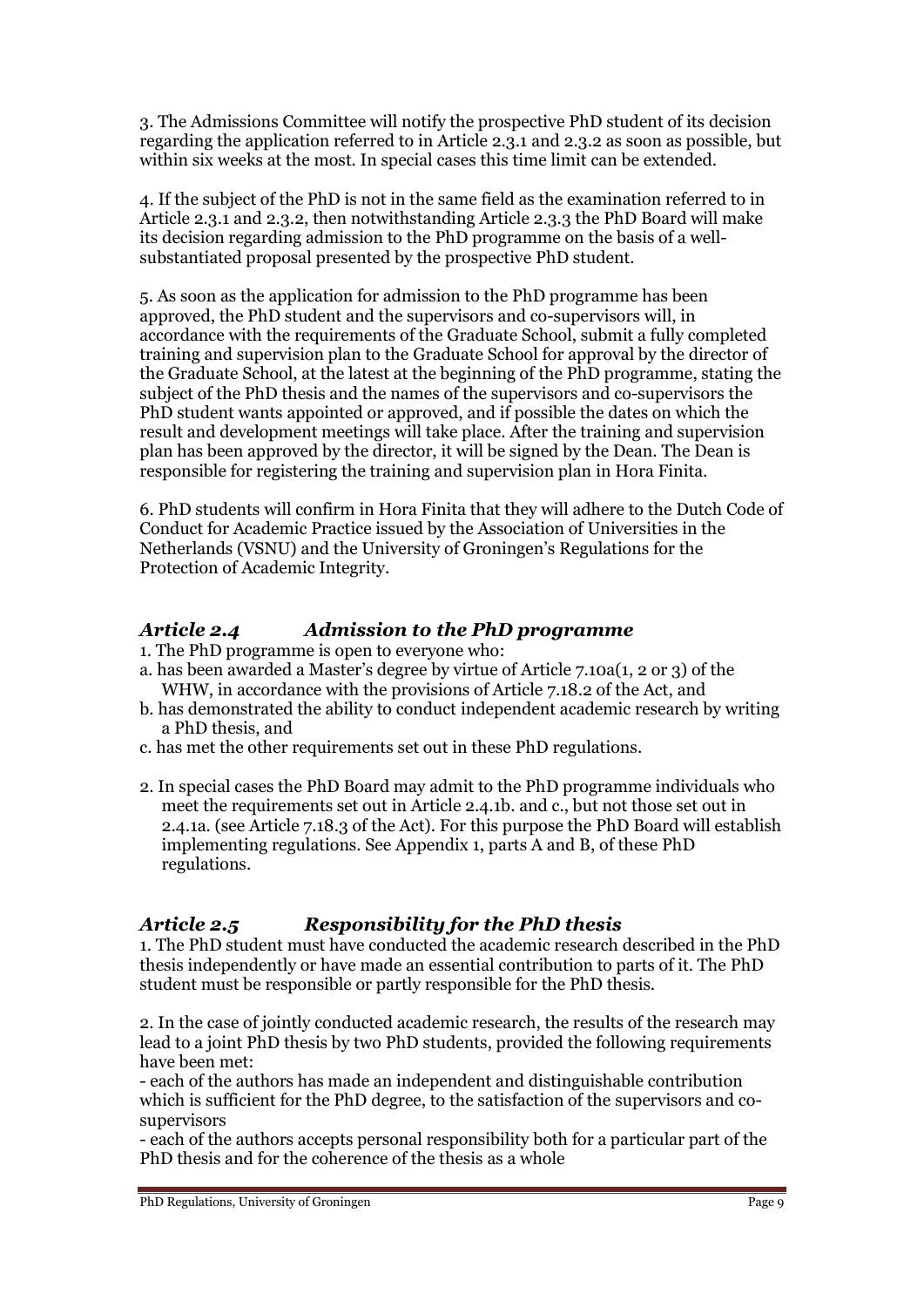- it is indicated in the PhD thesis which share each author had in writing it - each of the authors has added the required number of propositions to the thesis as referred to in Article 4.2.

3. In the case of a joint PhD thesis as referred to in Article 2.5.2, the procedures and rules set out in these regulations apply for each PhD student separately.

### *Article 2.6 Collaboration with supervisors*

The PhD student will submit the manuscript to the supervisors and co-supervisors in its entirety or in sections, will make alterations as agreed, and will then submit the manuscript to them again for approval.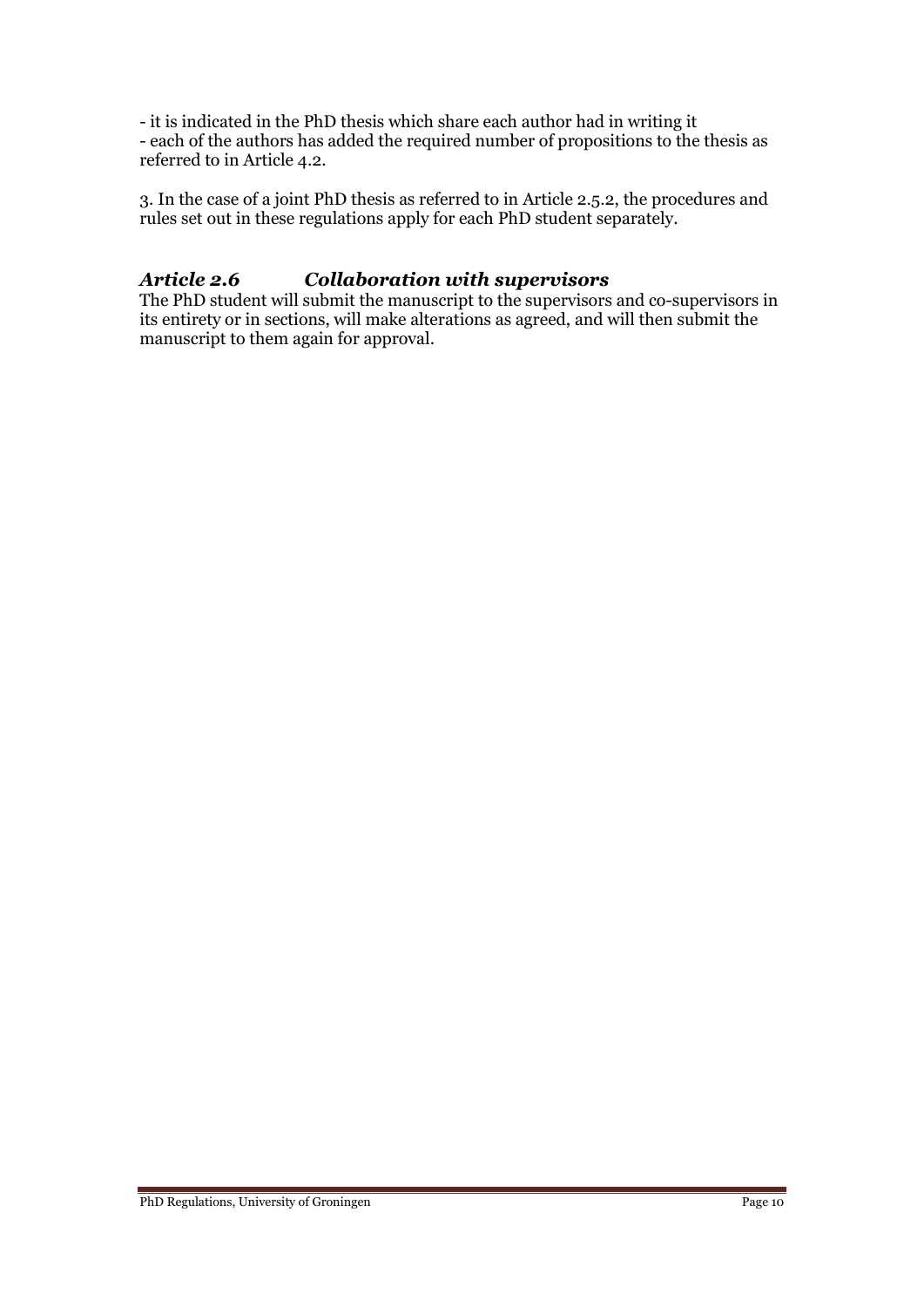# **SUPERVISORS**

# *Article 3.1 Appointment of supervisors (promotores)*

After the Dean has appointed the primary and other supervisors by means of signing the training and supervision plan referred to in Article 2.3, the Dean will ensure that the names of the supervisors are registered in Hora Finita. The supervisors appointed will include at least one full professor from the University of Groningen; in addition to this supervisor, one or two full professors from some other university in the Netherlands or another country can be appointed as supervisors. The primary supervisor must be a professor at the University of Groningen.

If an intended second or third supervisor is a professor at a foreign university, the Dean will conduct a detailed investigation before appointing that professor.

### *Article 3.2 Appointment of co-supervisor(s) (copromotores)*

1. At the proposal of the PhD student and with the consent of the supervisor(s) and the intended co-supervisor, the director of the Graduate School of the Faculty in question may also appoint a co-supervisor to supervise the PhD student.

2. The prospective co-supervisor must be employed by a university; however, the primary supervisor and other supervisors may ask the Rector Magnificus in writing, stating the reasons, to make an exception to this. The co-supervisor must have the right to use the title 'Doctor' in the Netherlands and must have expertise in the relevant academic field or fields, although not hold the *ius promovendi*.

3. Full professors may not act as co-supervisors.

4. The proposal of the PhD student referred to in Article 3.2.1 must be submitted in time for the co-supervisor to provide a substantial amount of supervision of the preparations for and writing of the PhD thesis.

5. A co-supervisor will be an advisory member of the PhD Examining Committee referred to in Article 1.4.4. His name will be listed on the reverse side of the title page of the PhD thesis in question.

# *Article 3.3 Duties of supervisors*

1. The supervisors and co-supervisors will be responsible for accepting the manuscript as a PhD thesis and will ensure that the PhD thesis meets the academic standards that generally apply to a PhD thesis. The Netherlands Qualification Framework will serve as a guideline for this standard.

2. The supervisors and co-supervisors will supervise the PhD student in writing the thesis and will also ensure that the deadlines that have been agreed or can be considered reasonable for the assessment and discussion of drafts submitted to them are met.

3. The supervisors and co-supervisors will take note of the content of the manuscript of the PhD thesis, assess the manuscript submitted or parts of it, and consider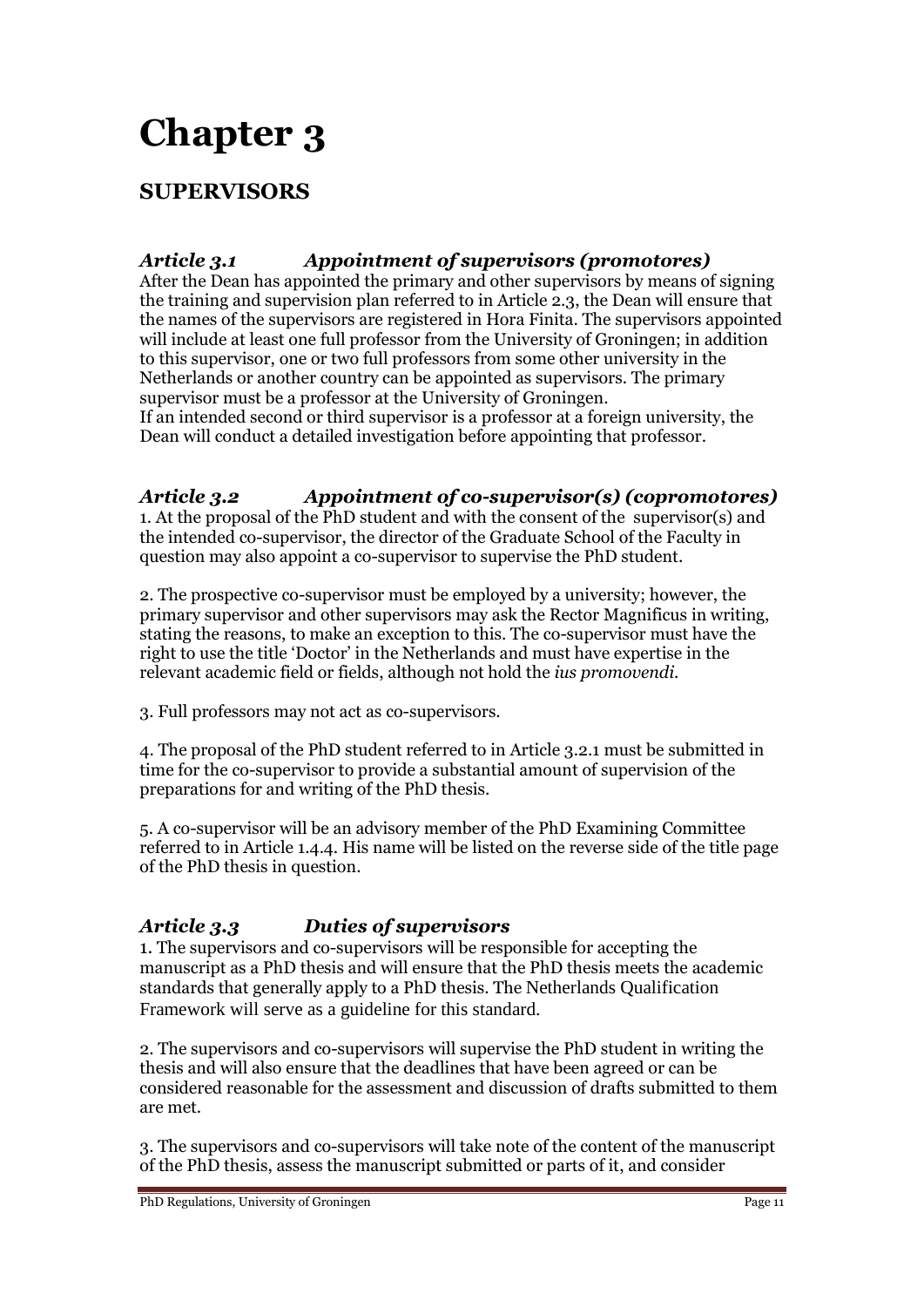whether it meets the requirements supervisors and co-supervisors can have by virtue of their responsibility for the PhD thesis.

4. The supervisors and co-supervisors may suggest alterations and/or additions to the manuscript. The PhD student will follow these suggestions as much as possible.

5. A supervisor or co-supervisor may only withdraw as supervisor or co-supervisor in exceptional cases, stating the reasons. The supervisor or co-supervisor will notify the PhD student, the other supervisors and co-supervisors, the director of the Graduate School and the Dean of his withdrawal without delay. Article 2.2.3 will apply *mutatis mutandis*.

### *Article 3.4 Honourably discharged professors*

1. An honourably discharged professor may only act as supervisor if he was appointed as supervisor before his discharge and if his approval of the PhD thesis is given within five years of his discharge.

2. If approval of the PhD thesis is not given within five years of the supervisor's honourable discharge, the appointment will lapse and the Dean will appoint another professor as supervisor, on the recommendation of the director of the Graduate School and after hearing the views of the PhD student, unless in the Dean's opinion – provided more than one supervisor was appointed – the appointment of a new supervisor is unnecessary.

# *Article 3.5 Several supervisors*

1. The director of the Graduate School of the faculty in question may appoint a maximum of three supervisors (supervisors and co-supervisors). In exceptional cases a fourth supervisor may be appointed.

2. The supervisors and co-supervisors will allocate the tasks among themselves, taking the PhD student's views into account. This allocation of tasks will be recorded in a written statement, which – if more than one supervisor has been appointed – will indicate which person is the primary supervisor.

3. The distribution of tasks will not affect the responsibility of the supervisors and cosupervisors for the PhD thesis as a whole.

4. The supervisors and co-supervisors will approve the PhD thesis jointly and will jointly give the PhD student a statement regarding the defensibility of the propositions as referred to in Article 4.2.

# *Article 3.6 Prohibited relationships*

Close family members of the PhD student (to the fourth degree) or other individuals who have a relationship with the PhD student that means that they cannot reasonably be required to pass judgment will not be eligible for appointment as supervisors and co-supervisors.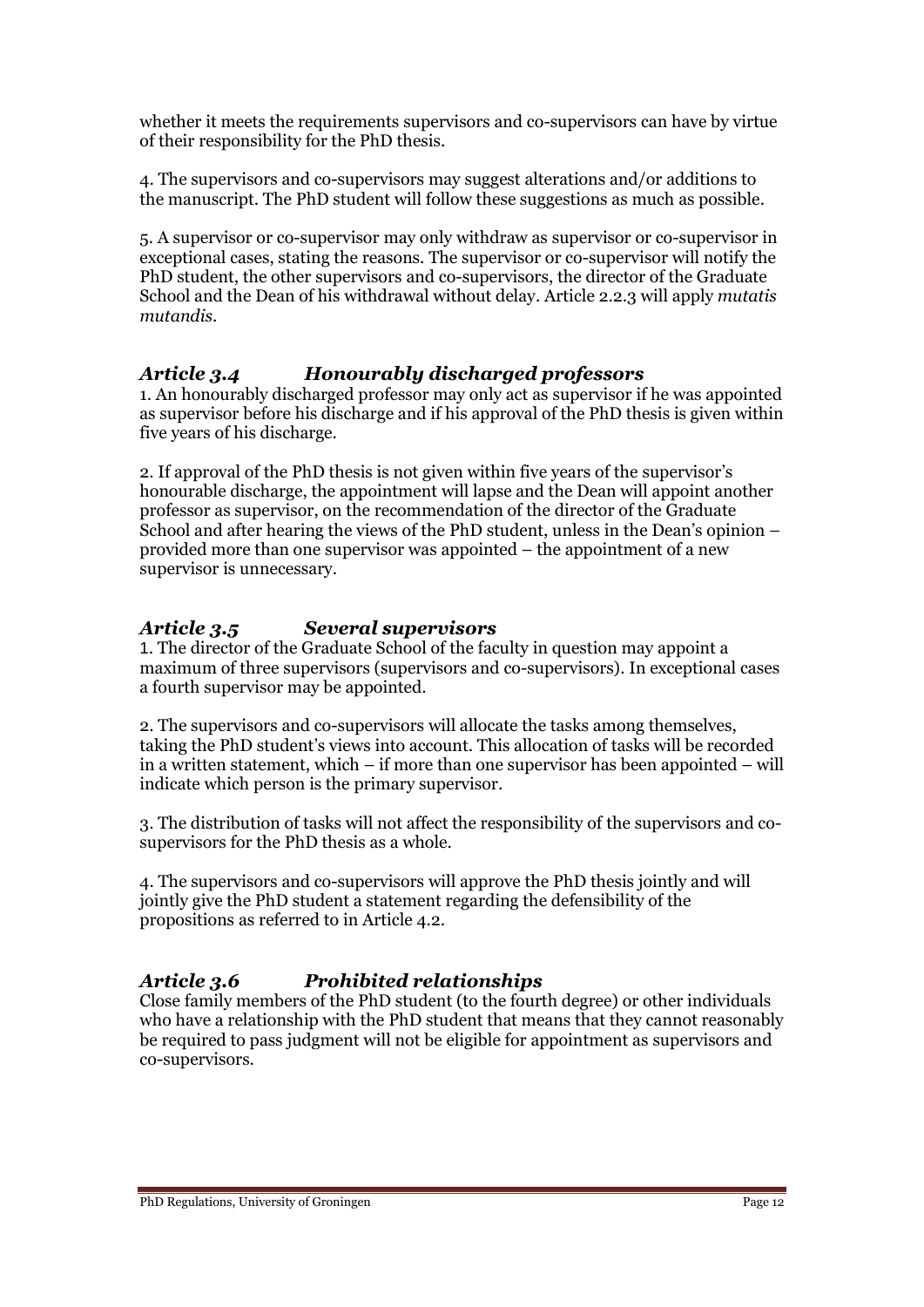# **THE PHD THESIS**

# *Article 4.1 Definition*

- 1. The PhD thesis is:
	- a. an academic thesis about a certain subject, or
	- b. a compilation of academic publications that may or may not have appeared previously, or
	- c. a tangible technological design, accompanied by thorough documentation which can be taken away and examined.

2. Where these PhD regulations refer to the PhD thesis, the term may also be taken to mean a part of a PhD thesis as referred to in Article 2.5.2 of these regulations.

3. To the extent to which the University of Groningen is the employer of the PhD student, as regards intellectual property rights the CAO-NU and the Patents Act will apply.

The University of Groningen is entitled to store this work in the relevant section of the University of Groningen Library, to be used for the purpose of academic teaching and research, and to publish it on the internet as referred to in Article 4.7.

4. The PhD student must ensure that the copyright provisions are met, as elaborated in article 4.7 and appendix 8; the licence agreement.

5. Data (such as databases) with accompanying explanatory notes will certainly be made available for further academic research.

The Rector Magnificus may grant a full or partial exemption from this requirement for a certain period if there are compelling reasons to do so.

# *Article 4.2 Propositions*

1. At least six propositions must be added to the PhD thesis. These propositions must be academically defensible. As soon as possible after approval of the PhD thesis as referred to in Article 5.1, the PhD student will submit the propositions to the supervisors and co-supervisors through Hora Finita. The supervisors will assess the quality of the propositions submitted and also assess whether the propositions are defensible.

2. The supervisors and co-supervisors will ensure that the decision as to whether or not the propositions are defensible is registered in Hora Finita.

# *Article 4.3 Language*

1. The PhD thesis and the propositions added to it will be written in Dutch or English, or, with the approval of the PhD Board, in some other language.

2. If the PhD thesis is written in Dutch, a translation of the title (and any subtitle) and also an academic summary of the content in English will be included as an appendix to the thesis. If the PhD thesis is written in English, it will include a title (and any subtitle) and also an academic summary of the content in Dutch as an appendix to the thesis.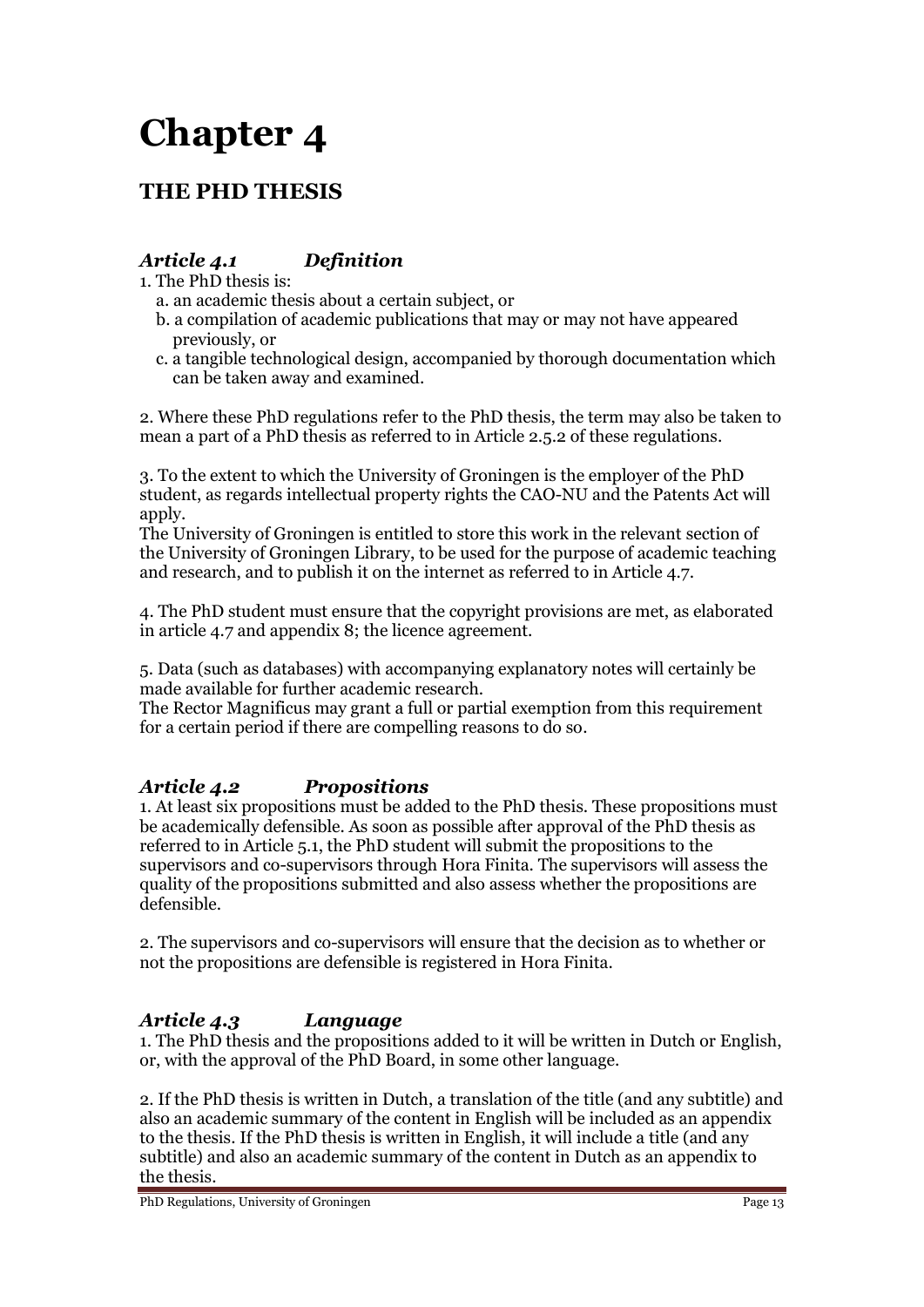3. If a PhD thesis is written in a combination of languages, for the Dutch sections a translation of the title and an academic summary of the contents in a permitted language will be included. For the non-Dutch sections, an academic summary of the texts and the title in Dutch must be included.

4. If the PhD thesis is written in a language other than Dutch or English, it must include the title and an academic summary in Dutch and also a translation into English of the title and the summary.

5. Optionally, a summary in Dutch for non-experts may be included in the PhD thesis.

6. The abstracts for non-experts which are intended for the Communication Office and for the University of Groningen Library will be written in Dutch and English, each containing a maximum of 250 words.

### *Article 4.4 Contents*

1. The PhD thesis must include:

- a title page which complies with the format set out in Appendix 7
- a list of contents
- an introduction which at least includes the research question of the PhD thesis
- the academic analysis
- the conclusion
- the academic summary
- if possible a name and subject index and/or a source index
- a short biography of the PhD student

The propositions are added to the PhD thesis on a loose sheet.

2. If required, the PhD student may include a brief and concise foreword and a summary in Dutch for non-experts.

### *Article 4.5 Compilation of academic publications as a PhD thesis*

1. Article 4.4 will apply *mutatis mutandis* to a PhD thesis consisting of a compilation of academic publications which may or may not have been published previously. The coherence of these publications will be shown in an introduction and a summarizing conclusion. The publications in question will be added as chapters.

2. Academic publications are eligible only if they meet the following criteria: a. the publications must form a coherent whole; a guideline for this is that they have been published within a period of five years before the PhD thesis is submitted to the supervisors for assessment.

b. written consent must be given for use in the thesis of publications for which the copyright has been given to third parties

c. a written statement by the supervisors must be submitted to the Assessment Committee showing that the PhD student's share is an essential part of the research project in question.

# *Article 4.6 Form*

1. The PhD thesis and the propositions that go with it will be made available in both printed and digital form.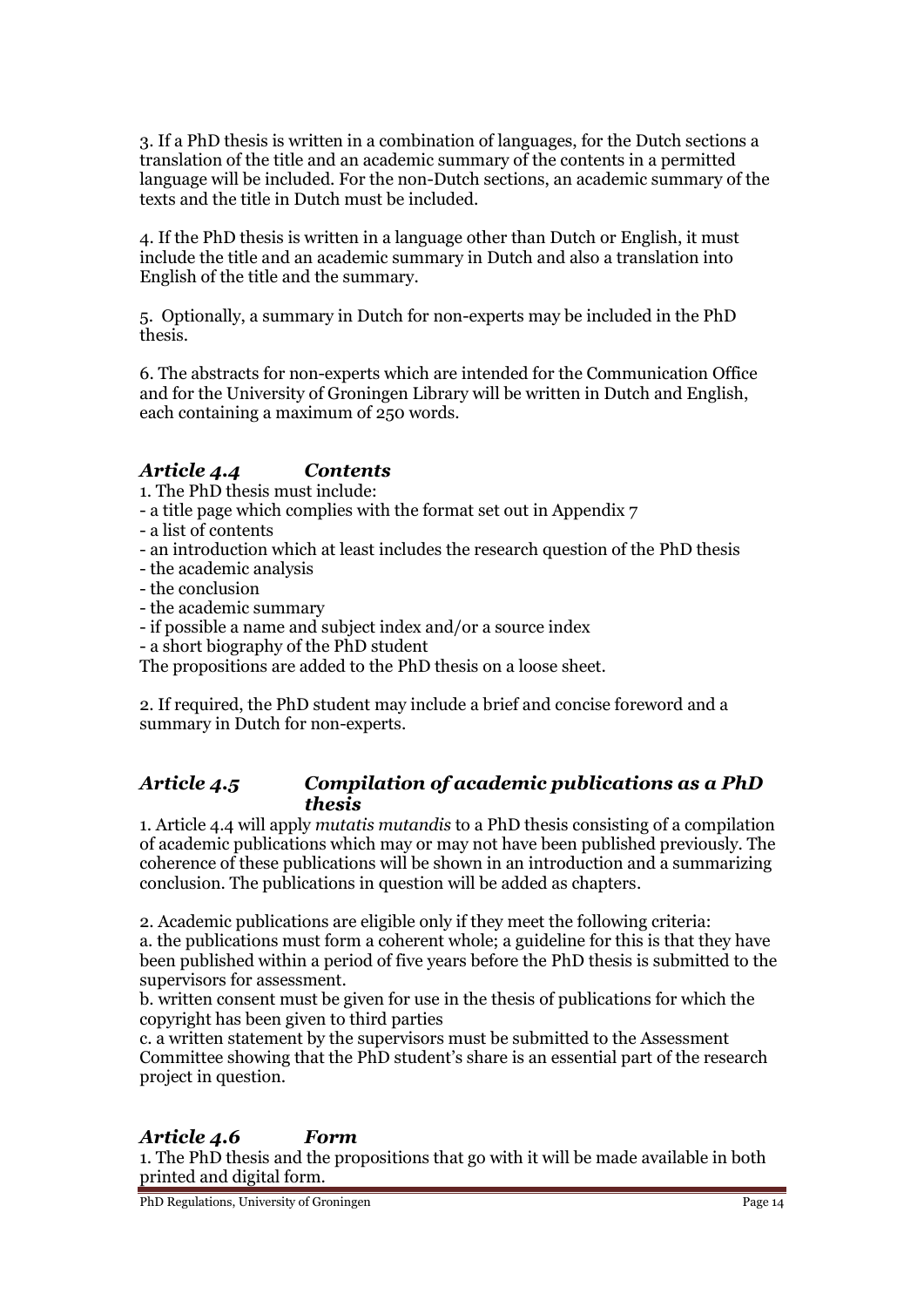2. Two ISBN's (International Standard Book Number) for the PhD thesis will be requested through the website of the University of Groningen Library; one for the printed version and one for the electronic version.

#### *Article 4.7 Printing and delivery of the PhD thesis*

1. After receiving notification of admission as referred to in Article 6.3, the Rector Magnificus will give the PhD student permission to have the PhD thesis printed.

2. As soon as possible after the PhD thesis and the accompanying propositions have been printed, but three weeks before the date of the defence at the latest, the PhD student will deliver

\* to the PhD degree registration office of the University of Groningen, Broerstraat 5, Academiegebouw:

- 5 printed copies of the PhD thesis and the propositions that go with it
- 1 printed title page

\* to the Graduate School:

- 1 printed copy of the PhD thesis and the propositions that go with it

\* through Hora Finita:

- to the University of Groningen Library, Broerstraat 4: the digital versions of the PhD thesis and the propositions that go with it; if a commercial edition of the PhD thesis is also being published, then when the electronic version is delivered, a copy must be provided of an agreement with the publisher in which the publisher consents to publication of the digital version
- for the Communication Office and the University of Groningen Repository, the electronic versions of the 2 abstracts for non-experts, in Dutch and in English, each a maximum of 250 words.

3. The University of Groningen Library will make both printed and electronic versions of the PhD thesis available, in principle before the PhD ceremony (provisionally, stating the date of the PhD ceremony), but at the latest one month after the PhD ceremony. The electronic version will be made public through the University of Groningen Repository. The Rector Magnificus may grant a full or partial exemption from publication for a certain period if there are compelling reasons to do so.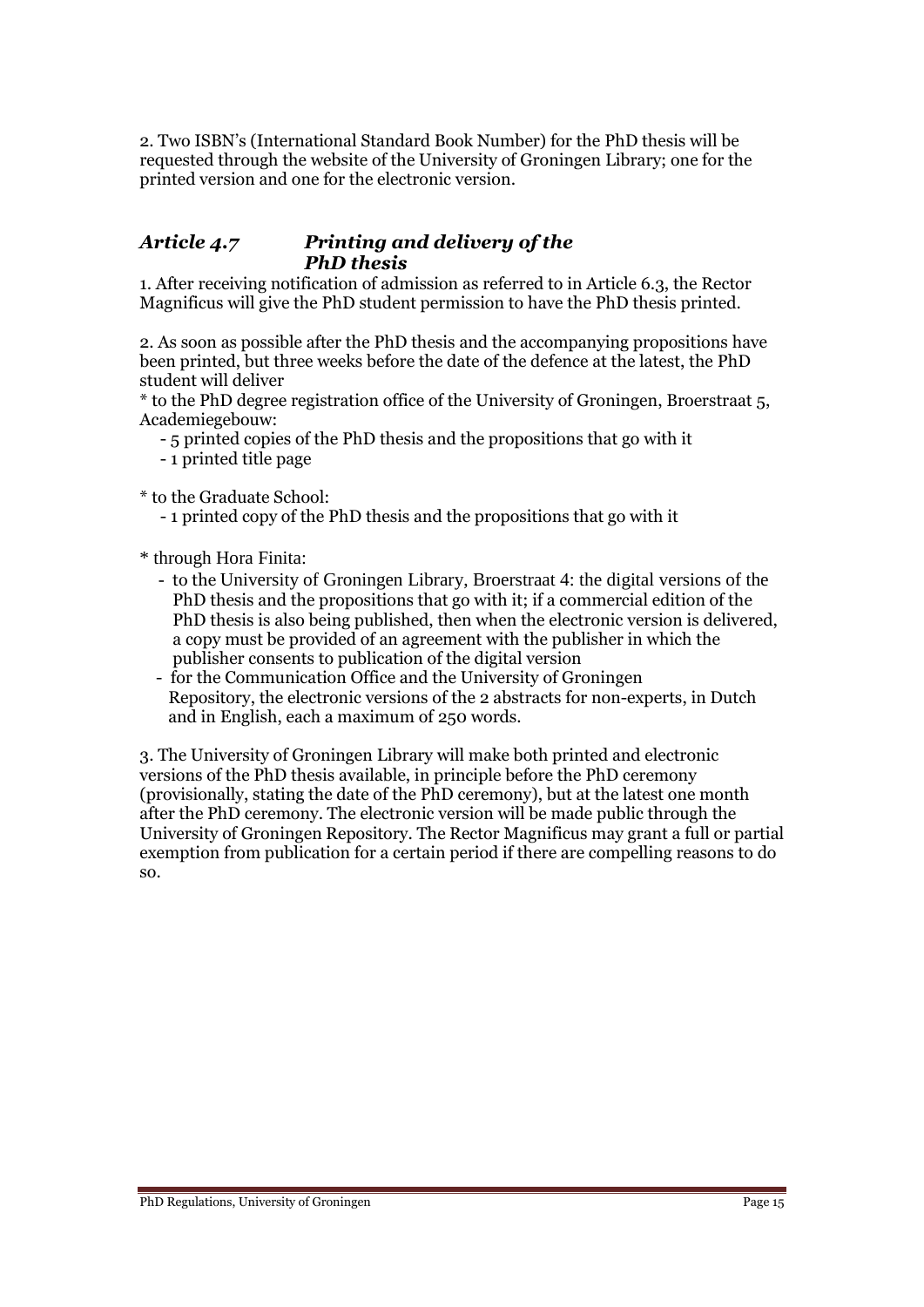# **ASSESSMENT OF PHD THESIS BY THE SUPERVISORS**

# *Article 5.1 Approval of PhD thesis by the supervisors*

1. If the supervisors and co-supervisors are of the opinion that the PhD thesis meets the required academic standard and can be regarded as an adequate demonstration of competence to carry out independent academic research, the supervisors will give their approval.

2. The supervisors will be responsible for registering their approval in Hora Finita, after which the PhD student, the Dean and the director of the Graduate School will automatically be notified of this.

# *Article 5.2 Refusal by supervisors to approve PhD thesis*

1. If a supervisor withholds approval of the PhD thesis, then at the request of the PhD student and after hearing the views of the student the supervisors and the cosupervisors, the Dean will decide whether to appoint a different supervisor.

2. If a co-supervisor withholds approval of the PhD thesis, then at the request of the PhD student and after hearing the views of the student the supervisors and the cosupervisors, the Dean will decide whether to appoint a different co-supervisor, unless in the Dean's opinion the appointment of a new co-supervisor is unnecessary, because there are already several supervisors and co-supervisors.

# *Article 5.3 Time limit*

The response of the supervisors and co-supervisors to a written request by the PhD student for approval of his PhD thesis must be provided within six weeks and if it states that approval is withheld it must state the reasons.

# *Article 5.4 Further procedure*

1. As soon as possible after receiving the approval referred to in Article 5.1. and if necessary of the statement referred to in Article 2.4.2, and after the appointment of the Assessment Committee referred to in Article 6.1, the PhD student will submit the PhD thesis which has been approved by the supervisors and the co-supervisors, with a submission letter, to the Dean and the members of the Assessment Committee.

2. Through Hora Finita, the PhD student will also submit the title page of the PhD thesis, in keeping with the designated format, to the PhD degree registration office.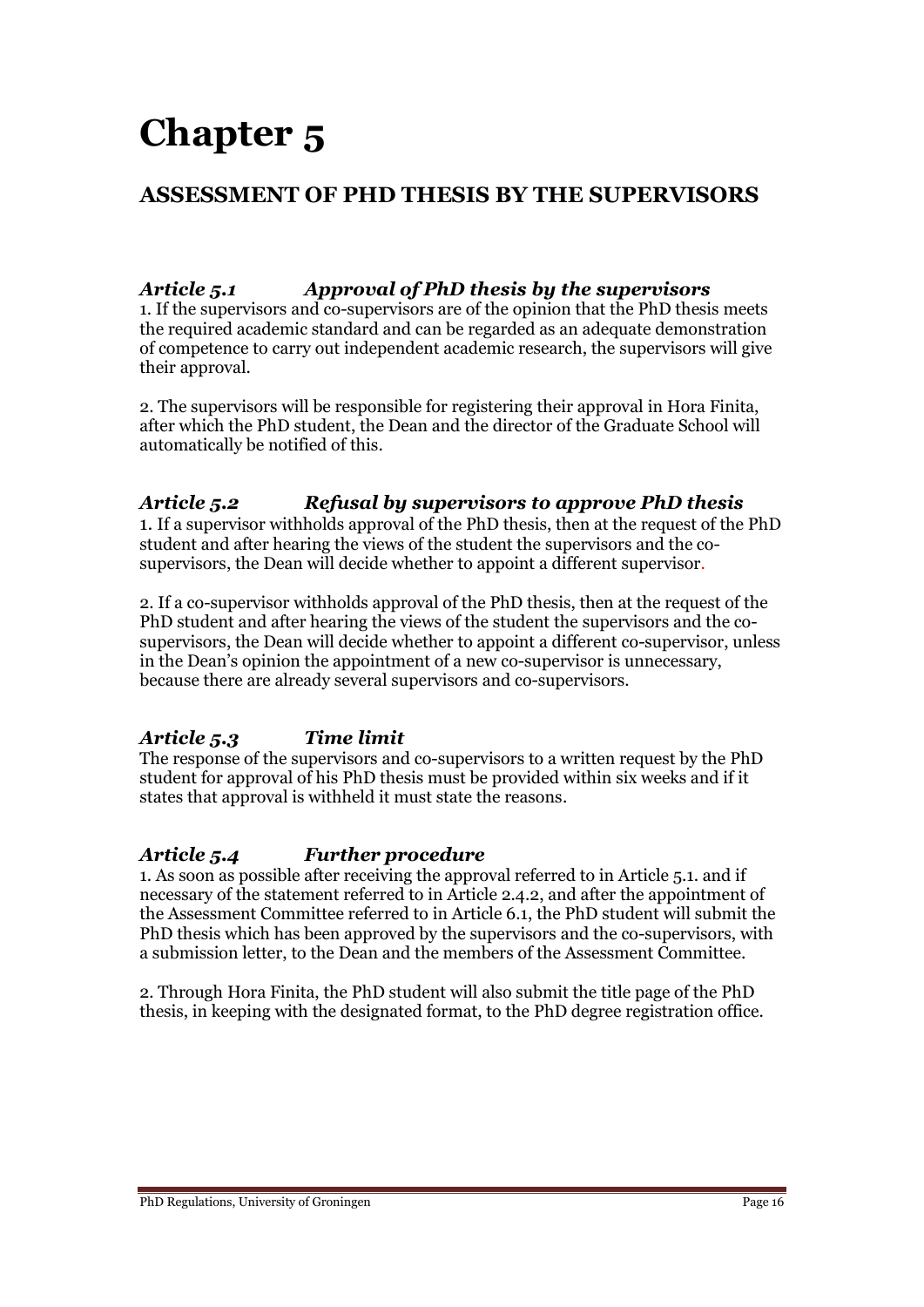# **THE ASSESSMENT COMMITTEE**

## *Article 6.1 The Assessment Committee*

1. As soon as possible after receiving the approval referred to in Article 5.1, the Dean of the Faculty covering the subject area of the PhD thesis will appoint an Assessment Committee.

2. The Assessment Committee will consist of three individuals. In the case of a joint PhD degree or a double PhD degree, the committee will consist of four individuals. The primary supervisor will make a recommendation regarding the composition of the Assessment Committee. After approval by the Dean, the primary supervisor will ascertain whether the candidates are prepared to be members of the Assessment Committee.

3. Only full professors employed by a university who have not co-authored with the PhD student may be members of the Assessment Committee. The Assessment Committee will consist of at least one professor from the University of Groningen and one professor from another university in the Netherlands or another country. Professors from foreign universities must be of a standard at least equal to the Dutch standard.

For honourably discharged professors, the rule applies that they may be members of the Assessment Committee for up to five years after their honourable discharge.

4. Article 3.6 applies *mutatis mutandis* to membership of the Assessment Committee.

# *Article 6.2 Chair of the Assessment Committee*

The Dean will chair the Assessment Committee. The chair will not be a member of the Assessment Committee.

### *Article 6.3 The Assessment Committee's decision*

1. Within six weeks of its appointment the Assessment Committee will announce its decision about the PhD thesis.

2. If the members of the Assessment Committee wish to meet to discuss the thesis, their discussions will be confidential.

3. When making its decision, the Assessment Committee will limit itself to a qualitative judgment of the main features of the study submitted, based on the research question agreed between the supervisors and the PhD student.

4. All members of the Assessment Committee will provide a substantiated opinion in writing of the PhD thesis through Hora Finita. If at least one of the members of the Assessment Committee gives a negative assessment, the Dean will decide about approval of the PhD thesis. The Dean will consult the members of the Assessment Committee in connection with this decision.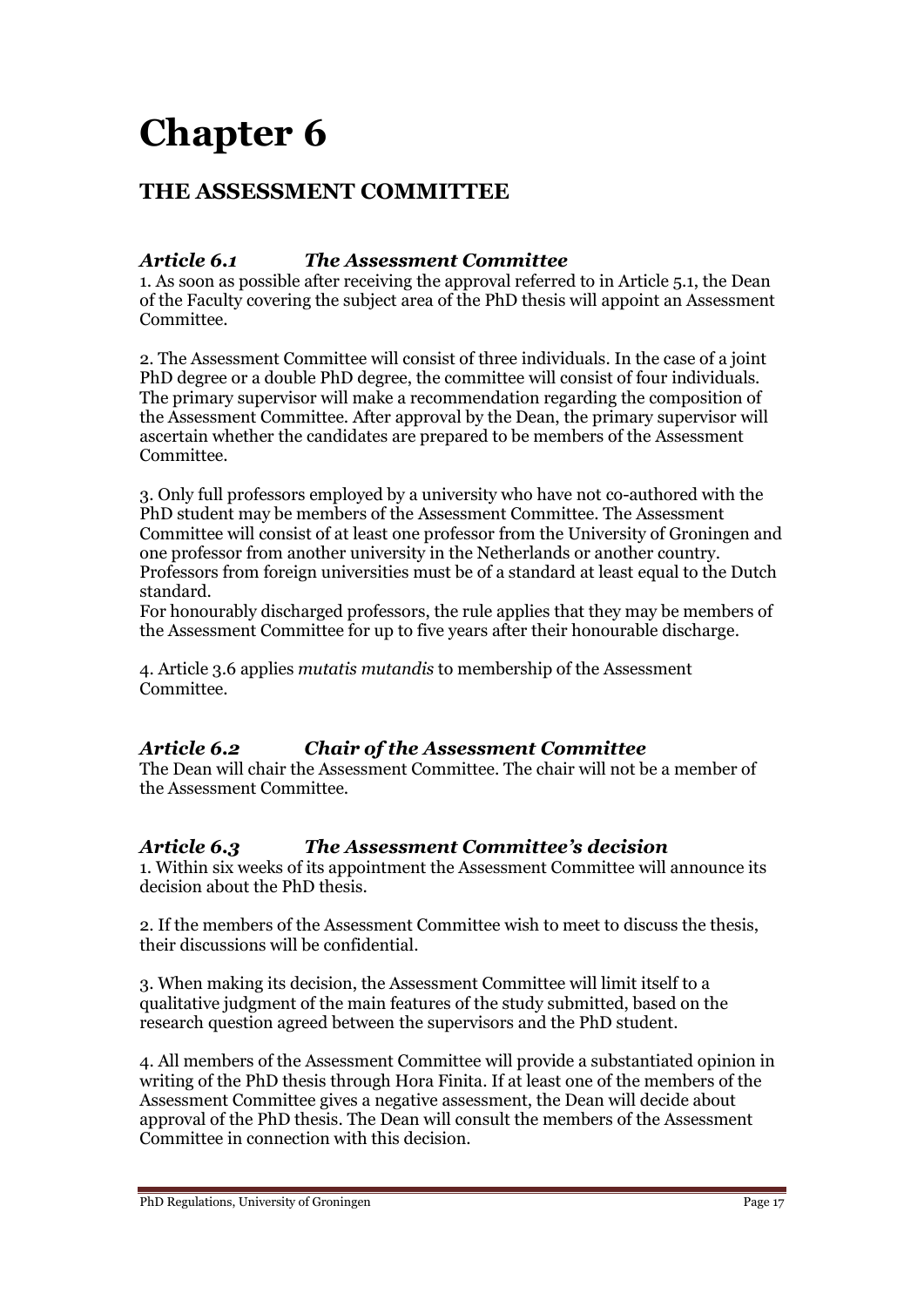5. The chair of the committee will ensure that the approval or rejection is registered through Hora Finita, after which the PhD student, the primary supervisor, the PhD degree registration office, the director of the Graduate School and if necessary the members of the Assessment Committee are notified of the decision.

6. If approval is withheld as referred to in the second sentence of Article 6.3.4, then unless the Dean decides otherwise, the committee will be deemed to have been dissolved after making its decision known. The primary supervisor may ask the Dean to appoint a new Assessment Committee. Members of the dissolved committee may be members of this new committee.

7. In the case of a negative assessment as referred to in the third sentence of Article 6.3.4, unless the Dean decides otherwise, the committee will be deemed to have been dissolved after making its decision known. The primary supervisor may ask the Dean to appoint a new Assessment Committee. Members of the dissolved committee may be members of this new committee.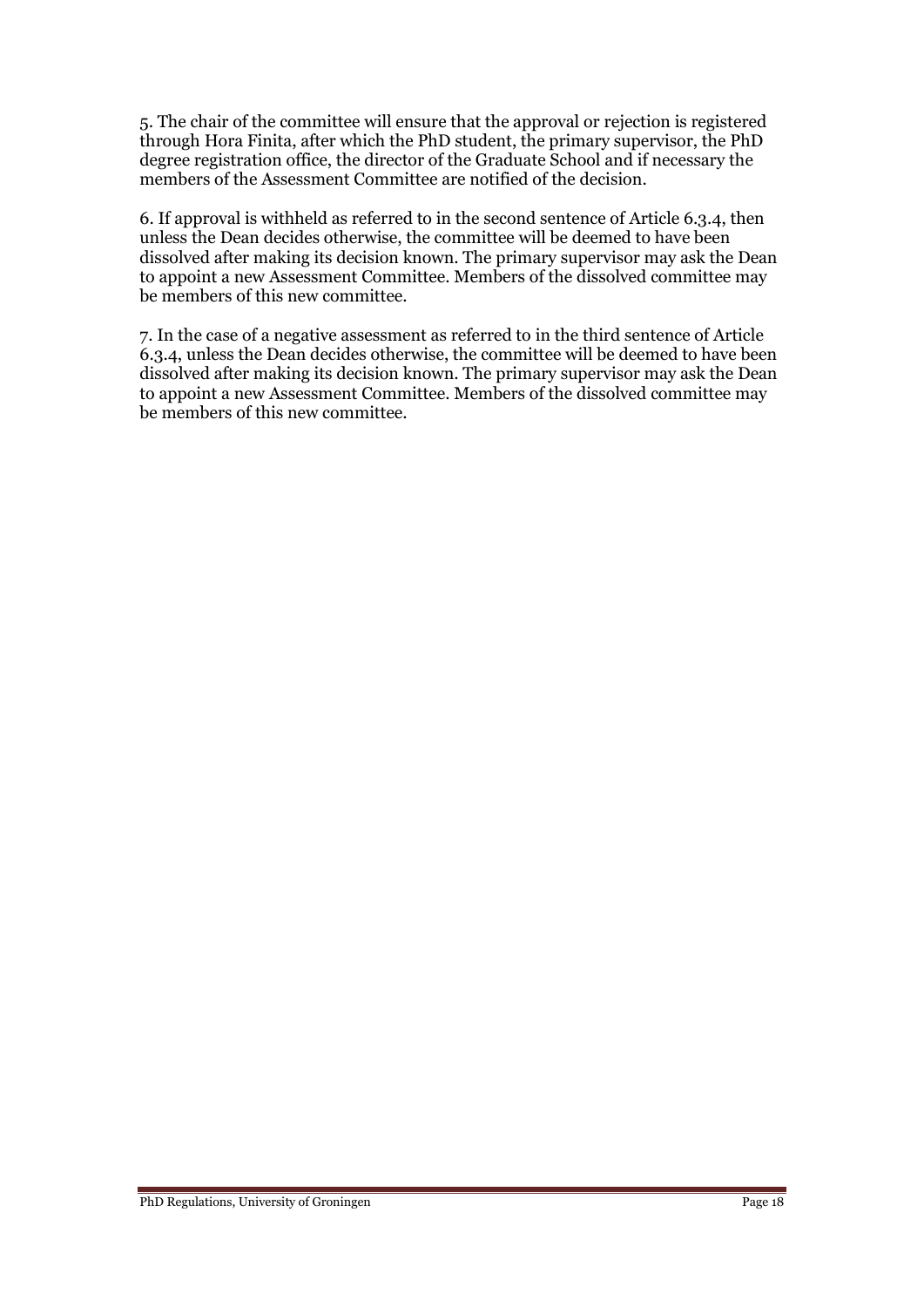# **THE PHD EXAMINING COMMITTEE**

# *Article 7.1 Composition of the PhD Examining Committee*

1. As soon as possible after being notified of the decision referred to in Article 6.3.4, the Dean will give the PhD student permission to proceed to the defence and will appoint a PhD Examining Committee on the recommendation of the primary supervisor. The defence will then take place in the presence of this committee.

2. The PhD Examining Committee will include at least five individuals and will consist of:

- full professors, both from the PhD student's own university and from other universities in the Netherlands or other countries and

- a maximum of 2 University Readers/Associate Professors or Lecturers/Assistant Professors with PhDs.

The members of the Assessment Committee and the chair referred to in Article 7.2 will be included in this number but not the expert(s) referred to in Article 7.3. The supervisors are not members of the PhD Examining Committee.

Professors from a foreign university must hold a position which is equivalent to that of a professor appointed by a Dutch university.

The primary supervisor will check in advance whether the intended individuals are prepared to sit on the PhD Examining Committee.

3. Article 3.6 will apply *mutatis mutandis* to membership of the PhD Examining Committee.

4. At least half of the committee members will be affiliated with the University of Groningen. The primary supervisor may ask the Rector Magnificus in writing, stating the reasons, to exclude application of this clause.

# *Article 7.2 Chair of the PhD Examining Committee*

1. The chair of the PhD Examining Committee will be the Rector Magnificus or his deputy. The chair will be a member of the PhD Examining Committee.

2. The chair will invite members of the committee to speak and tell them when to stop.

3. The chair will appoint one of the members of the committee as the secretary. The secretary will be a full professor employed by the University of Groningen.

# *Article 7.3 Expert*

At the request of the primary supervisor, the Dean may admit to the defence individuals who may use the title 'Doctor' in the Netherlands and who are specialists in the subject area (or part of the subject area) of the PhD thesis; if the committee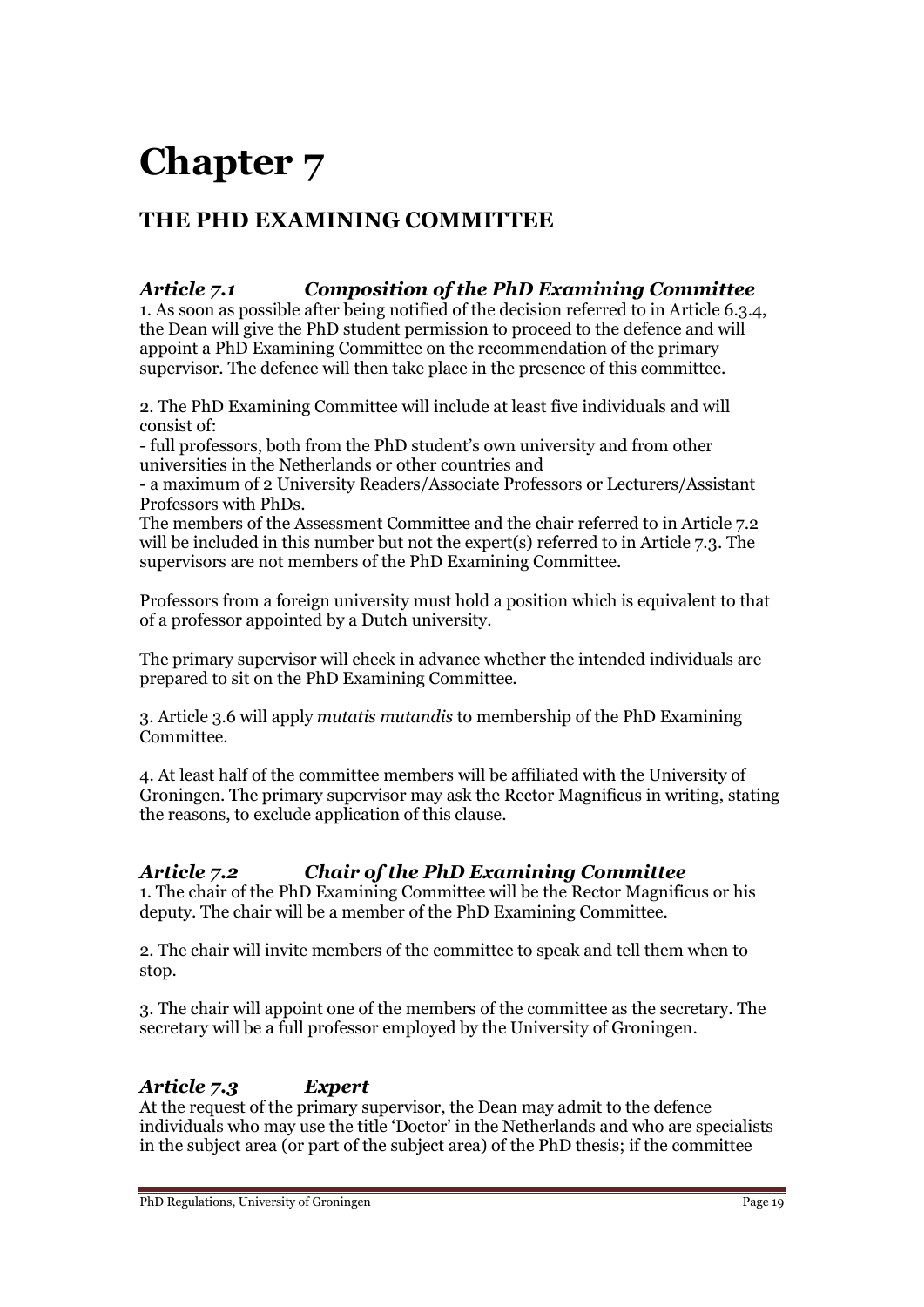agrees, they will take part in the opposition and will have an advisory vote in the deliberations about whether or not to award the PhD degree.

# *Article 7.4 Taking part in the opposition*

During the defence a maximum of nine individuals may take part in the opposition. This number does not include opposition from the audience.

# *Article 7.5 Convening the PhD Examining Committee*

The Dean will convene the PhD Examining Committee in good time for a closed meeting prior to the defence.

# *Article 7.6 Substitution of a member of the PhD Examining Committee*

If due to circumstances a member of the PhD Examining Committee is unable to attend the meeting or the defence, the primary supervisor must ensure a substitute is found or arrange virtual opposition (to which Articles 7.1.4 and 3.6 will also apply) if the number of members no longer meets the requirements of Article 7.1.2. Virtual opposition is permitted for one member at the most. The primary supervisor must notify the Dean of this 48 hours before the beginning of the defence at the latest, subject to force majeure or special circumstances.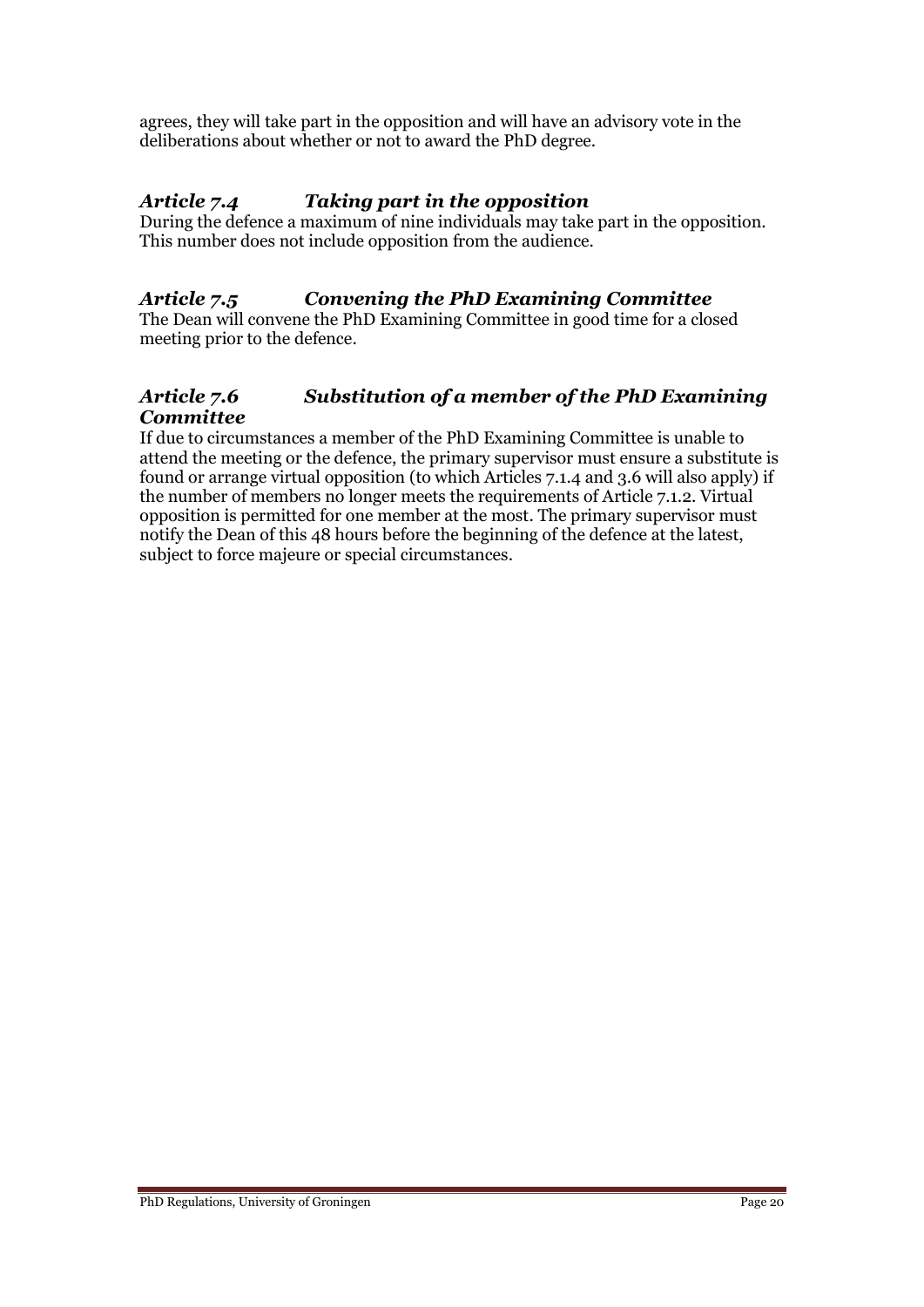# **THE PHD CEREMONY**

## *Article 8.1 Date, time, place*

1. The PhD student will discuss the date of the PhD ceremony with the supervisors, co-supervisors and the Dean as soon as possible after receiving notification of the approval of the manuscript as referred to in Article 5.1. Subject to the approval of the Assessment Committee, the date, time and place will be fixed by the PhD degree registration office.

2. The provisions of the protocol (see Appendix 5) also apply.

### *Article 8.2 Public ceremony*

Subject to the provisions of Article 1.4.3, the defence will be open to the public.

### *Article 8.3 Defence of the PhD thesis*

1. The PhD ceremony, including the defence of the PhD thesis, will be conducted in Dutch or, with the permission of the Rector Magnificus, in some other language.

2. The defence will end 45 minutes after the beginning of the public session; the session will be terminated by the chair.

### *Article 8.4 Decision-making*

1. After the defence has been terminated, the PhD Examining Committee, on behalf of the PhD Board, will make a decision at a closed meeting about awarding the PhD degree.

2. When deciding whether or not to award the PhD degree, the committee will take into account the decision of the Assessment Committee referred to in Article 6.3.1 and the candidate's defence of the PhD thesis.

3. A refusal to award the PhD degree on the grounds of the candidate's defence of the PhD thesis must be based on the unanimous opinion of the PhD Examining Committee.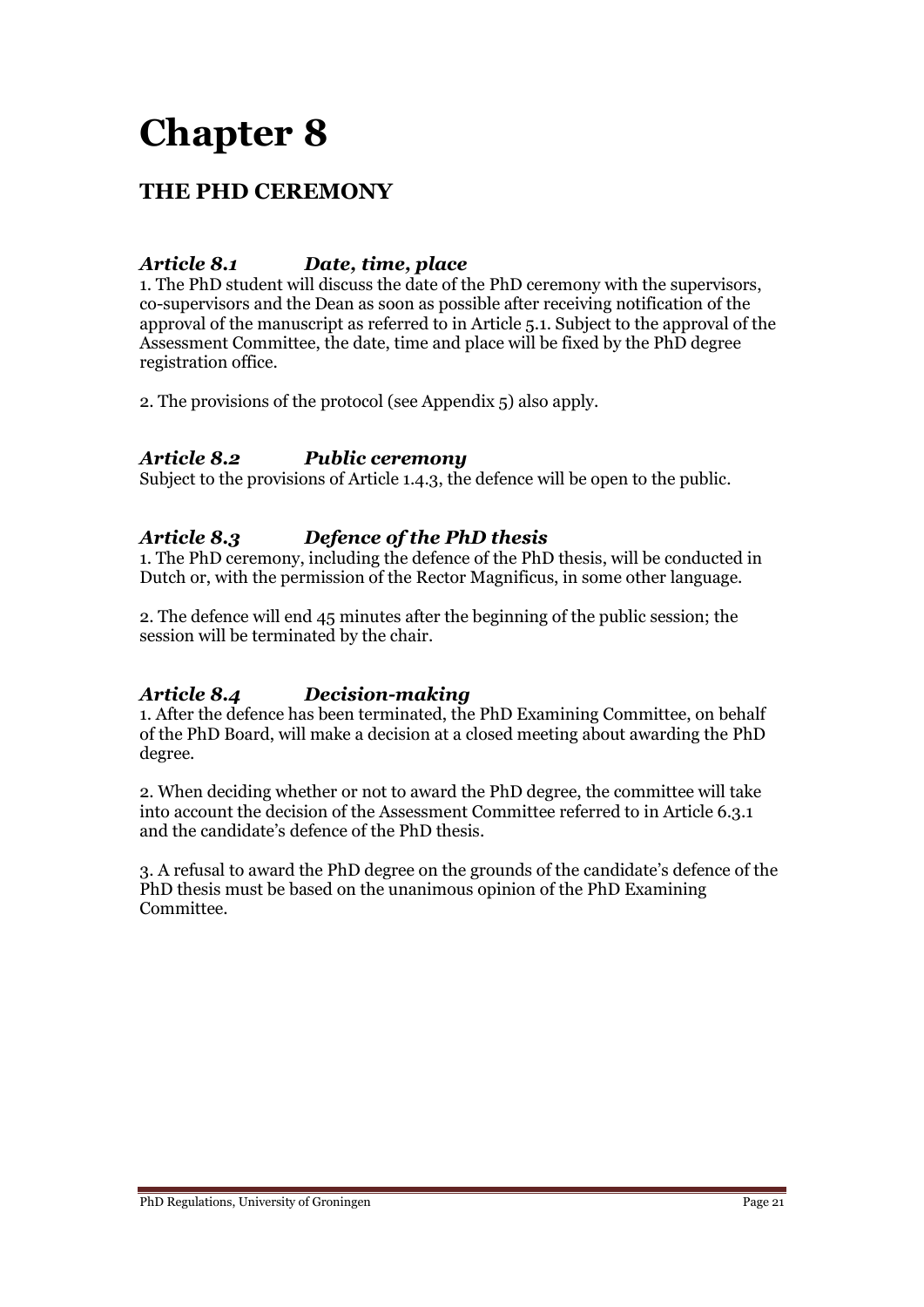# **CUM LAUDE**

#### *Article 9.1 Proposal to award the* **cum laude** *distinction* 1. If a PhD candidate has shown outstanding ability to conduct independent academic research, the PhD Examining Committee, on behalf of the PhD Board, may decide to confer the *cum laude* distinction (an honours distinction).

2. A proposal to award the *cum laude* distinction can be put forward by the primary supervisor or by a member of the Assessment Committee. A proposal in writing stating the reasons must be submitted confidentially to the Dean at least eight weeks before the date of the defence.

3. The Assessment Committee must be unanimous in their opinion that the *cum laude* distinction should be conferred. At the request of the Dean the Assessment Committee will nominate at least two external referees who are full professors in the subject area of the PhD thesis. These referees must not have co-authored publications with the PhD student. The Dean will appoint two or more referees, preferably from those nominated, but the Dean may also decide to choose someone else. The external referees will submit confidential recommendations in writing to the Dean through Hora Finita within three weeks of being appointed.

4. If at least two referees have assessed the PhD student's work as 'outstanding', the Dean will make this and the proposal to award the *cum laude* distinction known to the members of the PhD Examining Committee as soon as possible.

5. The Dean will ensure that the proposal referred to in Article 9.1.4 is registered in Hora Finita, after which it will be automatically registered by the PhD degree registration office.

6. Regarding the proposal to award the *cum laude* distinction, the PhD Examining Committee will take note of:

- the significance and degree of originality of the research question and methods
- the academic and technical standard of the work
- the opinions of the external referees
- the quality of the defence
- the share of others than the PhD student in the PhD project
- language and style.

7. At the meeting referred to in Article 8.4.1 about the proposal to award the PhD degree, a secret ballot will be held among the members of the PhD Examining Committee who are eligible to vote to decide whether or not to award the *cum laude* distinction. Votes may only be for or against the proposal. A vote against the proposal will be based on the quality of the defence. The proposal will be rejected if more than one vote is cast against it. In all other cases the proposal will be accepted. The Rector Magnificus, though a member of the PhD Examining Committee, will abstain from voting.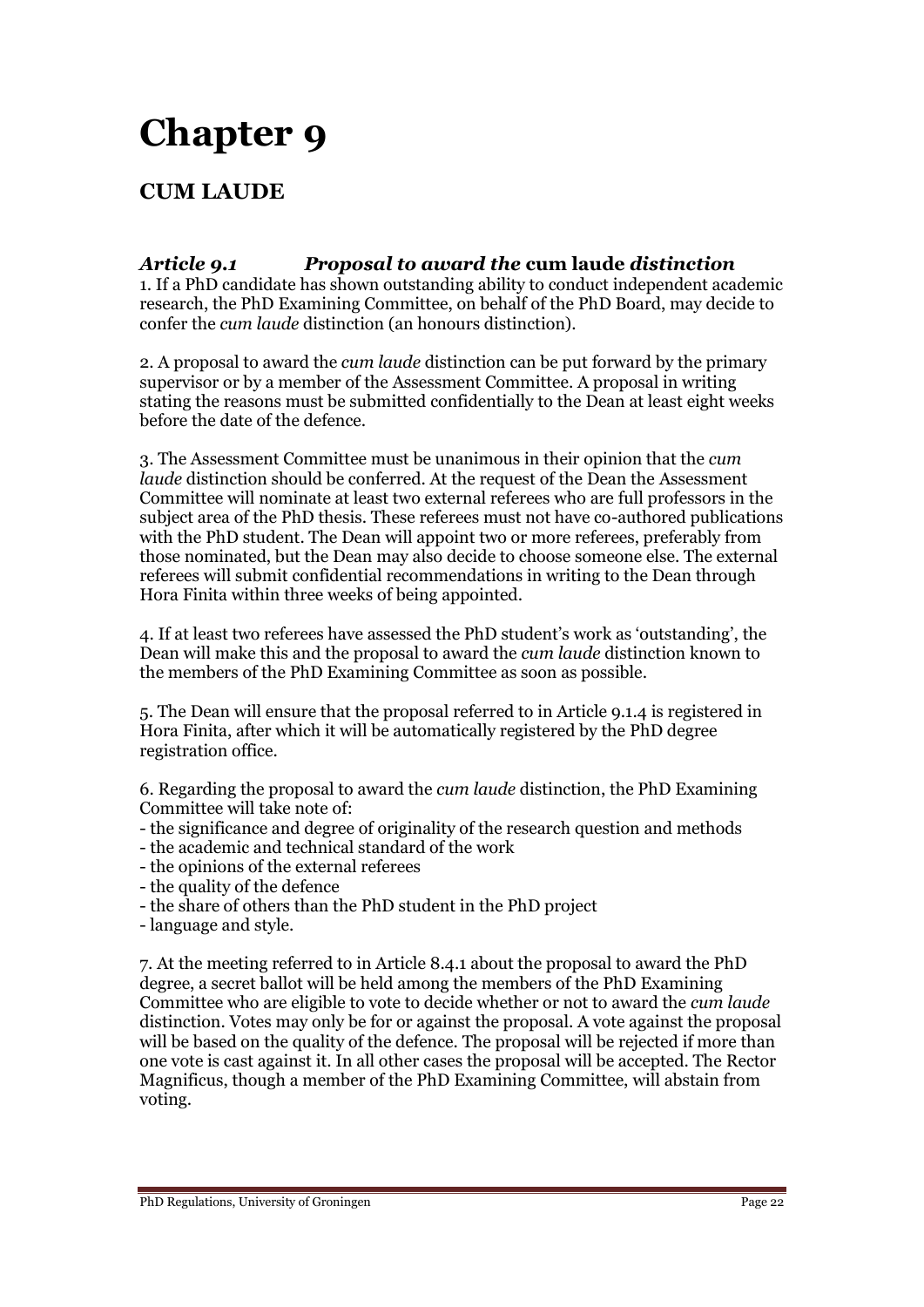# **CERTIFICATE**

## *Article 10.1 Certificate*

1. As proof that the PhD degree has been awarded, the new Doctor will receive a certificate in Latin signed by the Rector Magnificus, the secretary of the PhD Examining Committee and the supervisors (*promotores*) and a statement written in English.

2. If the PhD degree has been awarded the *cum laude* distinction, this will be stated on the certificate.

3. As proof of successful completion of the Graduate School's degree programme, the student may also be given a certificate from the Graduate School in addition to the PhD degree certificate.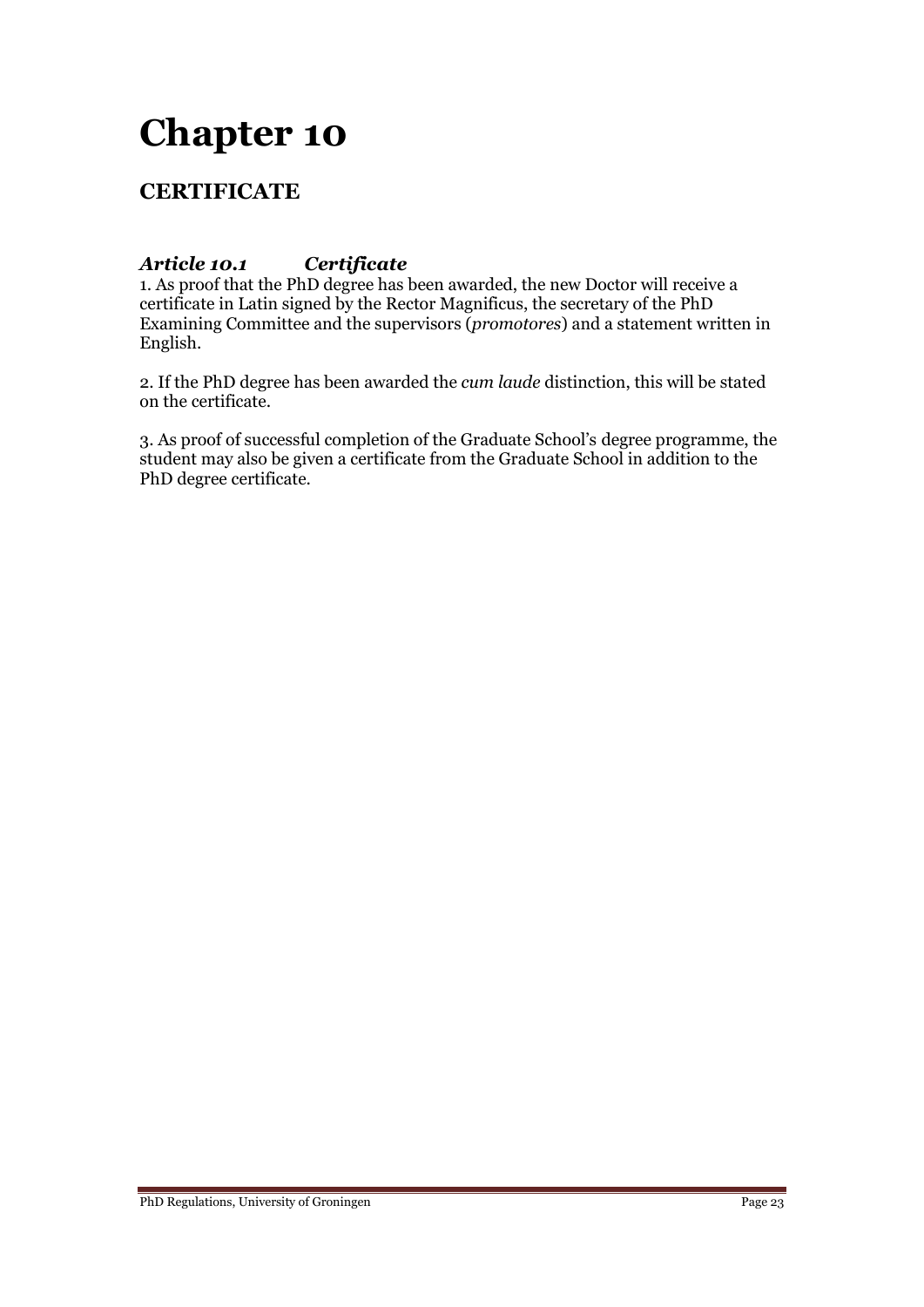# **HONORARY DOCTORATE**

# *Article 11.1 Authority to award an honorary doctorate*

The PhD Board may award natural persons honorary PhDs for outstanding contributions to academic disciplines represented at the University of Groningen.

### *Article 11.2 Procedure*

1. In response to a proposal submitted to the PhD Board to that end, if possible with the nomination of a supervisor, the Board of the most appropriate faculty may recommend the conferral of an honorary doctorate.

2. A recommendation in writing, accompanied by a detailed account of the reasons, a biography and a list of publications, will be sent confidentially to the Rector Magnificus, who will present the recommendation to the PhD Board.

3. If the PhD Board intends to accept the recommendation, the opinion of the Board of the University will be sought.

4. With due regard for the views of the Board of the University, the PhD Board will make a decision regarding the conferral of the honorary doctorate. If the PhD Board decides in favour, it will also appoint one or two professors as supervisors.

5. The decision referred to in Article 11.2.4 will be made known in writing, confidentially, to the Board of the University, the Dean in question, the supervisor(s) and the candidate.

6. Except in special circumstances, an honorary doctorate will not be conferred upon an individual who is not present in person at the session referred to in Article 11.4.1.

7. The decision will not be made public until the candidate has stated that he or she will accept the honorary doctorate and will be present in person at the session referred to in Article 11.4.1, subject to the provisions of Article 11.2.6.

# *Article 11.3 Regalia*

The honorary doctor will receive a certificate from the supervisor(s), signed by the Rector Magnificus, the members of the PhD Board and the supervisor(s). He will also receive the *cappa* (special shoulderpiece).

# *Article 11.4 Presentation of the regalia*

1. The regalia associated with the conferral of the honorary doctorate will be presented during a special public session of the PhD Board: the honorary PhD ceremony.

2. On behalf of the PhD Board, the Rector Magnificus will invite interested parties to attend this ceremony.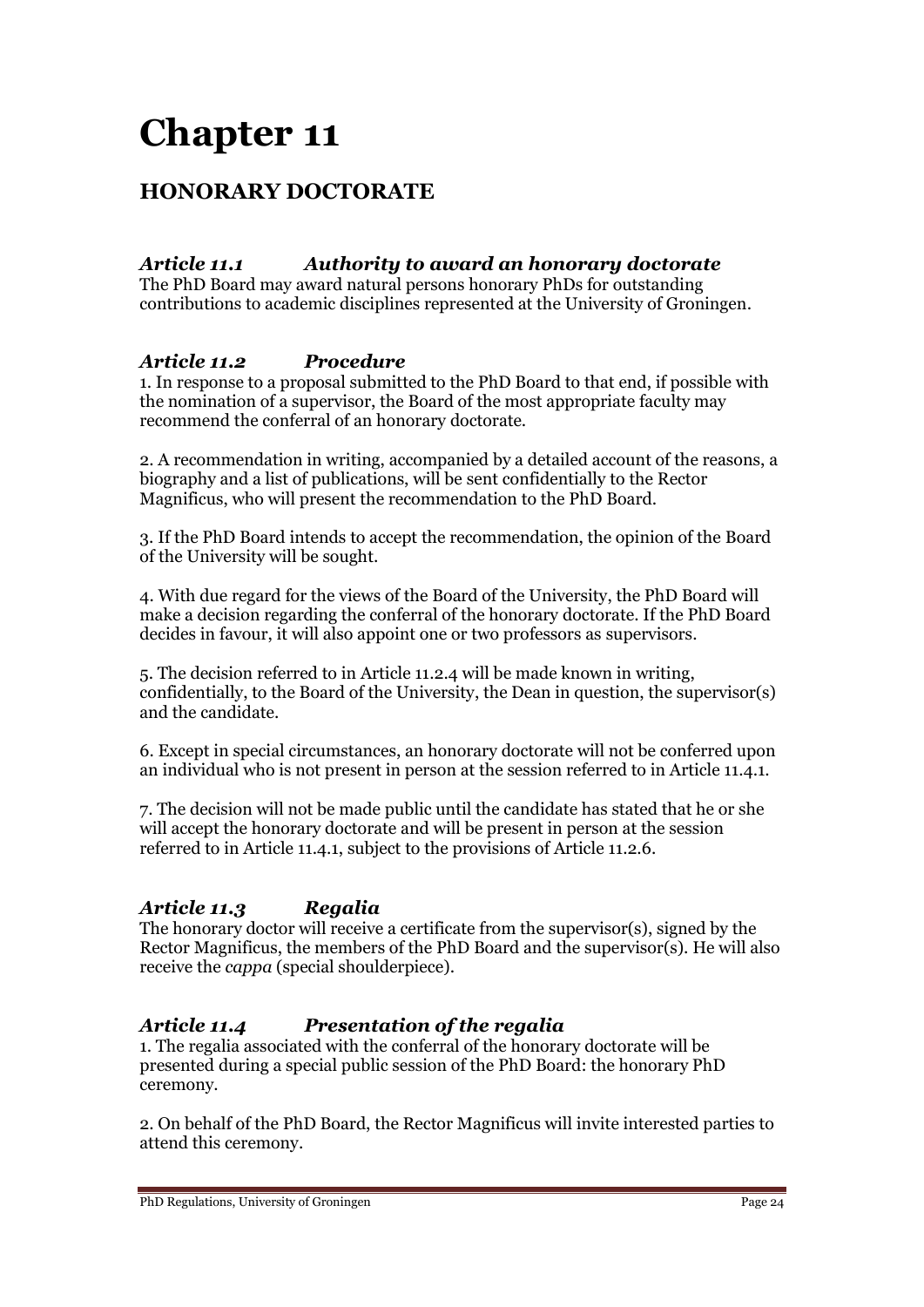# **JOINT PHD DEGREE**

# *Article 12.1. Definition*

1. Arrangements may be made between the University of Groningen and one or more other universities, possibly in different countries, about awarding a joint PhD degree on the basis of a PhD thesis which meets the provisions of this chapter. These arrangements will be recorded in an agreement which must be submitted to the Board of the University of Groningen for signature. This agreement must be entered into at least two years before the planned PhD ceremony.

2. For further rules, see the Protocol (Appendix 4).

# *Article 12.2 PhD research project*

1. The PhD research project and the thesis based on it must be the result of one or more research programmes established jointly by the University of Groningen and one or more universities as referred to in Article 12.1. To as great an extent as possible, the teaching and research programmes will be set up in consultation with the Dutch or foreign partner university.

2. In principle, the PhD research project and the PhD thesis must contain an international component.

3. If possible, the PhD student should spend a proportionate amount of the time for the PhD research project at the partner university or universities to follow course units and/or to conduct research for the PhD thesis. A statement about this will be submitted to the PhD Board. If this is impossible, the University of Groningen supervisor should demonstrate that during at least a proportionate amount of the time spent on the PhD project he has been responsible for the supervision of the PhD student.

# *Article 12.3 The PhD thesis*

1. Subject to the provisions of this chapter, the PhD thesis must meet the requirements set out in these regulations.

2. If the PhD thesis is written in Dutch, it must be accompanied by a detailed academic summary in English.

### *Article 12.4 The Assessment Committee and the PhD Examining Committee*

The Assessment Committee and the PhD Examining Committee referred to in Chapters 6 and 7 must each include at least one member from each university involved.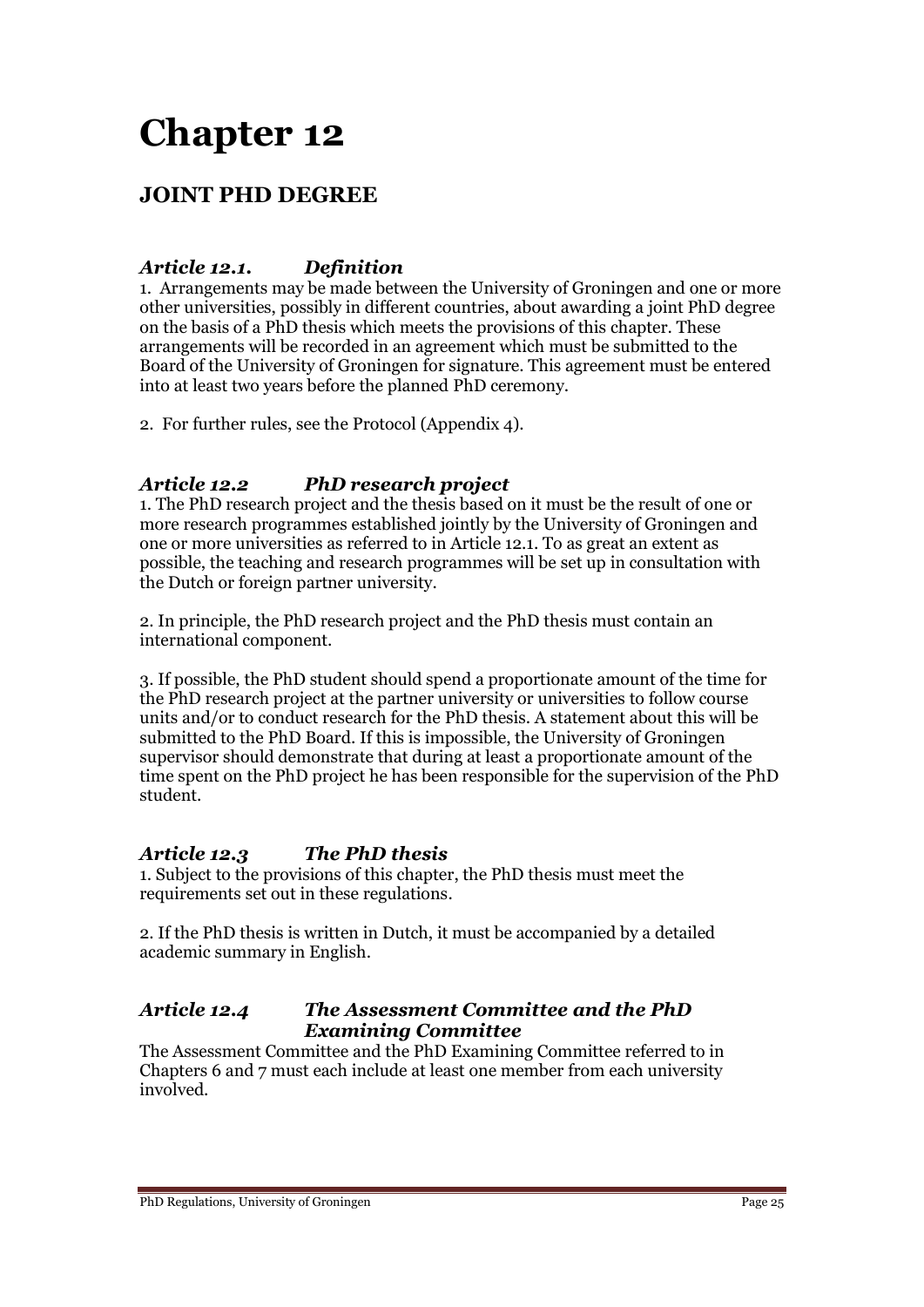# *Article 12.5 The defence of the PhD thesis*

The defence of the PhD thesis will be conducted wholly or partially in Dutch, English or the language of at least one of the countries in which the foreign university referred to in Article 12.1 is located.

## *Article 12.6 The certificate*

The certificate referred to in Chapter 10 will be presented also on behalf of the universities referred to in Article 12.1.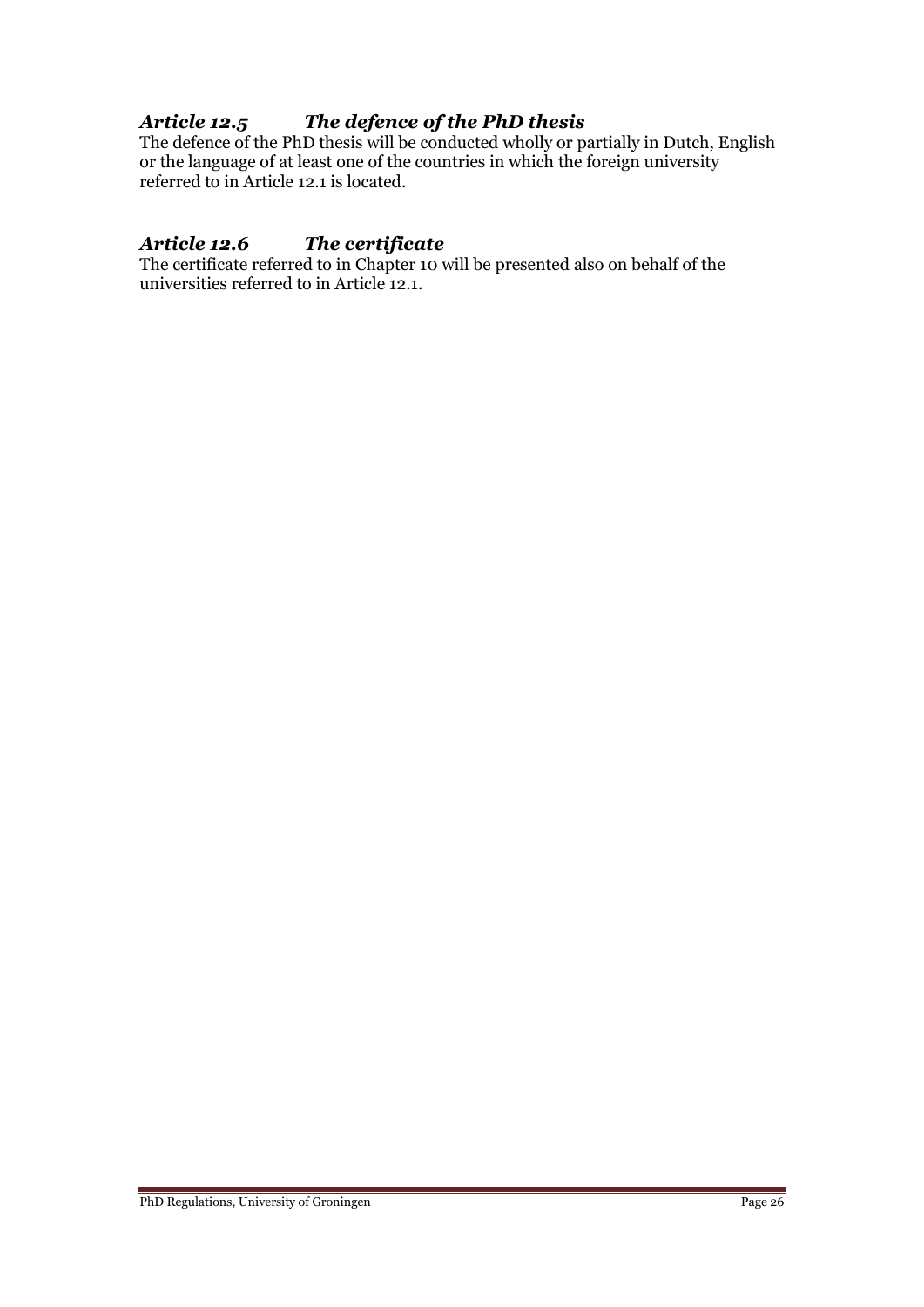# **DOUBLE PHD DEGREE**

## *Article 13.1 Definition*

1. Agreements may be reached between the University of Groningen and another university, possibly in a different country, about jointly awarding a double PhD degree on the basis of a PhD thesis which meets the provisions of this chapter. These agreements will be recorded in an agreement which will be submitted to the Board of the University of Groningen for signature. This agreement must be entered into at least two years before the planned PhD ceremony.

2. For a double PhD degree, a PhD degree is conferred by two universities separately on the basis of a programme that has been approved by both universities and for which the research has been conducted for at least six months at each of the universities. The two universities bear joint responsibility for supervision and will be represented in both the Assessment Committee and the PhD Examining Committee.

3. For further rules, see the protocol for joint PhD degrees (Appendix 4).

### *Article 13.2 PhD research project*

1. The PhD research project and the thesis based on it must be the result of one or more research programmes established jointly by the University of Groningen and one or more universities as referred to in Article 13.1. To as great an extent as possible, the teaching and research programmes will be set up in consultation with the Dutch or foreign partner university.

2. In principle, the PhD research project and the PhD thesis must contain an international component.

3. If possible, the PhD student should spend a proportionate amount of the time for the PhD research project at the partner university to follow course units and/or to conduct research for the PhD thesis. A statement about this will be submitted to the PhD Board. If this is impossible, the University of Groningen primary supervisor should demonstrate that during at least a proportionate amount of the period spent on the PhD project, he has been responsible for the supervision of the PhD student.

# *Article 13.3 The PhD thesis*

1. Subject to the provisions of this chapter, the PhD thesis must meet the requirements set out in these regulations.

2. If the PhD thesis is written in Dutch, it must be accompanied by a detailed academic summary in English.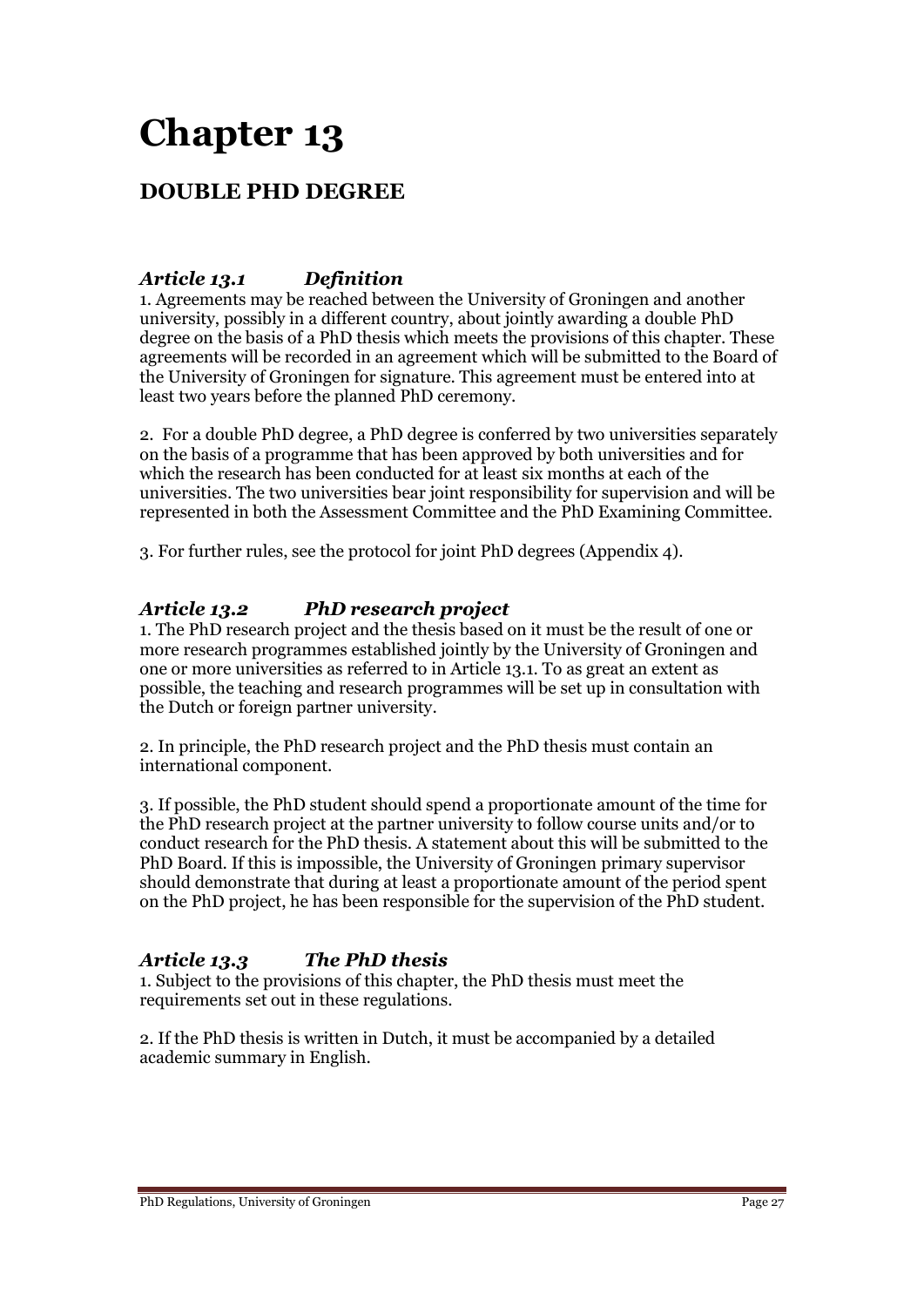### *Article 13.4 The Assessment Committee and the PhD Examining Committee*

The Assessment Committee and the PhD Examining Committee referred to in Chapters 6 and 7 must each include at least one member from each university involved.

# *Article 13.5 The defence of the PhD thesis*

The defence of the PhD thesis will be conducted wholly or partially in Dutch, English or in the language of the country in which the foreign university referred to in Article 13.1 is located.

# *Article 13.6 The certificate*

The certificate referred to in Chapter 10 will be presented with the consent of the institution referred to in Article 13.1. The reverse side of the certificate will contain a reference to the certificate of the university with which the agreement was entered into.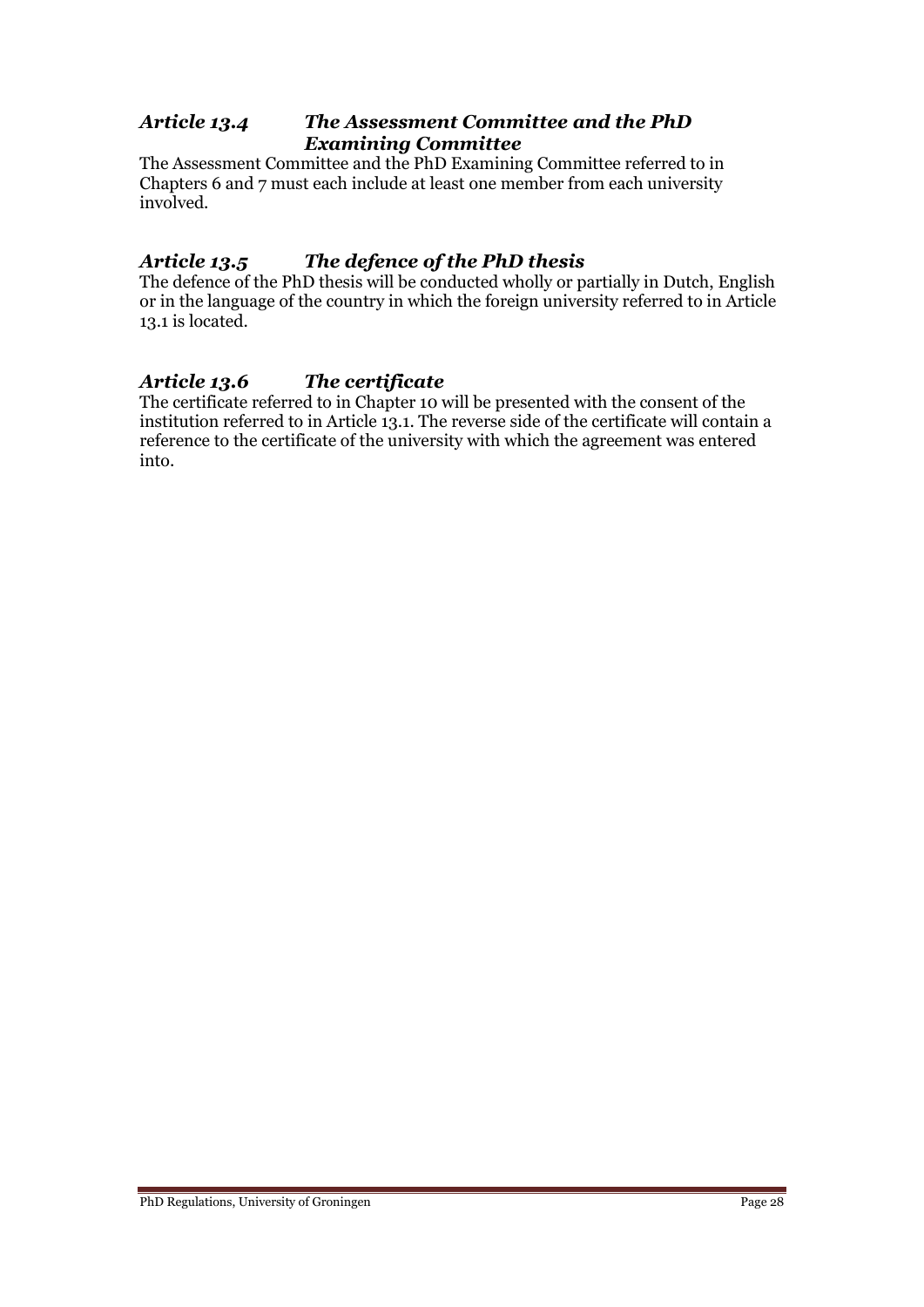# **DISPUTE SETTLEMENT**

# *Article 14.1 General*

1. The provisions of the AWB will apply.

2. The PhD regulations do not address the settlement of legal status disputes.

### *Article 14.2 Disputes regarding the implementation of the PhD regulations, administrative appeal*

1. If a dispute arises in connection with the implementation of the provisions or the appendices of these regulations concerning a decision by or on behalf of the PhD Board, an interested party may submit a substantiated notice of objection to the PhD Board within six weeks of being notified of the decision.

2. A committee as referred to in Article 7:13 of the AWB will prepare the PhD Board's decision regarding the notice of objection; this is the Disputes Committee referred to in Chapter 5 of the BBR.

3. The committee will consist of a chair and two other members. The chair must meet the requirements for appointment as district court judge and must not be employed by the University of Groningen. The two other members will be full professors who are not members of and do not act under the responsibility of the PhD Board.

4. While preparing its recommendations, the committee will hear the parties involved and will be entitled to gain any information which is necessary to perform its duties responsibly.

5. The committee will make recommendations in writing to the PhD Board. The recommendations will be accompanied by written accounts of the hearings.

6. Notwithstanding the provisions of the AWB, in certain cases the PhD Board may decide upon request to adjust the internal time limits referred to in the PhD regulations.

# *Article 14.3 Decision of the PhD Board*

1. Within four weeks after receiving the recommendations, but within ten weeks at the most after receiving the notice of objection, the PhD Board will make its decision known in writing, stating the reasons, to the person who submitted the objection and to other parties involved.

2. If the decision regarding the objection differs from the recommendation made by the committee referred to in Article 14.2.5, the reason for this difference will be stated; in all cases the committee's recommendation will be sent along with the decision.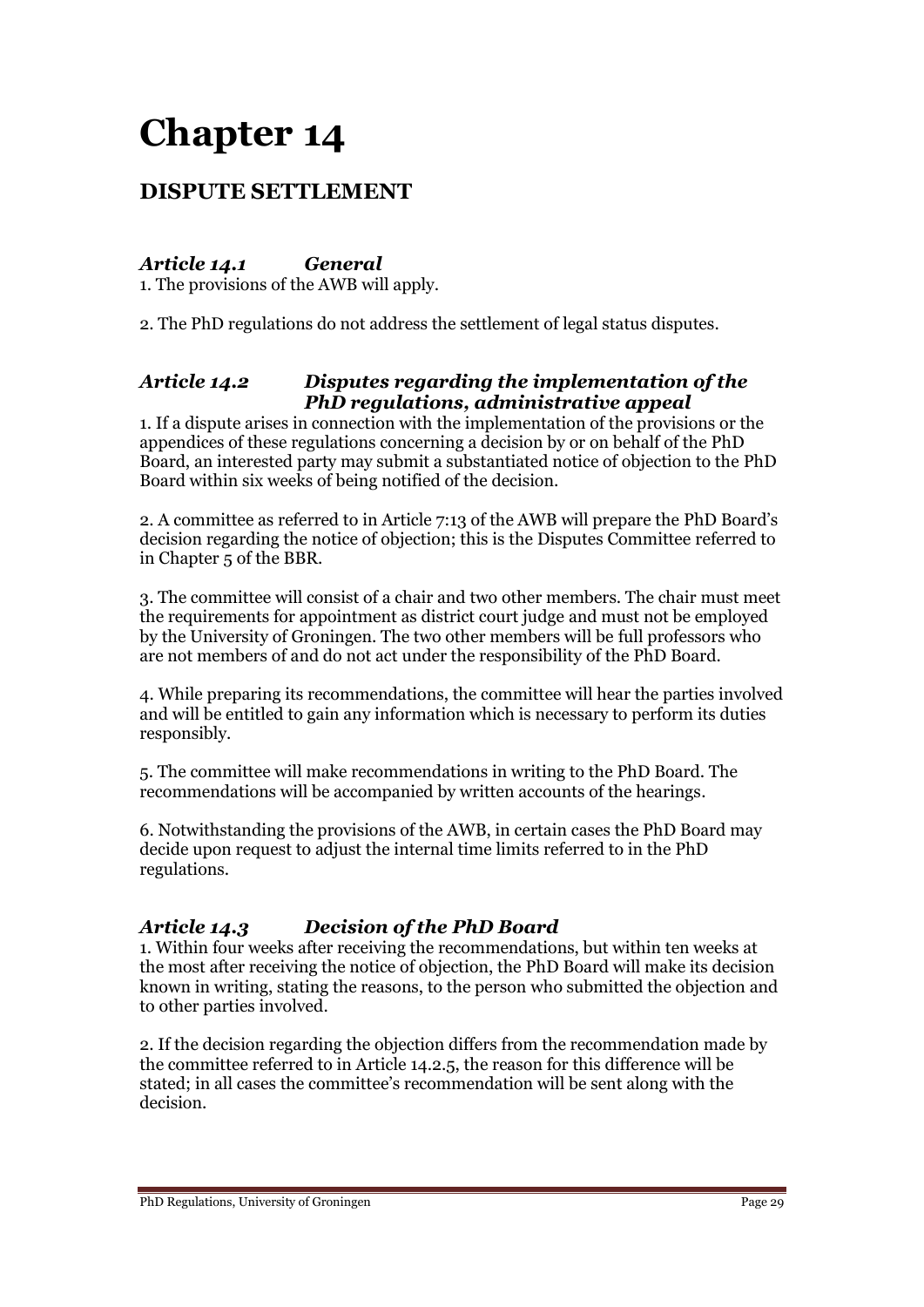# *Article 14.4 Appeal to the administrative court*

Within six weeks after the decision has been made known to the person who submitted the objection, an interested party may appeal against the decision of the PhD Board as referred to in Article 14.3.1 in court, provided the contested decision can be appealed under the General Administrative Law Act.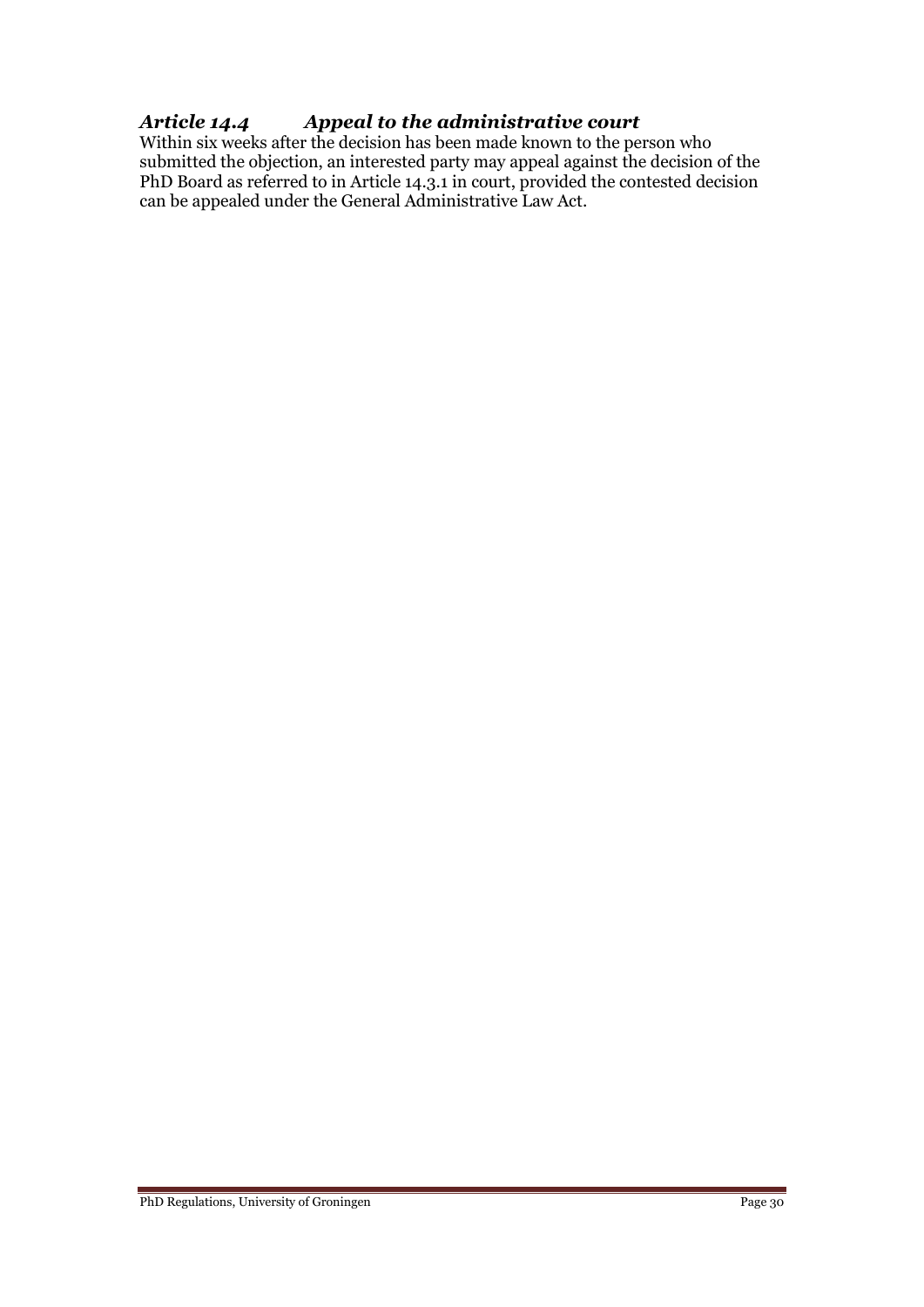# **CONCLUDING AND TRANSITIONAL PROVISIONS**

## *Article 15.1*

1. In cases not covered by these regulations, or if there is a difference of opinion as to the interpretation of the provisions of these regulations, the PhD Board will decide.

2. In very exceptional cases, the PhD Board, at the suggestion of the Rector Magnificus, may deviate from these regulations, subject to mandatory legal provisions.

3. Requests to deviate from the regulations must be submitted to the PhD Board in writing, stating the reasons.

#### *Article 15.2*

If the provisions of these regulations are not complied with, the Rector Magnificus is authorized to postpone the defence until a date to be determined at his discretion.

### *Article 15.3*

1. All pending applications for admission to a PhD programme will, unless the PhD Board decides otherwise, be brought into line with these regulations as of the date these regulations take effect.

2. Individuals who have already been awarded a PhD degree by a Faculty at the University of Groningen and are registered in Hora Finita for a new PhD programme will be permitted to finish that programme.

### *Article 15.4*

1. These regulations may be cited as 'University of Groningen PhD regulations 2013', or 'PhD regulations, University of Groningen 2013'.

2. These regulations will take effect as of 1 September 2013. The provisions of the second sentence of Article 2.2.2 will apply to PhD programmes which have started after 20 February 2013.

3. Subject to the second sentence of Article 15.4.2, the previous PhD regulations will then lapse.

Established by the PhD Board on 12 June 2013 and approved by the Board of the University of Groningen on 15 July 2013.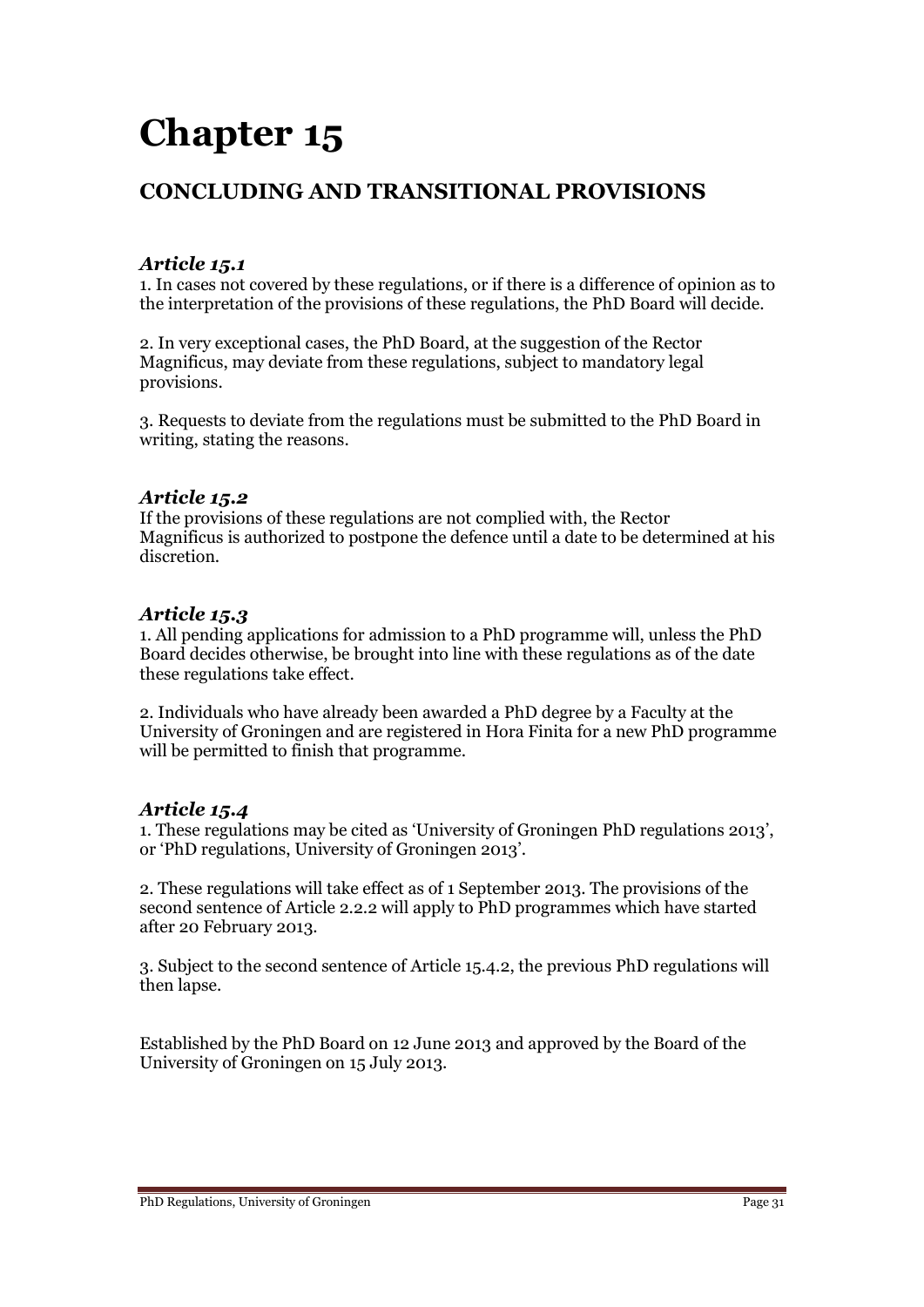# **Appendices**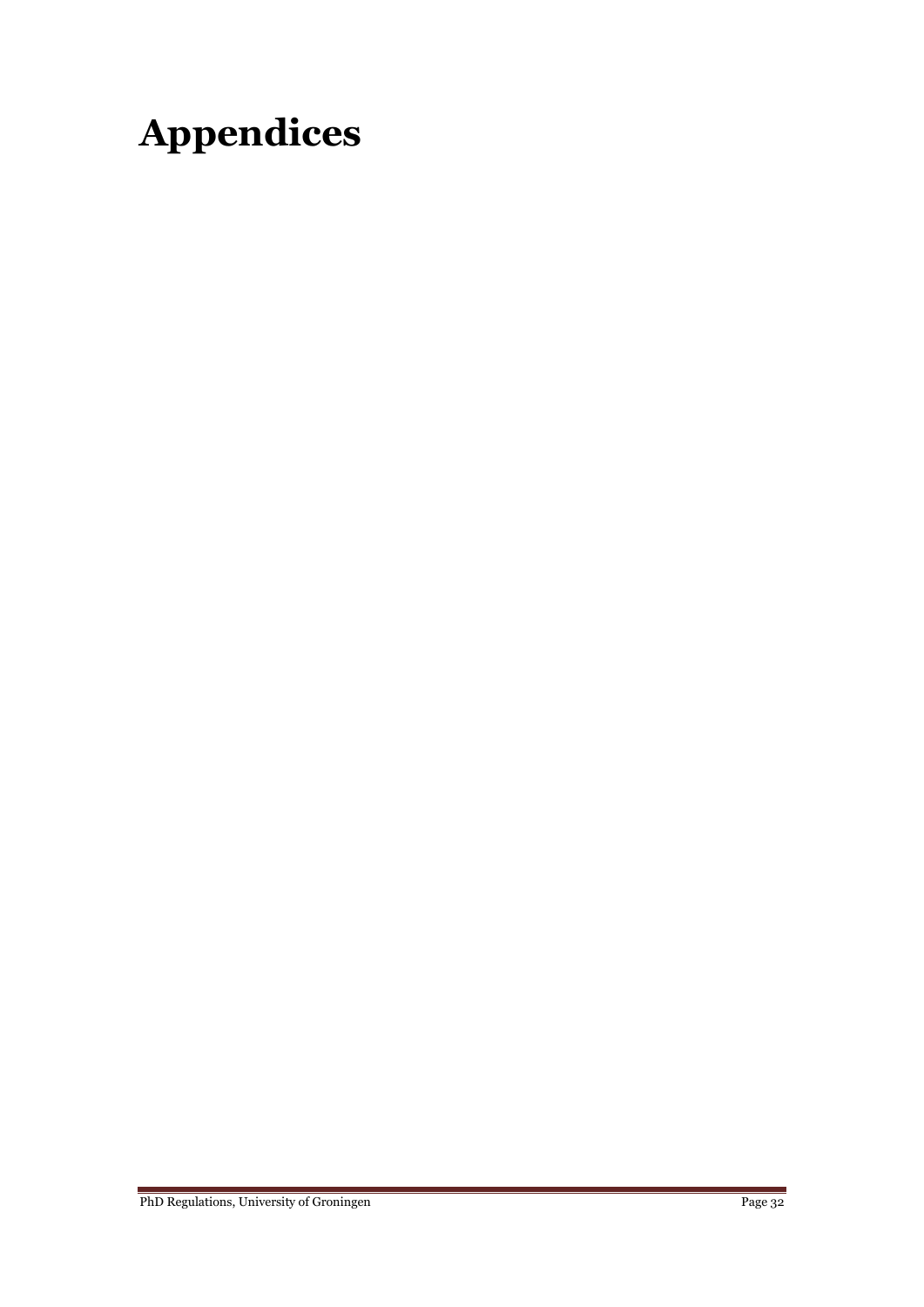# **Appendix 1**

# **IMPLEMENTING REGULATIONS AS REFERRED TO IN ARTICLE 2.4.2**

### **A. ADMISSION to a PhD programme in exceptional cases on the basis of Dutch certificates, if the prospective PhD student does not meet the requirement set out in Article 2.4.1a.**

# *Article A.1 Mandate*

The power referred to in Article 2.4.2, to the extent that it applies to assessment of applications to be admitted to PhD programmes on the basis of Dutch certificates, will be exercised by the Graduate School Admissions Committee in question, on behalf of the Dean in question and at the request of the PhD Board.

### *Article A.2 Objective*

The prospective PhD student must satisfy the Graduate School Admissions Committee that he is able to conduct independent academic research and has a realistic chance of completing a PhD thesis.

## *Article A.3 Documentation*

A prospective PhD student must substantiate his application as much as possible by providing certificates, academic publications, letters of recommendation regarding positions held, written statements by academic researchers and the proposed supervisors.

### *Article A.4 Procedure*

1. In accordance with the current admissions procedure the prospective PhD student must submit an application in writing, accompanied by the available documentation, to the Admissions Committee to be admitted to a PhD programme.

2. The Admissions Committee will decide on the basis of the documents submitted whether or not it considers the candidate capable of conducting independent research which could lead to a completed PhD thesis, before the candidate is appointed to a position and/or starts the PhD research. If necessary, the Admissions Committee in question will interview the applicant. The Admissions Committee will communicate its decision in writing, stating the reasons. This may be accompanied by a recommendation that the candidate should make up certain deficiencies.

3. The Admissions Committee will make its decision known to the applicant in writing, stating the reasons, within six weeks. If the decision cannot be made within six weeks, the Admissions Committee will notify the applicant of this and state a reasonable time limit within which the decision can be expected.

4. If the final decision is positive, the applicant will be admitted to the PhD programme. If the final decision is negative, the applicant will not be admitted to the PhD programme.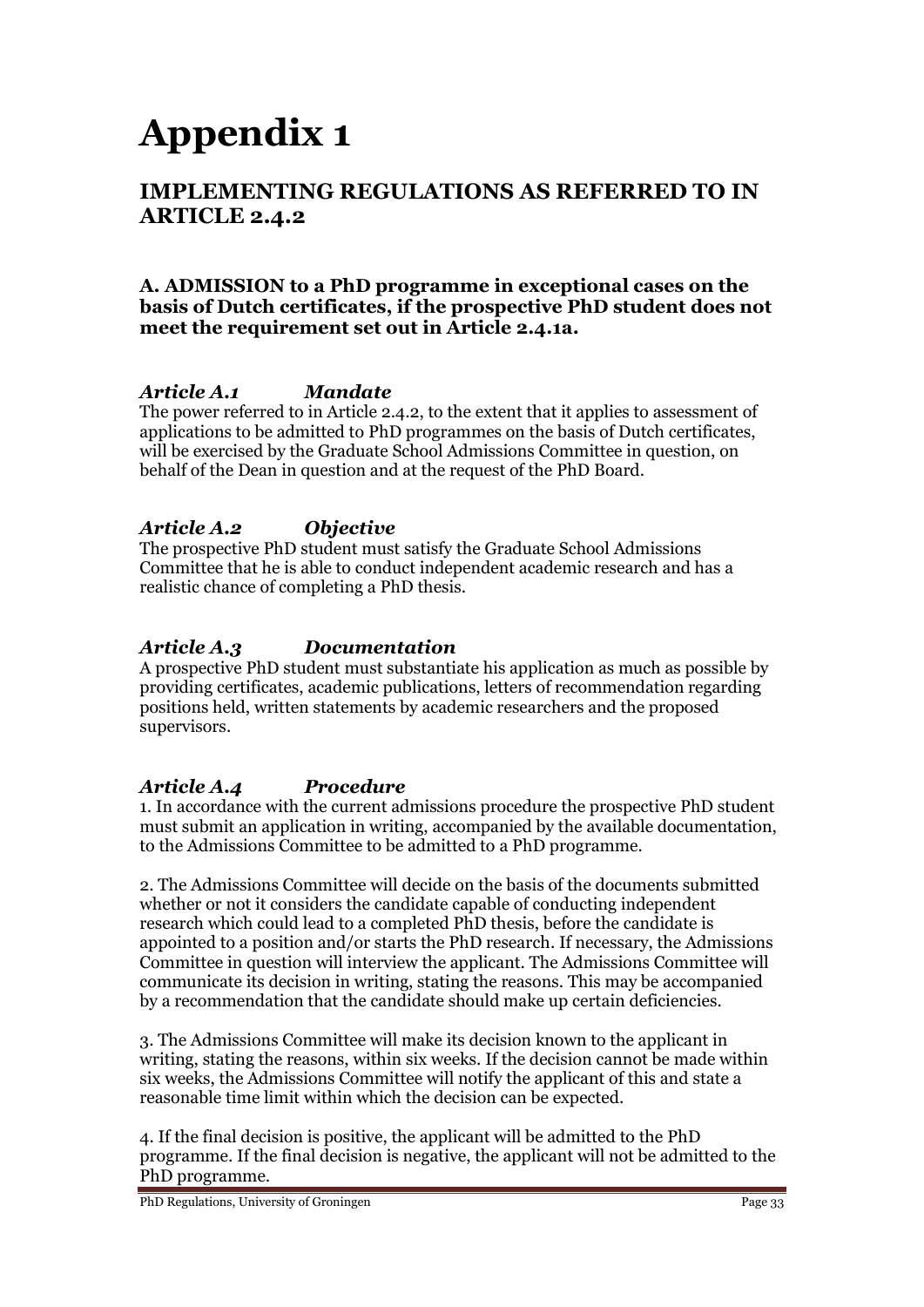5. Chapter 14 of the PhD regulations will apply *mutatis mutandis*.

6. Once the Admissions Committee has decided that the applicant will be admitted to the PhD programme, the other provisions of the PhD regulations will apply.

## **B. ADMISSION to a PhD programme in exceptional cases in which the requirement set out in Article 2.4.1a has not been met, on the basis of foreign certificates**

# *Article B.1 Mandate*

The power referred to in Article 2.4.2, to the extent that it relates to applications to be admitted to a PhD programme on the basis of foreign certificates, will be exercised by the Graduate School Admissions Committee in question, on behalf of the Dean in question and at the request of the PhD Board.

# *Article B.2 Objective*

The prospective PhD student must satisfy the Graduate School Admissions Committee that he is able to conduct independent academic research and has a realistic chance of completing a PhD thesis.

# *Article B.3 Documentation*

A prospective PhD student must substantiate his application as much as possible by providing certificates, academic publications, letters of recommendation regarding positions held and written statements by academic researchers and the proposed supervisors.

# *Article B.4 Procedure*

1. In accordance with the current admissions procedure, the prospective PhD student must submit an application in writing, accompanied by the available documentation, to the Admissions Committee, which will compare the candidate's previous training with the Dutch standard.

2. The Admissions Committee will decide on the basis of the documents submitted whether or not it considers that the candidate is capable of conducting independent research which could lead to a completed PhD thesis, before the candidate is appointed to a position and/or starts the PhD research. If necessary, the Admissions Committee in question will interview the applicant. The Admissions Committee will make its decision in writing, stating the reasons.

3. The Admissions Committee will make its decision known to the applicant in writing, stating the reasons, within six weeks. If the decision cannot be made within six weeks, the Admissions Committee will notify the applicant of this and state a reasonable time limit within which the decision can be expected.

4. If the final decision is positive, the applicant will be admitted to the PhD programme. If the final decision is negative, the applicant will not be admitted to the PhD programme.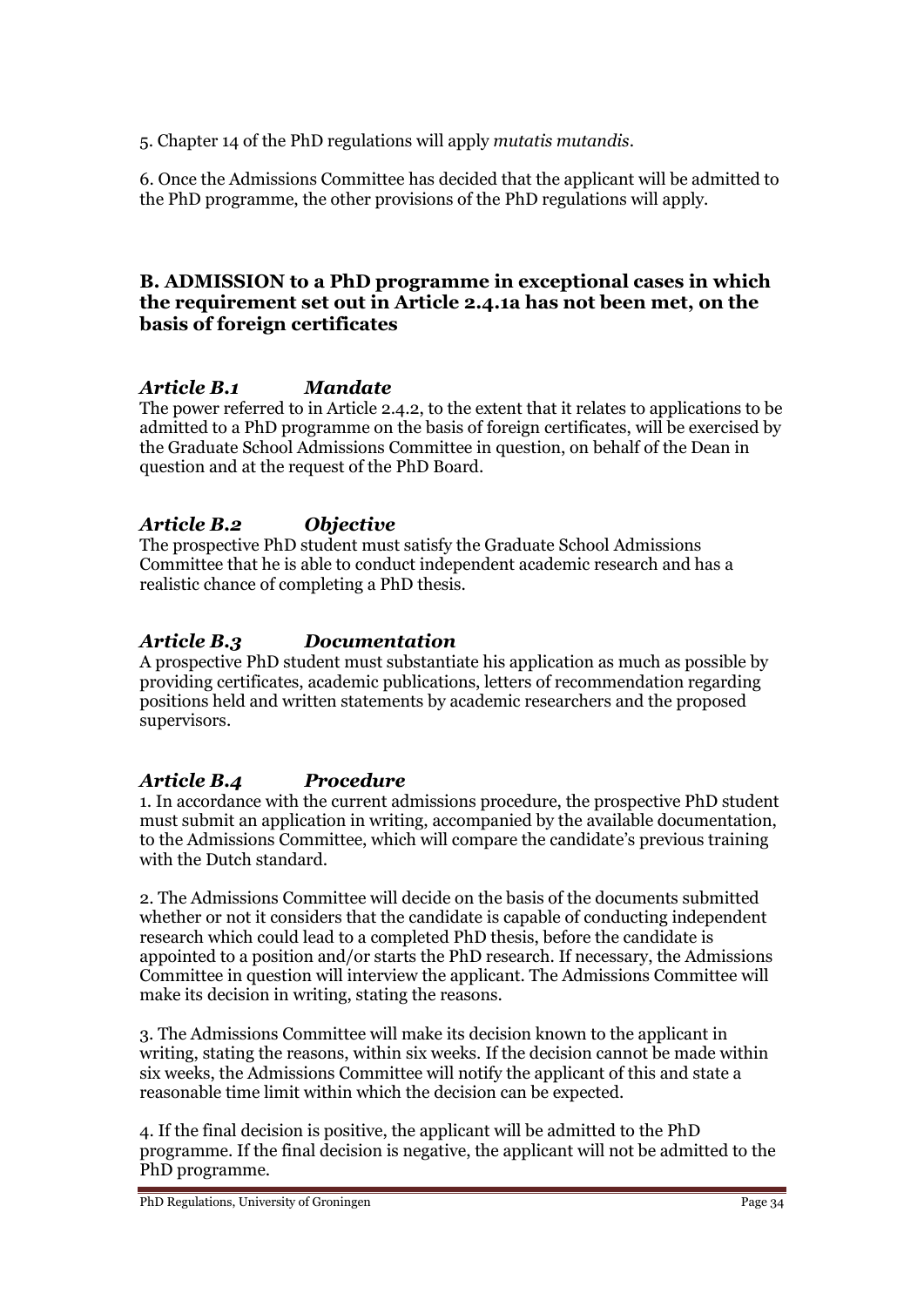5. Chapter 14 of the PhD regulations will apply *mutatis mutandis*.

6. Once the Admissions Committee has decided that the applicant will be admitted to the PhD programme, the other provisions of the PhD regulations will apply.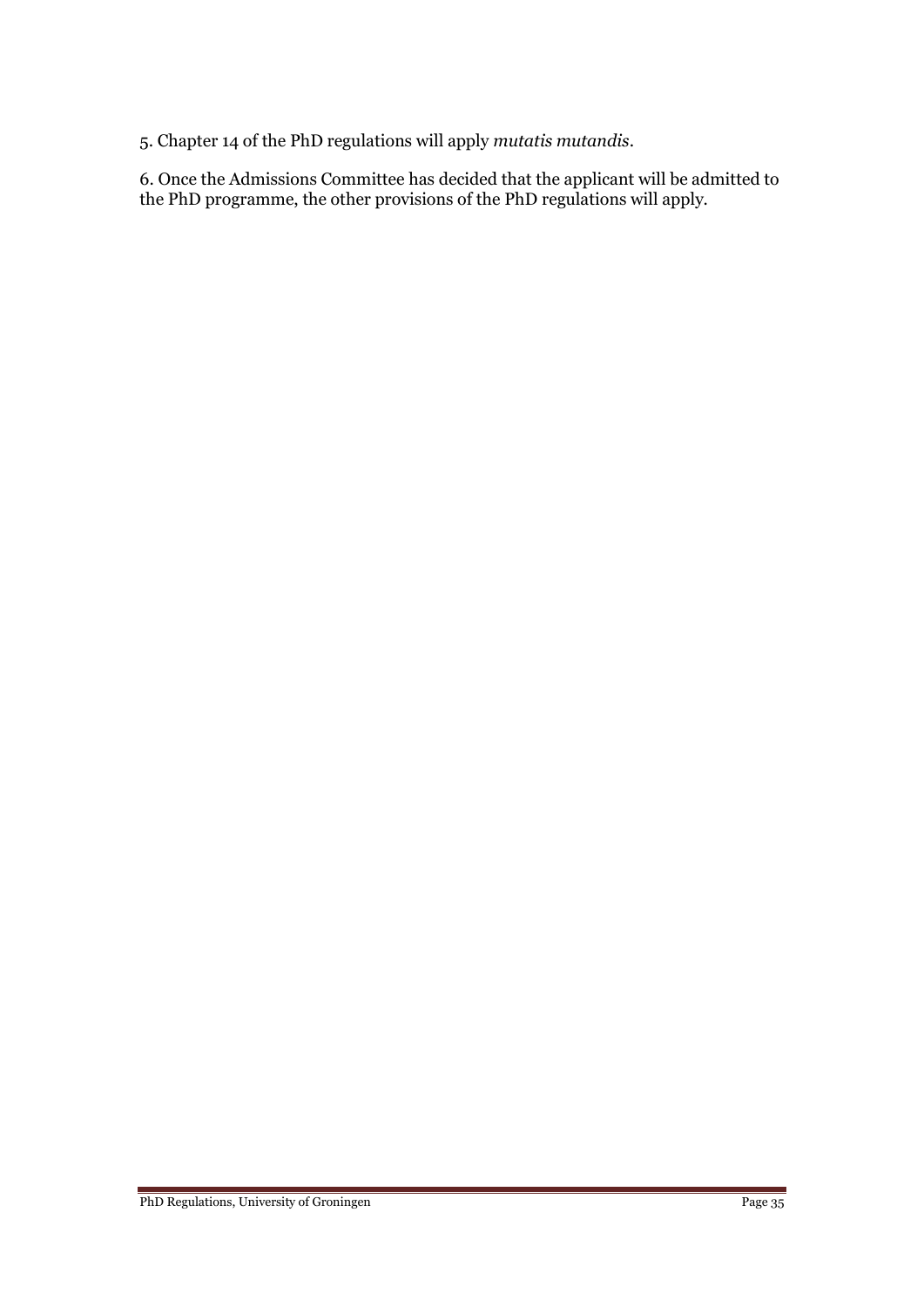# **Appendix 2**

# **EXPLANATORY NOTES TO THE PHD REGULATIONS: GENERAL AND SECTION BY SECTION**

The purpose of this appendix is to explain the rules in the PhD regulations. Should any difference of opinion arise, the text of the PhD regulations will prevail.

### **1. General**

The authority for the PhD regulations lies with the PhD Board (Article 9.10 WHW). Article 7.19 of the WHW gives this PhD Board the mandate to establish PhD regulations. Apart from this, the Act restricts itself to providing a facilitating framework. The text of a few relevant articles of the Act is included in Appendix 3. These regulations also comply with the requirements of the General Administrative Law Act.

# **2. Section by section explanatory notes**

### **Chapter 1 General Provisions**

#### *Articles 1.2 and 1.4*

The WHW's point of departure is a system of an undifferentiated PhD degree. The underlying reason for this is that with increasing specialization in academic disciplines and increasing differentiation between universities it is no longer meaningful to confer a PhD degree in a certain academic field. Such a qualification creates the impression of expertise in the entire field, whereas in reality the expertise in question is in a certain area of a field or an area where two academic fields overlap to such an extent that it is difficult to choose. A PhD degree is at present more a research qualification; it is an academic qualification only in relation to the subject of research.

### **Chapter 2 The PhD student**

#### *Article 2.2*

In most cases the supervisors and co-supervisors have been working with the PhD student for a long time; satisfactory collaboration is a crucial prerequisite for the success of the PhD research project. If they agree, and if the teaching and the research of the supervisors match the subject of the PhD research to a sufficient degree, then as a rule the Dean will appoint the individuals nominated.

#### *Article 2.3*

The University of Groningen has a procedure for admission to a PhD programme (see Implementing Regulation 1A or 1B in Appendix 1). Before beginning a PhD programme, the PhD student, along with the supervisors and co-supervisors, draws up a training and supervision plan which marks the beginning of the PhD programme.

As a rule, the Graduate School in question will register the training and supervision plan in Hora Finita at the request of the Dean.

In accordance with Article 2.3.6, the required compliance with the rules regarding academic integrity will be explicitly pointed out to the PhD student.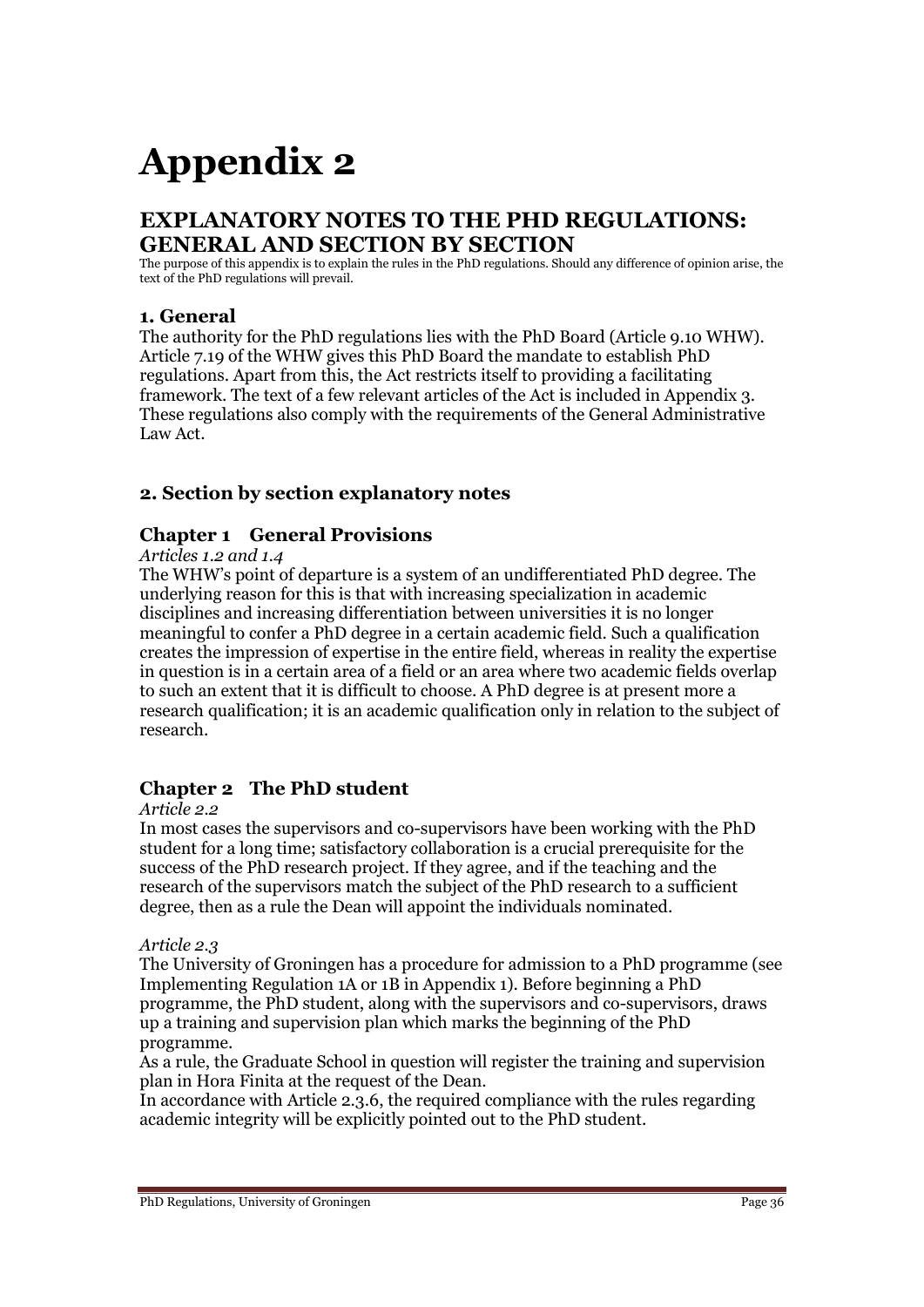#### *Article 2.4*

Under the WHW, a Dutch Master's degree directly entitles the holder to apply for a PhD programme. A foreign certificate or a certificate other than of a Master's degree requires an additional procedure for the holder to be admitted to a PhD programme. At the University of Groningen the rule is that permission to proceed to the PhD defence ceremony is granted only after admission to the PhD programme has been granted.

### **Chapter 3 Supervisors**

#### *Articles 3.1 and 3.2*

All PhD students at the University of Groningen must be supervised by more than one individual. For all PhDs at the University of Groningen the primary supervisor (*eerste promotor*) must be affiliated with the University of Groningen.

It may occur that in view of the field of research a specialist who is a professor from another university is asked to take charge of part of the supervision as a supervisor (*promotor)*. Of course it is possible that this person was in contact with the PhD student first and that it is only at a later stage of the research that it has become helpful to get in touch with a primary supervisor affiliated with the University of Groningen.

It often happens that a PhD student conducts his research under a supervisor who does not have the *ius promovendi* (a legal right to present a candidate for a PhD). It is desirable for this person (the co-supervisor) to be given a place in the procedure to ensure that they can also contribute to the assessment.

If a co-supervisor gains the *ius promovendi* during the PhD procedure before the supervisors already appointed have approved the PhD thesis, then with the consent of the other supervisors and the PhD student this co-supervisor can also be appointed as a supervisor.

The Dean may delegate the registration of the names of the supervisors to the Graduate School.

#### *Article 3.3*

The supervisors and co-supervisors are also responsible for the content of the PhD thesis and their supervision must be substantial. The intention of the regulations means that it is impossible for a professor of the University of Groningen to be associated with a PhD programme pro forma.

#### *Article 3.4*

The *ius promovendi* is associated with being a full professor. It lapses by operation of law (Article 9.19 WHW) five years after the honourable discharge of a professor; however, the five-year extension is only possible if the professor in question was appointed as a supervisor before being honourably discharged. For the PhD student this means that if he wants to keep the same supervisor, he must try to ensure his PhD thesis is approved by the Assessment Committee within those five years.

#### *Article 3.5*

The view of the PhD Board is that the group of supervisors in its ultimate form should be an assessing body; because it can be expected from supervisors and co-supervisors that their assessment of the PhD thesis will be positive, the maximum number of supervisors and co-supervisors is three.

# **Chapter 4 The PhD thesis**

#### *Articles 4.4 and 4.5* The PhD thesis will be assessed as a whole, that is, including any appendices and foreword.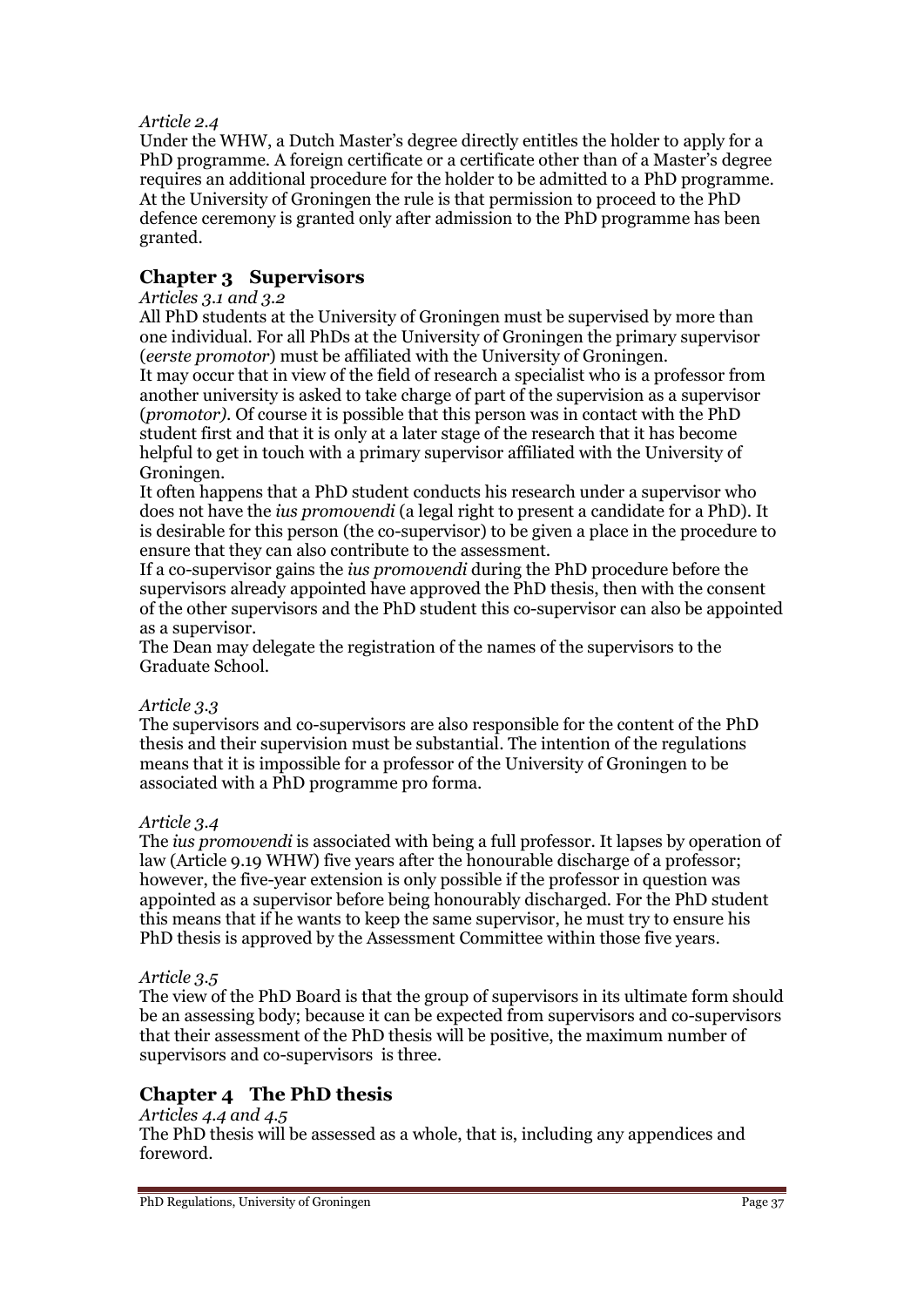In the case of a PhD thesis or other academic work it is assumed that when the work is complete all relevant information that can reasonably be known has been incorporated into the work. The PhD Board's guideline for this is a period of five years of validity for publications based on research which was terminated after the publication. Deviation from this guideline might occur for instance for a certain separate section in the PhD thesis. The PhD student can prevent this by updating the research in question (at this stage the PhD student is in fact still working on it). Sometimes several authors want to use the same publication for a PhD thesis. The criterion to use is whether or not the author contributed the essential share in the research project; it is up to the supervisor to decide. In principle it does not matter whether the person in question is the first or subsequent author; this is why no particular order has to prevail as regards who uses the publication first for their PhD.

#### *Article 4.6*

The PhD candidate is expected to make the PhD thesis available in book form and electronic form through the repository of the University of Groningen. It must be readable and must have a clear structure. It must meet the standards of neatness and the book must not contain any inappropriate information such as advertisements etc. (except for a very modest reference – possibly with a logo – to a sponsor at the back). The propositions are added as a separate document. The PhD student must also apply for two ISBN's through the University of Groningen Library, one for the electronic and one for the paper version; this makes it easier to find the PhD thesis. The ISBN's are to be mentioned on the copyright page of the thesis (not the reverse side of the official title page) in the following format: ISBN 978-90-367-6311-0 (printed version)

ISBN 978-90-367-6312-7 (electronic version) The ISBN's can be requested via: http://isbntool.ub.rug.nl/

#### *Article 4.7*

The PhD student may not have the thesis printed until the Dean has given permission. This permission is not given until after the Assessment Committee has made a positive decision regarding permission for the PhD student to proceed to the PhD ceremony in the manner set out in Article 6.3. An application can be submitted through Hora Finita for full or partial reimbursement of the costs of the copies of the PhD thesis made available to the University of Groningen.

### **Chapter 5 Assessment of the PhD thesis by the supervisors**

#### *Article 5.1*

Approval by the supervisors and co-supervisors does not guarantee approval of the PhD thesis by the Assessment Committee. The supervisors and co-supervisors are expected to stand by their approval.

#### *Article 5.2*

At a certain point in time, the draft of a PhD thesis must be finalized. If after discussions between the supervisors, the co-supervisors and the PhD student the time has come for the PhD student to submit the final version, then in accordance with these regulations the appointment of a supervisor or co-supervisor will lapse if that supervisor or co-supervisor communicates in writing that he withholds approval.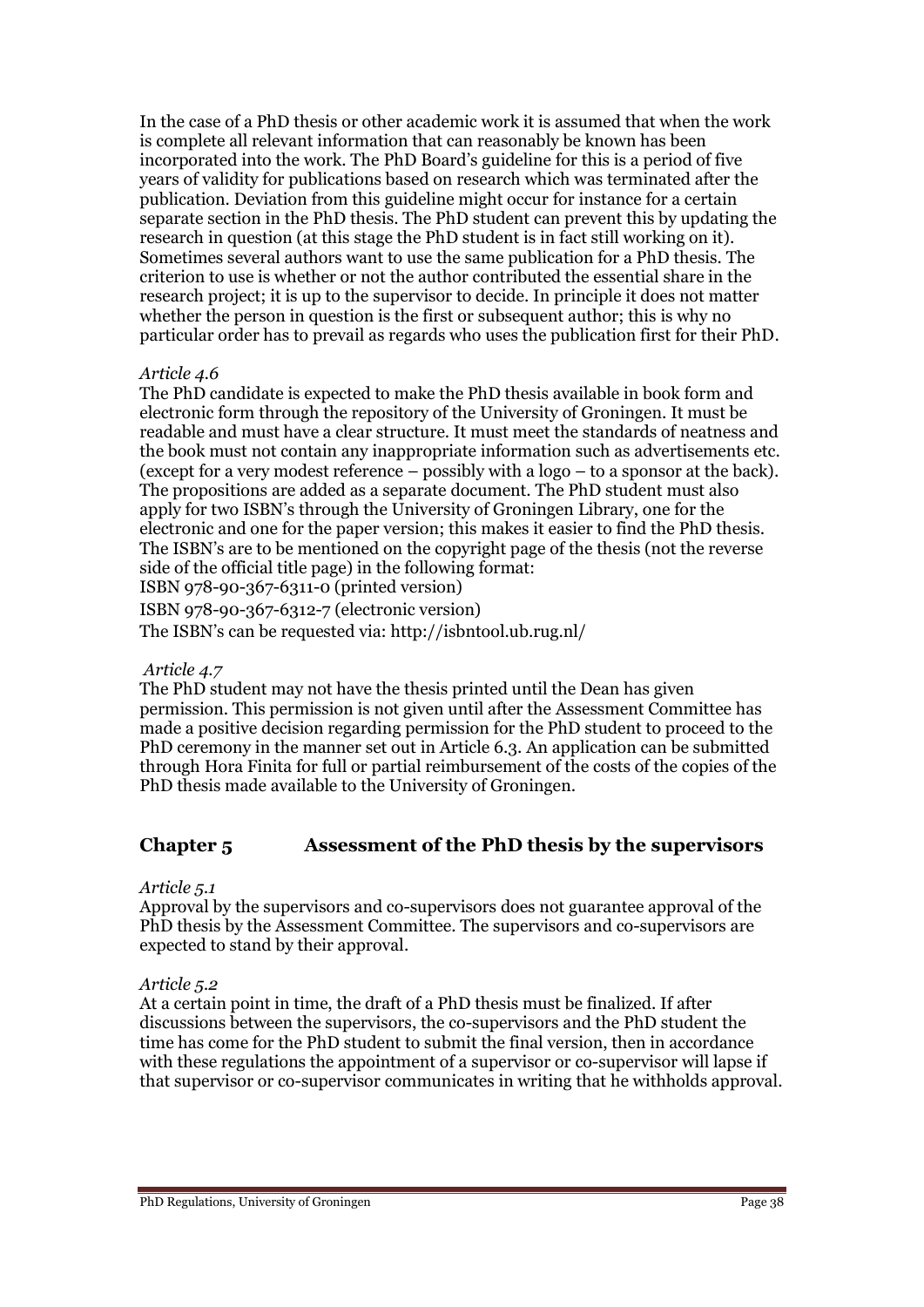# **Chapter 6 The Assessment Committee**

*Article 6.1*

The independence and objectivity of the proposed members must be guaranteed.

#### *Article 6.3*

Once the supervisors and co-supervisors have approved the PhD thesis, nothing stands in the way of prompt completion of the PhD programme. Before the approval, the main concern was to conduct research; after this point the main concern is an assessment of the standard of the results. Those who have been asked to pass judgment are expected to do so within a reasonable period, because – like all other examination candidates – PhD students cannot be expected to wait a long time for an assessment. The PhD Board considers six weeks reasonable and sufficient.

The Assessment Committee's opinion may lead it to recommend through the Dean that the PhD Examining Committee award the *cum laude* distinction. See Chapter 9.

# **Chapter 7 The PhD Examining Committee**

#### *Article 7.1*

The regulations refer to an Assessment Committee and a PhD Examining Committee. The reason behind the decision to have these two tiers was to keep the element of the 'defence' of the thesis. After all, can a committee approve a PhD thesis and then reject it if the defence fails (in the presence of that same committee)? Can the defence actually still fail, if the PhD thesis has apparently not raised enough problems to prevent it being approved?

The purpose of adding new members (expansion of the Assessment Committee into a PhD Examining Committee) is to ensure that the defence will receive sufficient unbiased criticism at least from those members. A request in writing, stating the reasons, can be submitted to the Rector Magnificus to deviate from the provisions of Article 7.1.2.

Article 6.1.4 applies to the members of the PhD Examining Committee. A request in writing, stating the reasons, may be submitted to the Rector Magnificus to deviate from that rule.

#### *Article 7.2*

The role of the chair is mainly ceremonial and to maintain order. The chair represents the PhD Board which rarely sits on the PhD Examining Committee itself (except in the case of honorary doctorates). The chair is entitled to intervene should any irregularities (procedural or otherwise) arise.

#### *Article 7.3*

This Article is about the independent advisor. This advisor is expected to be sufficiently specialized in the field of the research or part of that field that he is able to advise the Committee. The co-supervisor, on the other hand, should be seen as a supervisor mainly concerned with the research process. The independent advisor referred to here may play an important role during the assessment process.

#### *Article 7.4*

Opposition from the audience is allowed but has to be registered with the Dean of the Faculty three weeks in advance to the ceremony.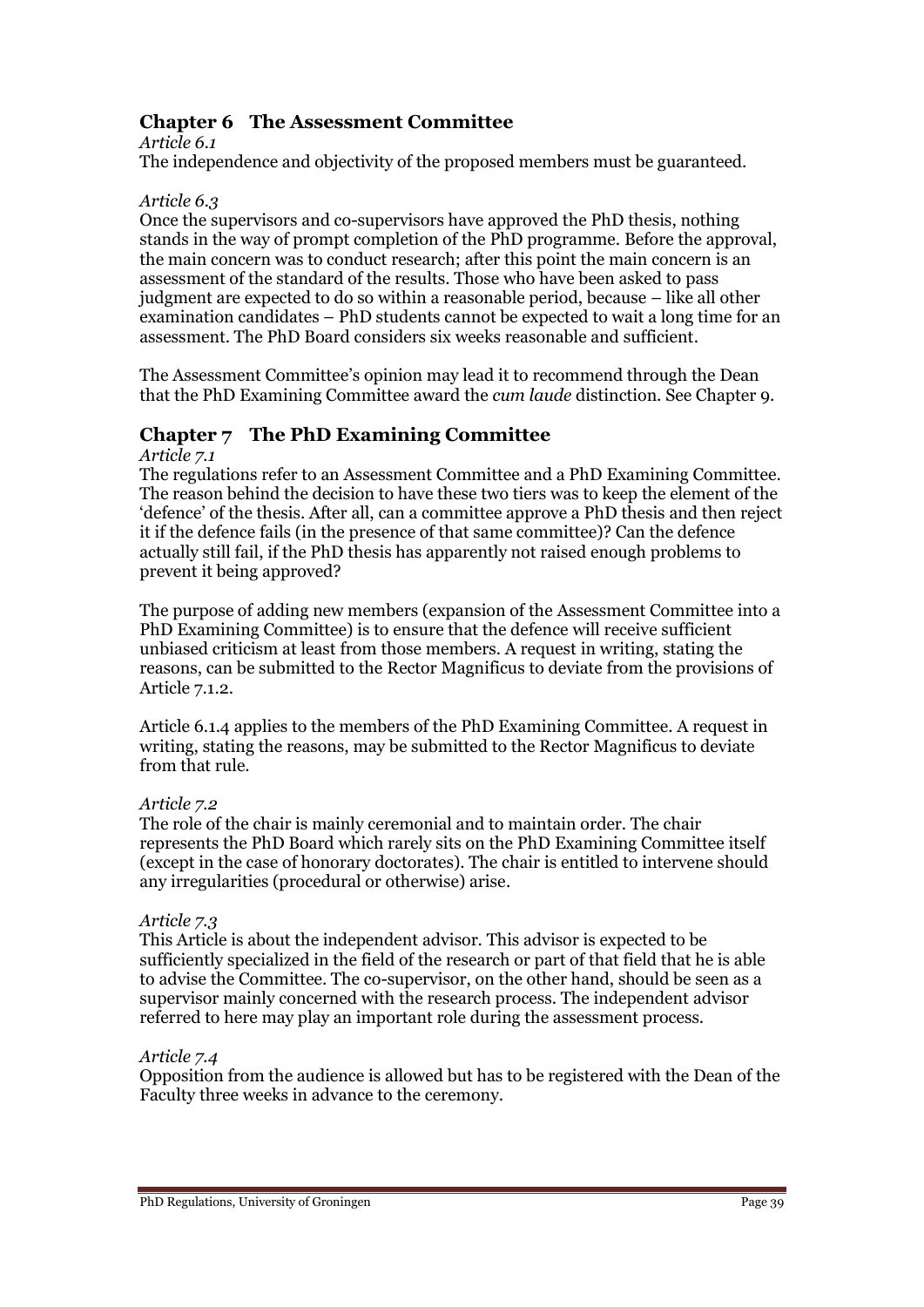### **Chapter 8 The PhD ceremony**

*General*

The Dean will ensure that invitations to attend the PhD ceremony and notice of the PhD ceremony are placed in Hora Finita in good time. The Dean can have this task performed by the secretarial staff of the Faculty or the Graduate School. Obviously the highest academic degree can only be awarded on the basis of individual academic qualities. While in the case of a double PhD degree there is only one PhD thesis, the standards that apply to single PhD degrees still apply in full.

### **Chapter 9** *Cum laude*

*Article 9.1* The term 'outstanding' in Article 9.1.4 means that in the referees' opinion the PhD thesis is one of the best 5% of PhD theses within its field in the Netherlands.

### **Chapter 10 The certificate**

*Article 10.1*

The signatures of the Rector Magnificus (the term 'Rector Magnificus' refers to the position and not the holder – the certificate may also be signed by a person who deputizes for the Rector Magnificus as chair of the PhD Examining Committee), the secretary of the PhD Examining Committee and the supervisors (*promotores*) on the certificate determine its validity.

### **Chapter 11 Honorary PhDs**

The PhD Board awards honorary PhDs only to individuals who are either very academically distinguished or who have made very major contributions to an academic field.

# **Chapter 14 Dispute settlement**

*General*

Chapters 6 and 7, specifically Article 7.13 and Section 7.3, of the AWB apply. The PhD Board is the reviewing body referred to in those provisions.

#### *Article 14.2*

If in connection with the implementation of the PhD regulations a dispute arises which cannot be resolved between the parties, then of course one of the parties can first ask an individual such as a Dean or the Rector Magnificus to mediate before starting a formal objection procedure, taking into account the time limit for objections stated in the AWB.

#### *Article 14.5*

If a party takes a dispute to the administrative court, particular attention must be paid to the provisions of Chapter 8 of the AWB. Article 8:4(e) of the AWB contains the following provision: no appeal can be lodged against a decision regarding an assessment of the knowledge or skills of a candidate or student who has been examined or tested in some other way on the subject in question, or regarding the establishment of examination or test questions or assignments.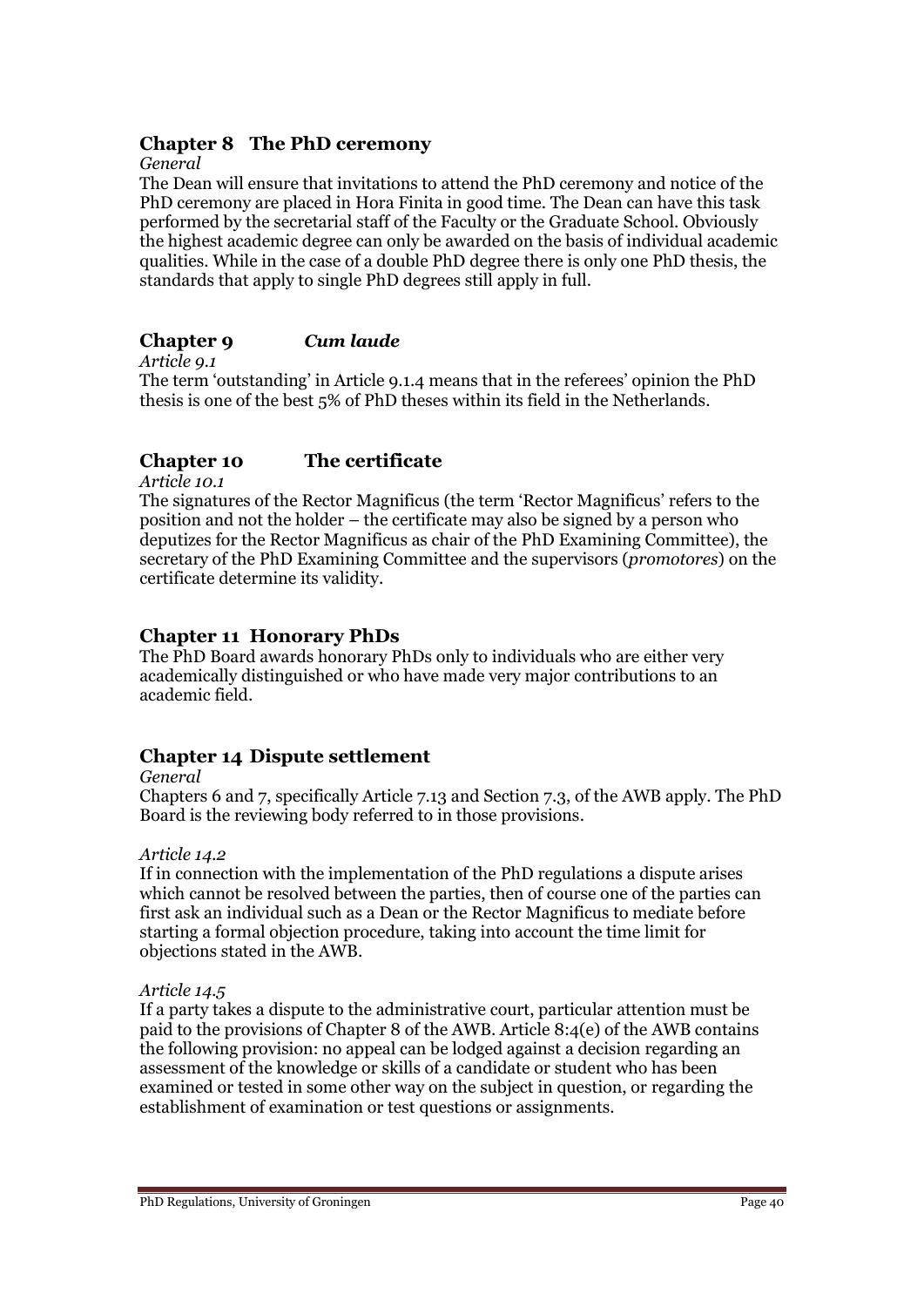#### **N.B. Articles A.4.4 and B.4.4**

The assessment of the Graduate School Admissions Committee is a provisional assessment of the capabilities of the person in question, not an assessment of a PhD thesis as referred to in Article 6.4. The right to defend the PhD thesis in the presence of the PhD Examining Committee (the PhD ceremony within the meaning of Chapter 8) cannot be derived from it.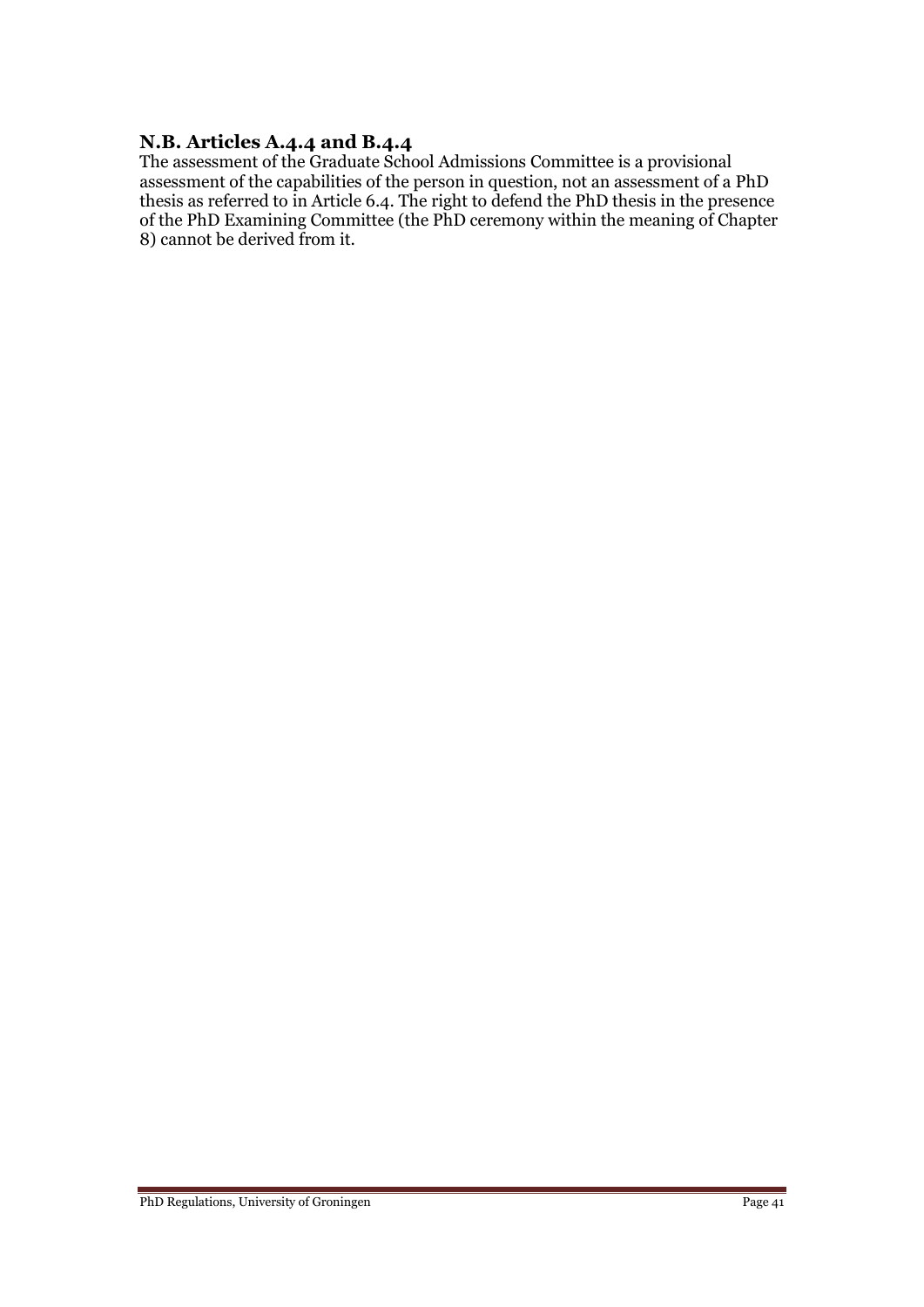# **Appendix 3**

# **A FEW RELEVANT ARTICLES OF THE ACT**

# **Higher Education and Research Act (***Wet op het hoger onderwijs en wetenschappelijk onderzoek***) (in force since 01-09-2010)**

### **Article 9.10. PhD Board**

1. A university will have a PhD Board. The PhD Board will consist of full professors. 2. The PhD Board will consult with the Board of the University regarding the conferral of the degree referred to in Article 7.19.2.

3. The duties, composition and method of appointment of the PhD Board will be regulated in detail in the administrative regulations.

#### **Article 7.19. PhD regulations; honorary doctorate**

1. Subject to the provisions on this matter contained in this Act, the PhD Board will establish PhD regulations. These regulations will regulate:

a. procedure relating to preparations for awarding the doctorate and relating to the PhD ceremony itself, including the duties and powers of everyone who is or may be involved in the doctorate, and

b. provisions relating to the settlement of disputes which may arise in relation to the preparations for the doctorate and the conferral of the honorary doctorate itself, and c. if applicable, procedure relating to Article 7.18.6.

2. The PhD Board is authorized, on the recommendation of the Board of the University, to award honorary doctorates to natural persons in recognition of outstanding achievements.

#### **Article 7.18. Conferral of the degree of PhD; admission to and organization of the PhD ceremony**

1. The PhD Board of a university, the Open University or an ideological university is authorized to award the degree of PhD on the basis of a PhD ceremony.

2. Admission to a PhD programme will be granted to any person:

a. who has been awarded a Master's degree by virtue of Article 7.10a.1, 7.10a.b or 7.10a.3,

b. who has demonstrated his or her ability to conduct independent academic research by writing a PhD thesis or developing a technological design, and

c. who has satisfied the requirements set out in the PhD regulations referred to in Article 7.19.

3. In exceptional cases, the PhD Board may admit individuals to a PhD programme who meet the requirements set out in Article 7.18.2b or 2c, but not those of Article 7.18.2a.

4. For each PhD the PhD Board will appoint a full professor of a university, an ideological university or the Open University as primary supervisor. The PhD ceremony will take place in the presence of the Board or a committee consisting of professors and other individuals appointed by the Board whom the Board considers sufficiently competent to sit on the committee, with due regard for the PhD regulations referred to in Article 7.19.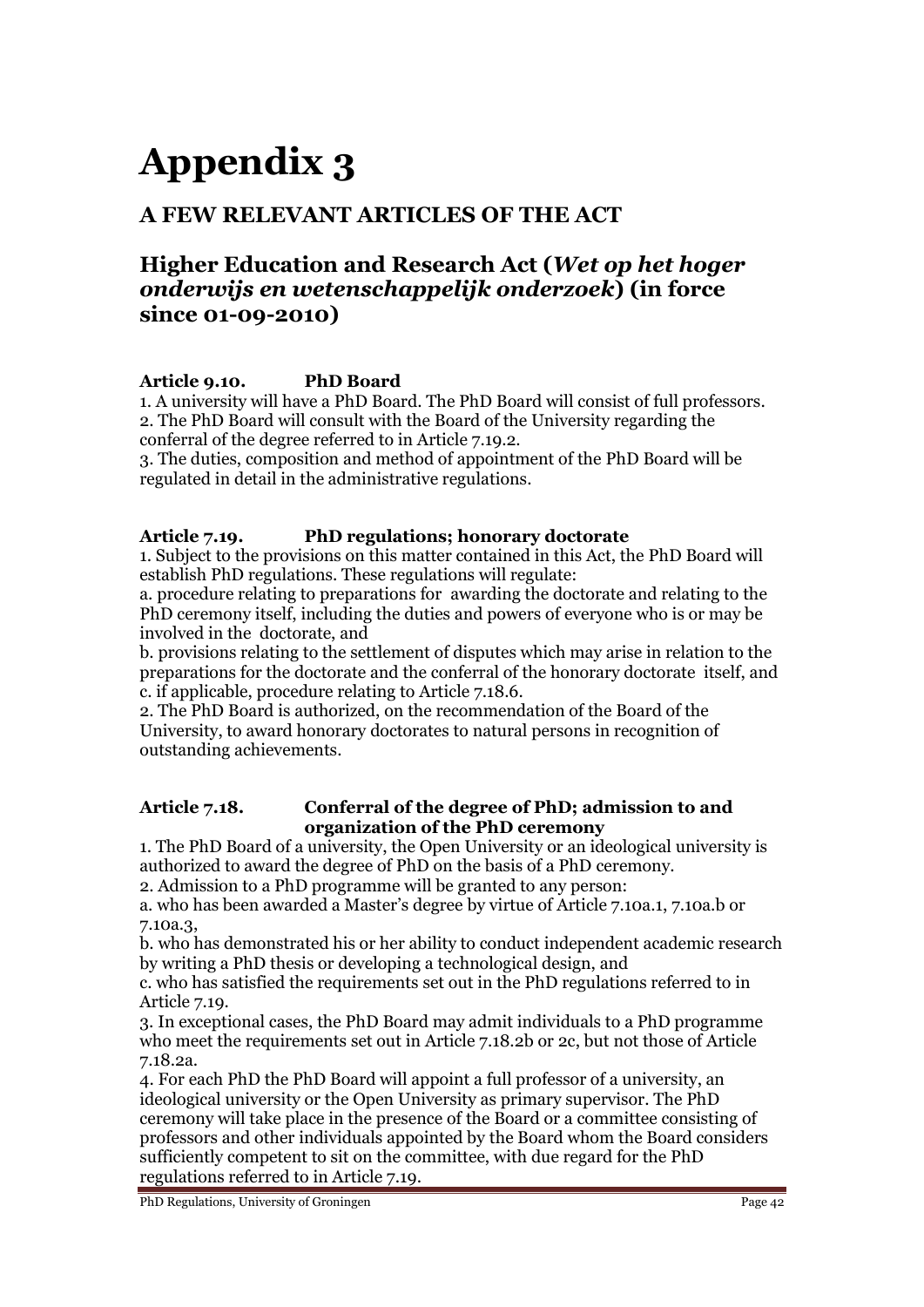5. For the purpose of the application of Article 7.18.4, professors by special appointment at public universities are regarded as professors of that university. 6. A university may award the degree of PhD jointly with one or more other Dutch or foreign universities on the basis of a PhD programme. Article 7.18.1 to 5 will apply *mutatis mutandis*. The universities can make more detailed arrangements regarding the implementation within the provisions of the PhD regulations.

# **Article 7.10a Conferral of degrees**

1. The Board of the university will award the Bachelor's degree and the Master's degree to candidates who have passed the final examination of a university Bachelor's degree programme or university Master's degree programme respectively. Depending on the discipline in which the candidate passed the final examination of a Bachelor's degree programme or Master's degree programme respectively, the words 'of arts' or 'of science' will be added to the degree conferred. For a programme or group of programmes leading to one of the degrees referred to in this subsection, different additional words from those referred to in the second sentence can be approved by ministerial order.

2. The Board of the institute will award the Bachelor's degree and the Master's degree to candidates who have passed the final examination of a Bachelor's degree programme at an institute of higher professional education or a Master's degree programme at an institute of higher professional education respectively. For a programme or group of programmes leading to one of the degrees referred to in this subsection, the Board of the institute may adopt different additional words from those referred to in the second sentence of the first subsection.

3. The Board of the legal entity referred to in the second paragraph of Article 5a.1 will award the Master's degree to a candidate who has passed the final examination of a Master's degree programme as referred to in Article 7.3b(a) or (b). The second sentence of the first subsection applies *mutatis mutandis* to a Master's degree programme as referred to in Article 7.3b(a). The second sentence of the second subsection applies *mutatis mutandis* to a Master's degree programme as referred to in Article 7.3b(b).

4. The Board of the institution or the Board of the legal entity referred to in the third subsection will add to a degree an identification of the discipline or professional field to which the degree relates.

# **Article 7.3a. Bachelor's and Master's degree programmes**

1. Within university education the following programmes are distinguished:

a. Bachelor's degree programmes and

b. Master's degree programmes following on from the Bachelor's degree programmes referred to in a.

- 2. Within higher professional education the following programmes are distinguished: a. Bachelor's degree programmes and
- b. Master's degree programmes which have been designated as such by the Minister.

3. A decision as referred to in subsection 2(b) will be made only if a certain

programme is not or insufficiently available and the maintenance of that programme is motivated by:

a. the interests of maintaining an effective range of educational opportunities and b. a demonstrable social demand.

# **Article 7.22. PhD degree**

1. An individual upon whom a Doctor's degree has been conferred on the grounds of a PhD programme as referred to in Article 7.18, or by virtue of the second subsection of Article 7.19, is entitled to express that degree in references to his or her own name.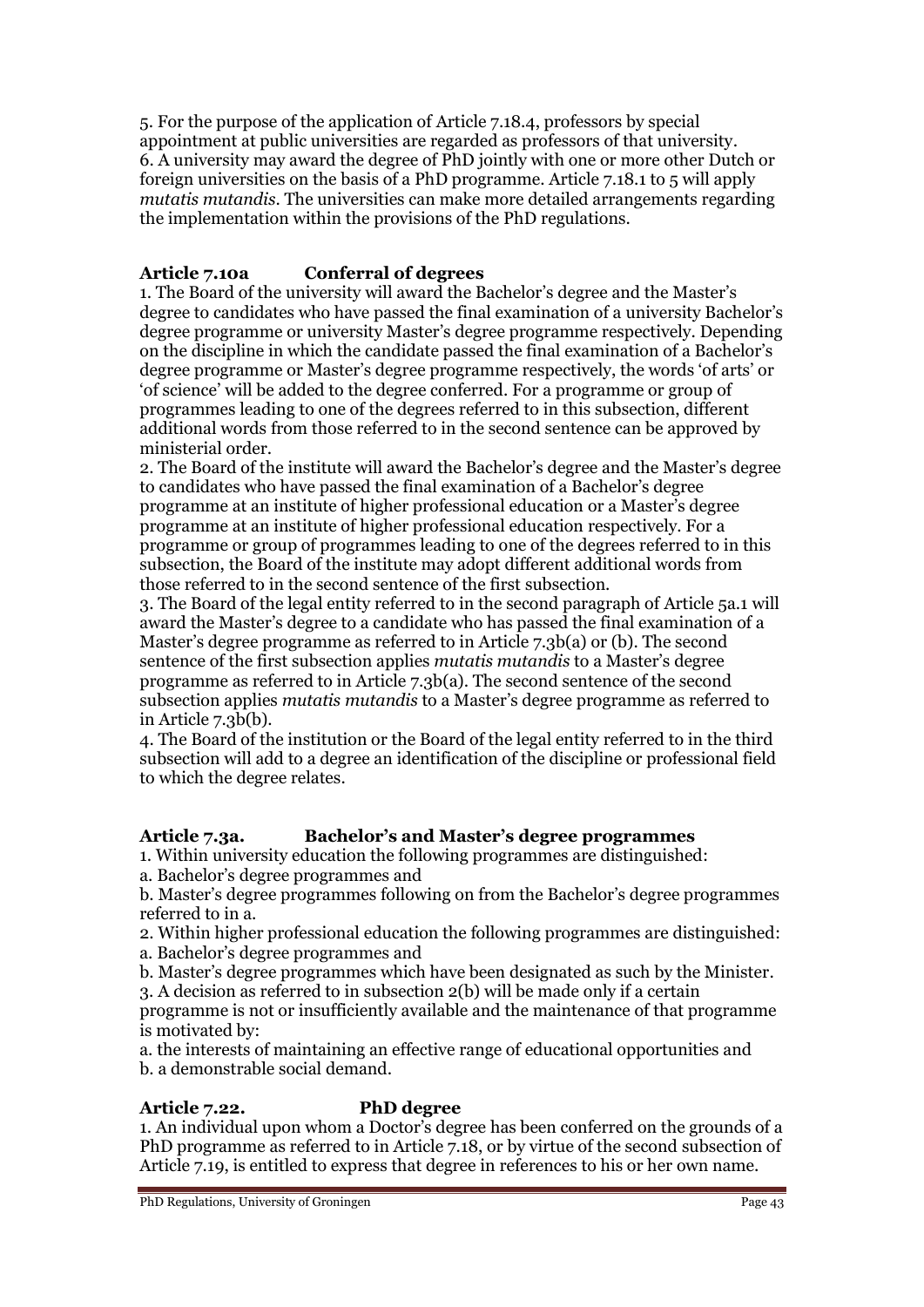2. An individual who, pursuant to the first subsection, is entitled to express the degree referred to in that subsection in references to his or her own name is also entitled to use the title 'Doctor'.

3. The degree referred to in the second subsection, abbreviated to 'dr.' The degree referred to in the first subsection will be designated by the letter 'D', placed after the name in a reference.

4. The person in question will make a choice between adding the degree to his or her name in references as referred to in the first subsection or by using the title as referred to in the second subsection.

#### **Article 18.37 Admission to PhD programme for holders of 'old style' certificates**

A person who met the criterion referred to in Article 7.18(2a) on or before 31 August 2002, as those provisions were formulated on 31 August 2002, will have the same rights as a person who meets the criterion referred to in Article 7.18(2a).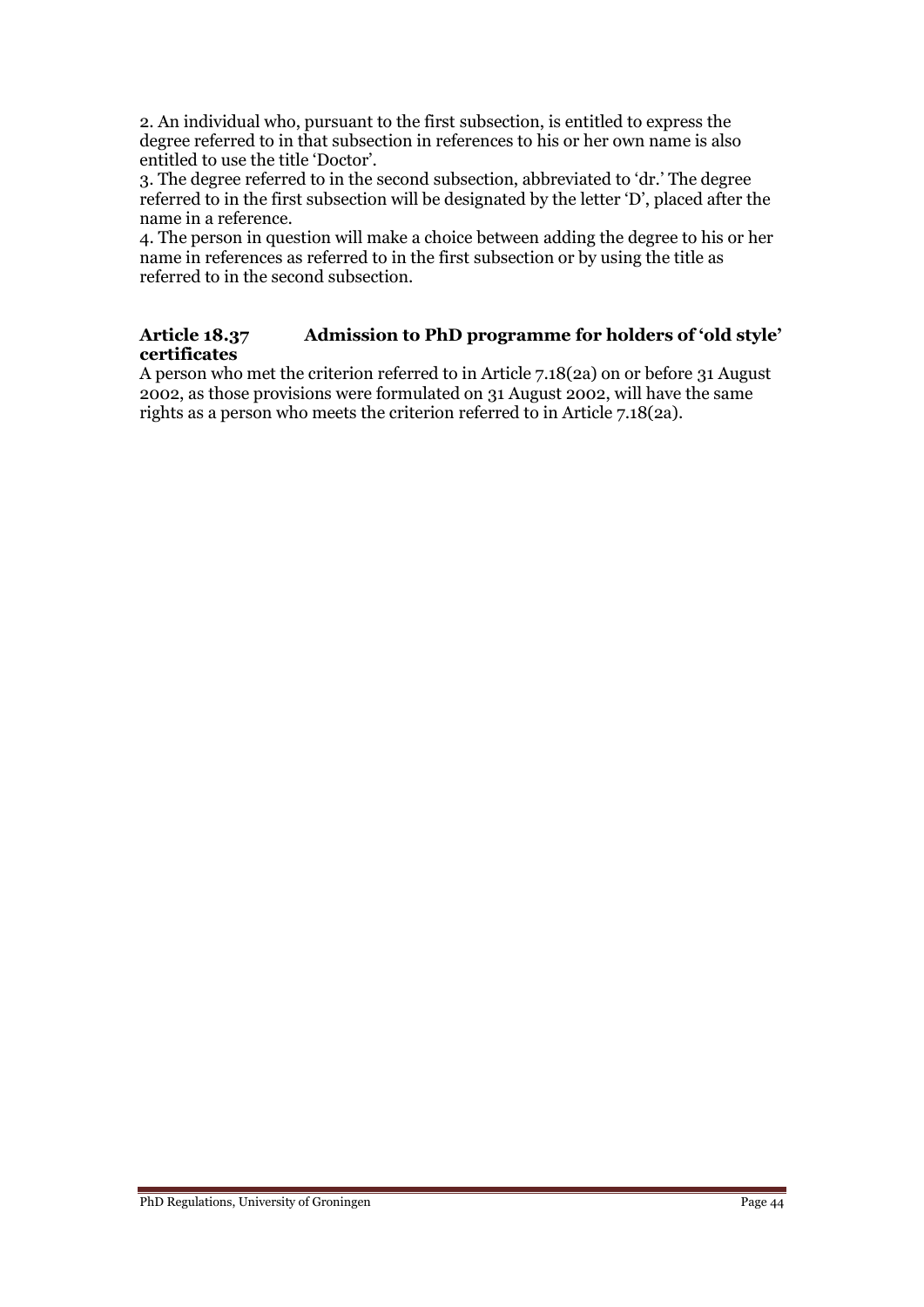# **Appendix 4**

# **PROTOCOL FOR JOINT PHD DEGREES WITH FOREIGN PARTNERS**

#### **Introduction**

Since the new Improved Governance (Higher Education) Act took effect, the conferral of a joint PhD degree in the Netherlands has become legally possible. This is a step further than the 'double PhD degrees' or '*cotutelle du thèse*' that were previously possible. With a joint PhD degree, not only is the PhD programme jointly supervised and are the partners represented in the PhD Examining Committee, but the certificate is also given jointly.

The Faculties have expressed clear interest in arranging joint PhD degrees with other universities. However, it has also become apparent that there are many uncertainties about the Board's requirements for approving a joint PhD programme and about the procedure for obtaining permission for a joint PhD degree. This protocol sets out the basic requirements for the approval of a joint PhD degree and the procedure which must be followed.

Joint supervision of PhD students does not necessarily lead to a joint PhD degree. For instance, '*cotutelle internationale de thèse*' (international joint thesis supervision) is now very common and leads to a single or double degree, depending on the local rules of the partners.

In the Netherlands, the right to confer PhD degrees is restricted to universities and institutions which have been designated this right by law. Unlike for the initial degree programmes (Bachelor's and Master's), for PhD programmes there is no accreditation procedure. The university safeguards its PhD programmes through its own quality assurance system. PhD programmes and theses are included in research assessments and are externally reviewed. The universities discuss the standards and desired outcome targets at meetings of the Council of University Rectors (Association of Universities in the Netherlands). It is within this Council that self-regulation takes place. Under the Treaty of Maastricht (subsidiarity principle), teaching and research are matters that are regulated at the national level. The EU can promote collaboration and bring players to the table, for instance through the Erasmus Mundus or Marie-Curie programmes, but may not prescribe regulations for the organization of PhDs. As a result, within Europe and outside Europe there is a wide diversity of views and rules relating to PhD degrees.

#### **Basic requirements for the approval of a joint PhD degree**

Before students start working towards a joint PhD degree, three essential aspects must be taken into account, namely:

- The partner or partners
- Contribution to and organizational context of the research
- Financial aspects

With respect to these three aspects, the following conditions apply.

#### Partners

A maximum of three partners can be involved in a joint PhD degree; as a rule there are two. This is regardless of whether or not the partners are part of a larger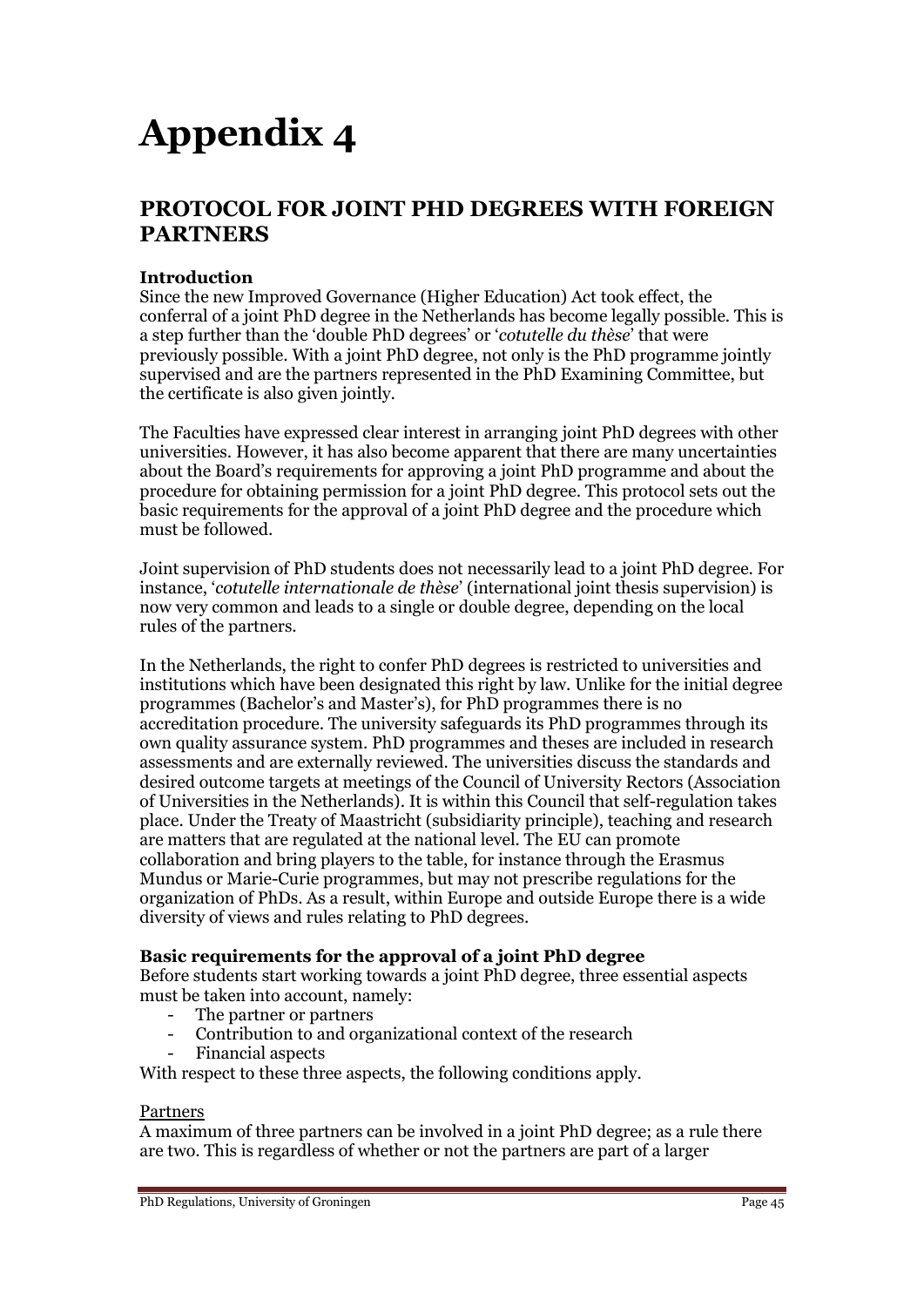consortium. Joint PhDs degrees are entered into with another university, not with a consortium. It must also be clear which partner will act as the primary supervisor.

The partners are chosen explicitly on the basis of their academic quality and advantages. Work is being done on a list of 'preferred partners' for the University of Groningen which will be automatically approved. If a proposed partner is not on this list, that partner's quality and advantages must be substantiated in relation to the research project and to the Faculty's strategy when the joint PhD degree is applied for. The Dean is responsible for this.

Within the University of Groningen, the following parties are important in connection with a joint PhD degree: the candidate, the University of Groningen supervisor, the research institute, the Graduate School, the Dean, the PhD Board (which at the University of Groningen is the College of Deans) and the Rector and Board of the University.

The decision as to whether or not a PhD can be a joint PhD degree (that is, one certificate issued jointly by the partners) is made by the Board of the University. If the partner does not belong to the select group of 'preferred partners', the Dean may submit a request, stating the reasons, for a joint PhD degree to be conferred in a specific case. The outstanding quality of research in a certain area as well as the ranking of the partner university in general must be obvious.

#### Contribution to and organizational context of the research project

If a joint PhD degree is to be conferred, the University of Groningen must make at least a proportionate contribution to the research project in relation to the number of partners. It has been agreed in the Council of Rectors that 50% is the point of departure in the case of a joint PhD degree involving two universities. This means that if possible the PhD student will in fact be working in Groningen during this time.

If possible, the joint PhD degree should also be part of an existing joint research project. This ensures a clear framework for the joint PhD degree since specific agreements relating to research and collaboration are already in place.

#### Financial aspects

#### *Cost and revenue*

Clear prior agreements must be reached by the partners involved regarding the cost and revenue associated with the PhD programme. The point of departure is that the procedure will at least be cost-neutral for the University of Groningen. These agreements are recorded in a joint PhD degree agreement (see *University of Groningen model*).

#### *PhD premium*

In the Netherlands a PhD premium is awarded upon the successful completion of a PhD programme. The Ministry of Education has determined that in the case of a joint PhD degree the PhD premium will only be awarded if the PhD ceremony actually takes place in the Netherlands.

For all parties involved this may be a reason to hold the ceremony in the Netherlands. However, there may be situations in which the partner has an interest in the PhD ceremony being held in their own country, in which case no PhD premium can be claimed. Such cases are permitted provided the joint PhD degree does not result in a negative balance for the University of Groningen.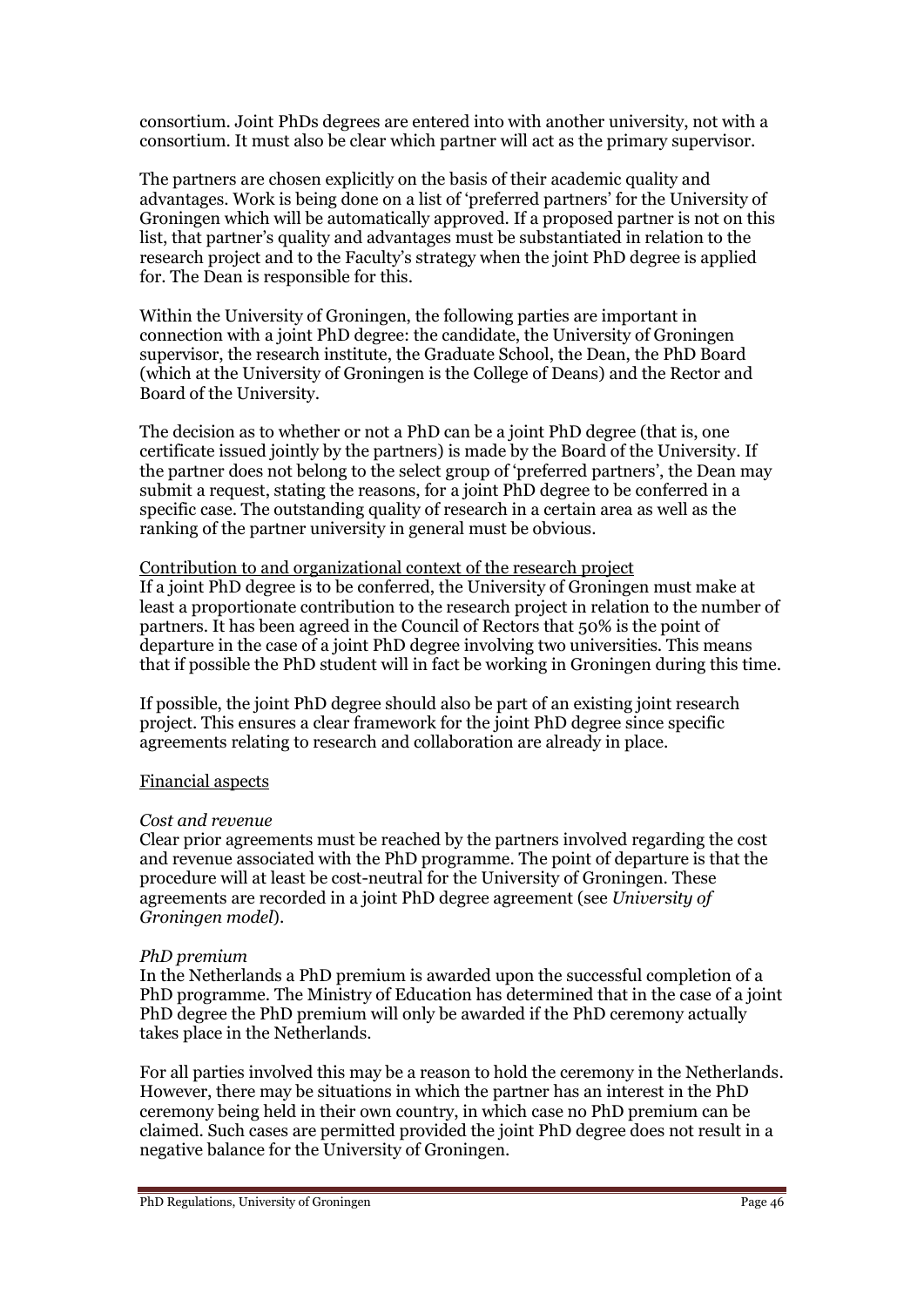Exceptions to this rule are possible only if:

- The partner institution's worldwide ranking is considerably higher than that of the University of Groningen.
- The joint PhD degree is part of a major, prestigious project (such as the Erasmus Mundus projects or other major EU projects)
- There is some other clear quality advantage for the research group or the faculty (building up a long-term relationship, strengthening reputations etc.).

However, any shortfalls should be limited.

#### **Application procedure for a joint PhD degree**

The following procedure must be followed to gain approval for a joint PhD degree:

- 1. The proposal for a joint PhD degree, indicating the partners and the content of the research, is submitted by the primary supervisor to the Faculty Board. It is also submitted to the director of the Graduate School in question for information purposes.
- 2. After approval by the Faculty Board, a model agreement for the joint PhD degree is drawn up in detail by the faculty, including an itemized financial section. The model agreement must refer to the PhD regulations.
- 3. The agreement, accompanied by a brief substantiation, is submitted to the Board of the University.
- 4. If the agreement meets the requirements and/or the Board endorses the additional substantiation, the agreement for the joint PhD degree is approved and signed.
- 5. The Faculty Board, the Graduate School in question and the primary supervisor receive a copy of the signed agreement.
- 6. The Faculty Board sends the agreement to the partner.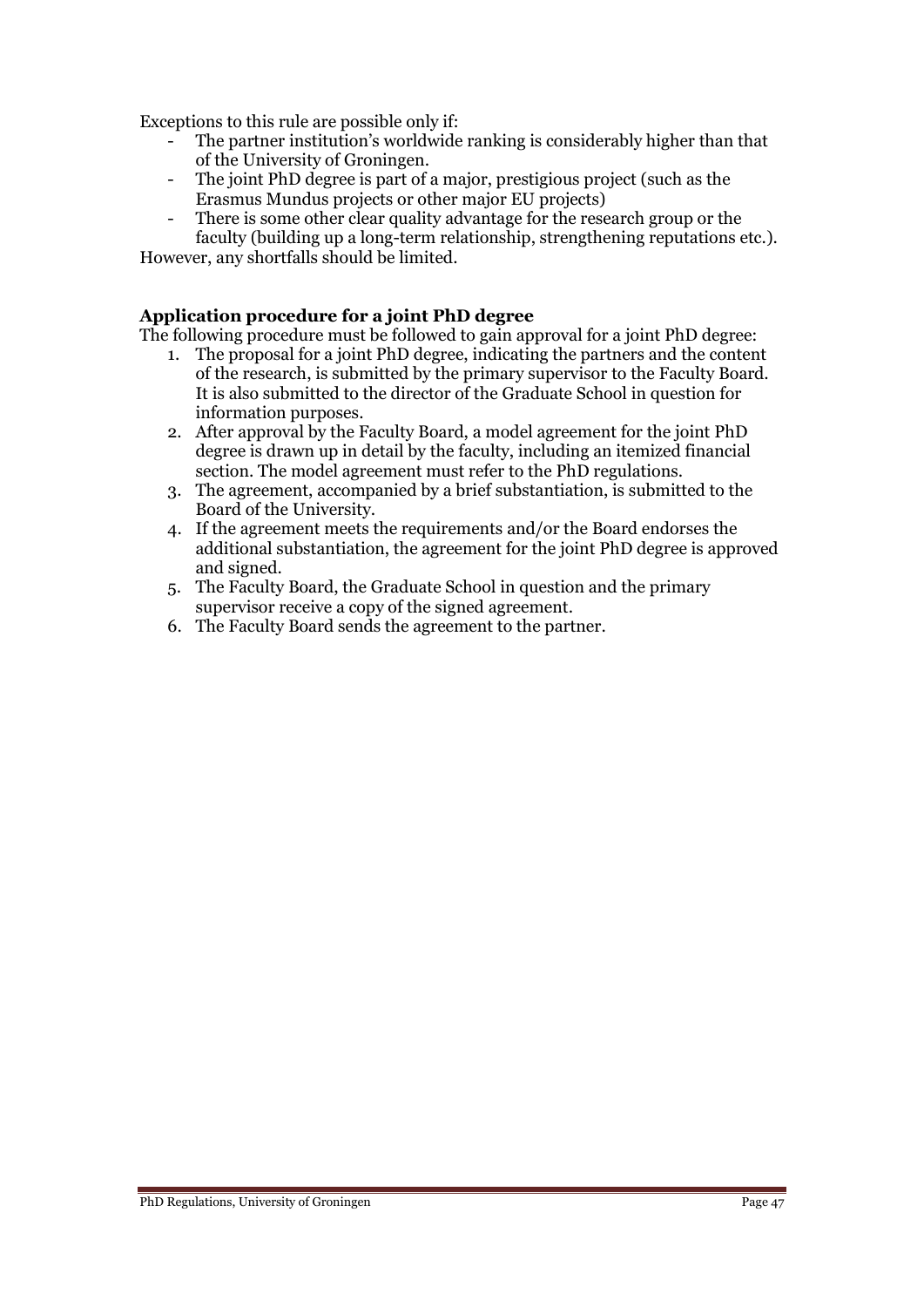# **Appendix 5**

# **PROTOCOL FOR THE PHD CEREMONY**

Below is a summary of the protocol.

**1.** The PhD ceremony takes place in public, in the presence of the College of Deans and/or the PhD Examining Committee, at a time fixed when the candidate is given permission to proceed to the PhD ceremony.

**2.** PhD ceremonies are held in the University of Groningen's auditorium at Broerstraat 5 in Groningen. In unforeseen circumstances, PhD ceremonies may be held elsewhere.

**3.** The discussion is a dispassionate academic discussion. No disturbances from the audience other than opposition are permitted.

**4.** During the PhD ceremony the chair, the supervisors (*promotores*), the members and guests of the PhD Examining Committee will wear the clothing prescribed by protocol:

- Professors: gown and cap; the women must wear sober clothing and black shoes and the men a dark suit, white shirt and sober tie, and black shoes
- Other committee members: women: sober clothing and black shoes men: dark suit, white shirt and sober tie, black shoes
- External professors are invited to wear their own gowns and caps. The university also makes a limited number of gowns and caps available for professors.
- PhD candidates and their <u>two</u> assistants ('paranymphs') should also wear appropriate festive clothing. For men, preferably a dress suit with white shirt and white bowtie and for women, clothing in subdued colours; a long skirt is not compulsory.

**5.** Before the PhD ceremony the College of Deans, chaired by the Rector Magnificus or his deputy, meet in the Faculty Room in question. At this meeting the Rector Magnificus draws up a list of the opponents, agrees after consulting with them on an order in which they will speak, divides the speaking time and designates a secretary for the Committee.

**6.** The PhD student and the paranymphs must be present about 30 minutes before the beginning of the ceremony. The beadle (*pedel*) waits for the PhD student and both paranymphs in the foyer of the Academy Building and takes them to one of the Faculty Rooms. Subsequently, the beadle introduces them to the ceremony protocol. If necessary the PhD student and the paranymphs can change in the Faculty Room, which is locked during the ceremony.

**7.** A few minutes before the ceremony begins, the beadle takes the chair and members of the PhD Examining Committee to the auditorium, followed by any other professors attending, who are wearing their gowns. The primary supervisor walks on the right side of the Rector Magnificus.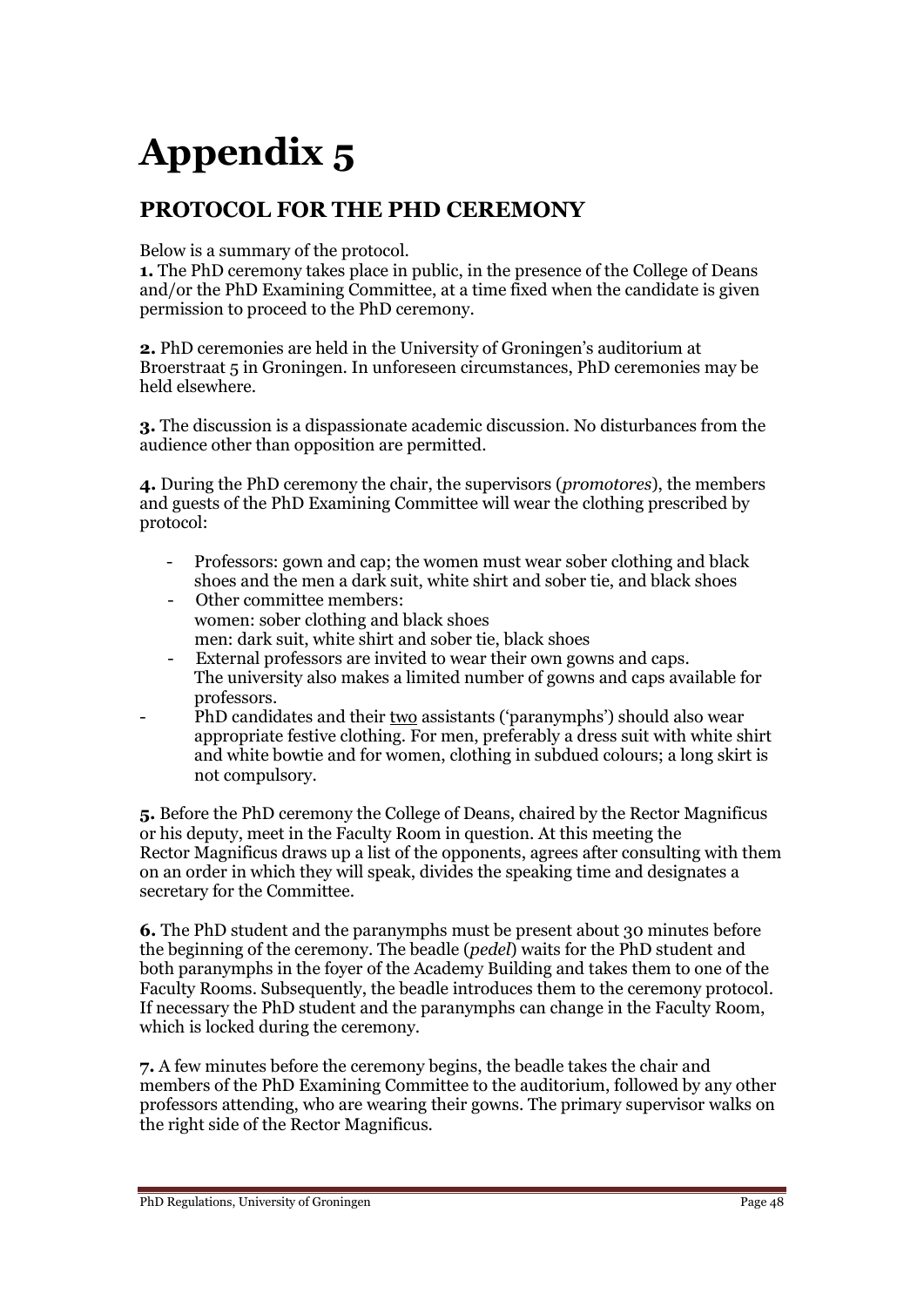**8.** The beadle announces the arrival of the Board in the customary way at the entrance to the auditorium:

'The College of Deans'.

**9.** The members of the College of Deans, the retired professors and the guests take their seats, the Rector Magnificus and the secretary behind the left-hand table, the primary supervisor behind the right-hand table, the opponents as much as possible directly behind those tables in the other seats, the other individuals in the second and subsequent rows behind the two tables. Caps are taken off.

**10.** Then the beadle goes to fetch the PhD candidate and the paranymphs and brings them to the auditorium. Order: beadle, first paranymph, PhD candidate, second paranymph. One of the paranymphs may carry the PhD thesis, a writing pad and pen to make notes and possibly some literature the PhD candidate may wish to consult during the discussion.

**11.** In the auditorium they stand together (with the PhD candidate in the middle) opposite the Rector Magnificus and the College of Deans and bow simultaneously, once to the left, then once to the right.

**12.** Then the Rector Magnificus (wearing his cap) stands up and says:

'Esteemed PhD candidate, the College of Deans of this university, represented by us, has read your PhD thesis and the propositions that go with it and we are ready to hear you defend it. Please take your seat'.

The Rector Magnificus sits down and takes off his or her cap.

**13.** The PhD candidate takes a seat behind the small table. The documents brought by one of the paranymphs for the PhD candidate are placed on the table. The paranymphs take their seats on the chairs reserved for them, the first to the left and to the right of the centre aisle.

**14.** Then the defence takes place, with the Rector Magnificus or his or her deputy acting as chair. Rector Magnificus:

'Does anyone in the audience wish to exchange ideas with the PhD candidate? … If so, please take your seat behind the blue table and speak'.

After the opponent has asked their question and explained it briefly if necessary, the Rector Magnificus says:

'Esteemed PhD candidate, I call upon you to answer the question asked concisely'.

If no-one in the audience wants to ask a question or after the question asked by the member of the audience has been answered, the Rector Magnificus says:

'I now call upon Professor ...' (etc.).

A few minutes before time runs out, the beadle enters the auditorium and remains standing in the doorway. After exactly 45 minutes he or she says in a clear voice:

'Hora finita'.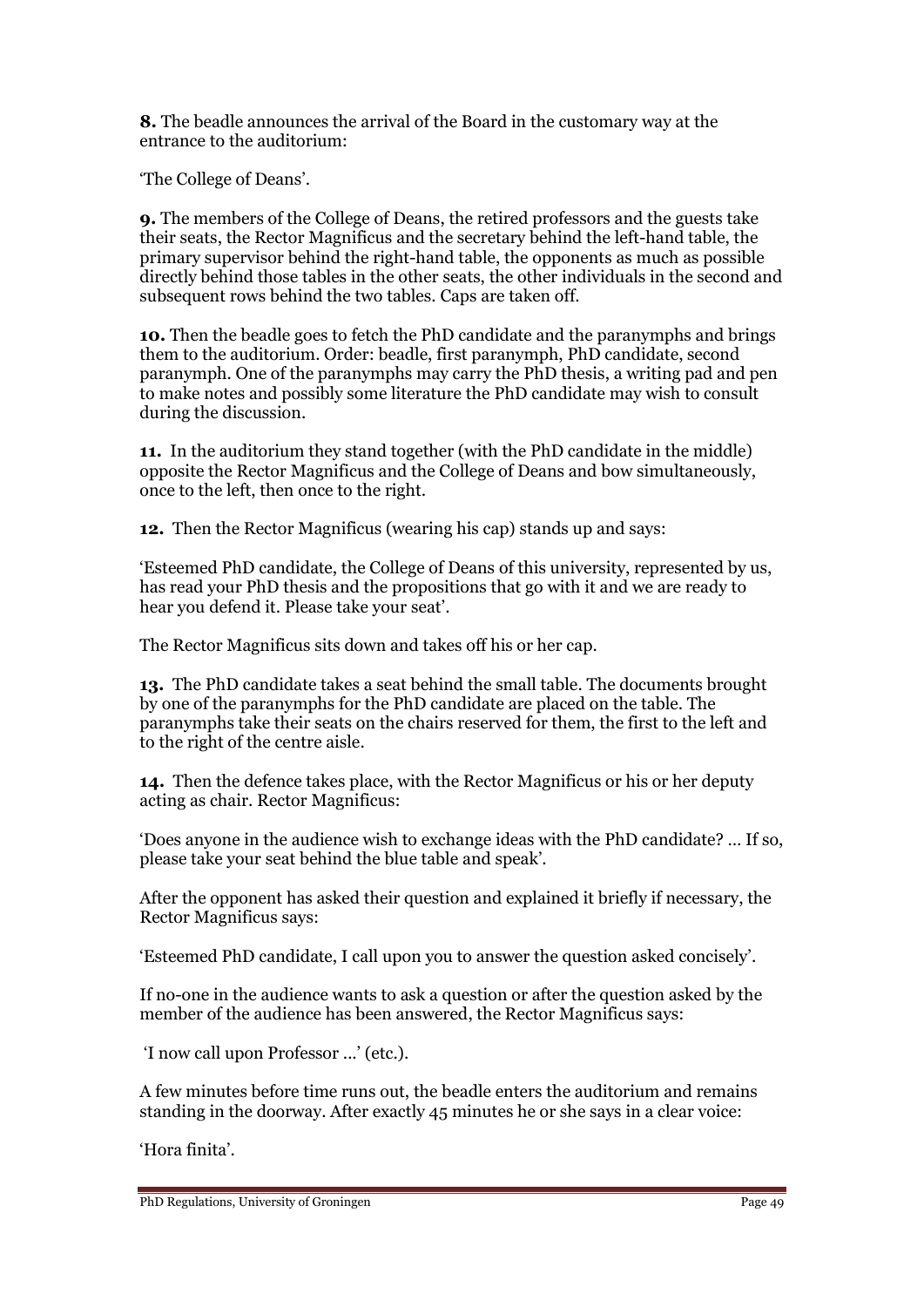The discussion then taking place is concluded as quickly as possible. Then the Rector Magnificus says:

'The College of Deans will withdraw for some time to consider its decision'.

**15.** The Rector Magnificus will then suspend the ceremony so that the College of Deans can consider their verdict. Escorted by the beadle, the PhD Examining Committee and the other members of the procession leave the auditorium. These other members attend the deliberations of the PhD Examining Committee as observers, unless the Rector Magnificus decides then and there that the deliberations will be closed.

The candidate and paranymphs will be taken to the faculty chamber by one of the porters.

**16.** In the course of the deliberations, a decision is made regarding the PhD degree. If a proposal has been made to award the PhD degree with the *cum laude* distinction, a written ballot is held. Only the official members of PhD Examining Committee may vote. The chair, the (co-)supervisors and the experts may not vote. The proposal is rejected if more than one member votes against it. Members must vote either in favour of or against the proposal. Abstentions are not permitted. At the end of the deliberations the certificate is signed by Rector Magnificus, secretary and supervisor(s).

**17.** After the deliberations, which must be as brief as possible, the beadle escorts the College of Deans back to the auditorium. When all have taken their seats, the beadle also escorts the PhD candidate and the paranymphs back into the auditorium.

**18.** As soon as they are standing before the Board, the Rector Magnificus puts his cap on and says, standing:

'Esteemed PhD candidate, the College of Deans of this university, represented by us, after reading your PhD thesis and the accompanying propositions and after hearing you defend it, has decided to award you the PhD degree at the University of Groningen which you desire'.

If the *cum laude* distinction has been awarded, the Rector Magnificus adds:

'And because of ...(for example, your exceptionally meritorious PhD thesis (and your excellent defence)), with the highest distinction from the faculty for your studies, namely *cum laude*.

**19.** The Rector Magnificus continues:

'Your primary supervisor, Professor ......., is authorized to award you this honour in the customary fashion'.

The Rector Magnificus sits down and takes his cap off.

**20.** The primary supervisor puts his cap on, stands up and says:

'I am happy to accept the task assigned to me by the Rector Magnificus'.

After these words, the primary supervisor takes off his cap to speak to the PhD candidate, starting as follows: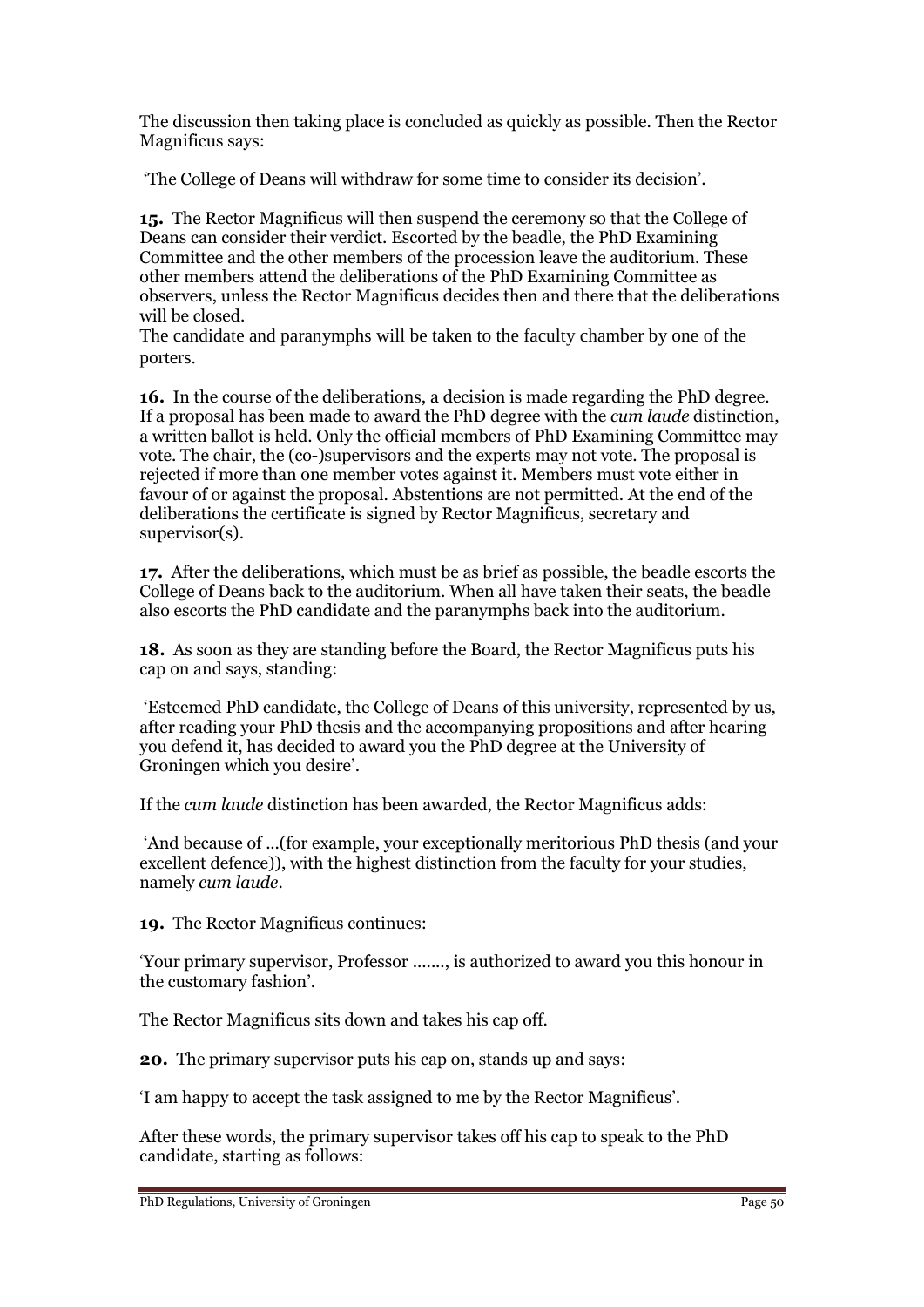'However, before performing this task, I would like to address a few personal words to you'.

This is followed by the *laudatio* , a short speech praising the candidate (maximum of six minutes) by the primary supervisor only .

When this is finished, the primary supervisor puts his cap back on, invites everyone to stand and, when everyone has risen, speaks the following words:

'By virtue of the powers vested in us by Dutch law, in accordance with the decision of the College of Deans of this University, I .................................. , confer on you, …….., the title of doctor and all the rights associated by Dutch law or custom with a PhD degree at the University of Groningen. Do you as a Doctor promise to act in accordance with the Netherlands Code of Conduct for Scientific Practice?'

The PhD candidate replies: 'I promise.'

After the primary supervisor has asked those present to take their seats again, the primary supervisor remains standing and continues:

'Now that I have performed the task assigned to me, let me be the first to congratulate you on your PhD degree (with distinction) and to address you as "Doctor"'.

After congratulating the new doctor, the primary supervisor returns to his seat, sits down and takes off his cap. The Rector Magnificus stands up, puts on his cap and says:

'As proof of this PhD degree, (awarded with distinction), I will present you with this certificate, signed by the Rector Magnificus, secretary and supervisor(s) and sealed with the Great Seal of the University. But before doing so, very learned Sir/Madam, it is my pleasant duty to congratulate you, also on behalf of the College of Deans of this university, on the degree you have been awarded'.

(Shakes hands with the new doctor, is given the certificate by the secretary, hands it to the new doctor and returns to his seat). Rector Magnificus:

'I now declare this ceremony closed'. (Taps the gavel).

Then the beadle escorts the College of Deans to the reception area or, if the reception is not being held in the Academy Building, back to the Faculty Room. A staff member of the Porter's Office will then escort the new doctor, the paranymphs and the family to the reception area or to the Faculty Room, if the reception is being held elsewhere.

**21.** In principle the ceremony is conducted in Dutch. However, if one or more members of the PhD Examining Committee do not know Dutch, English is used to a large extent. At the primary supervisor's request, the ceremony may be conducted completely in English. The request must be submitted to the Dean.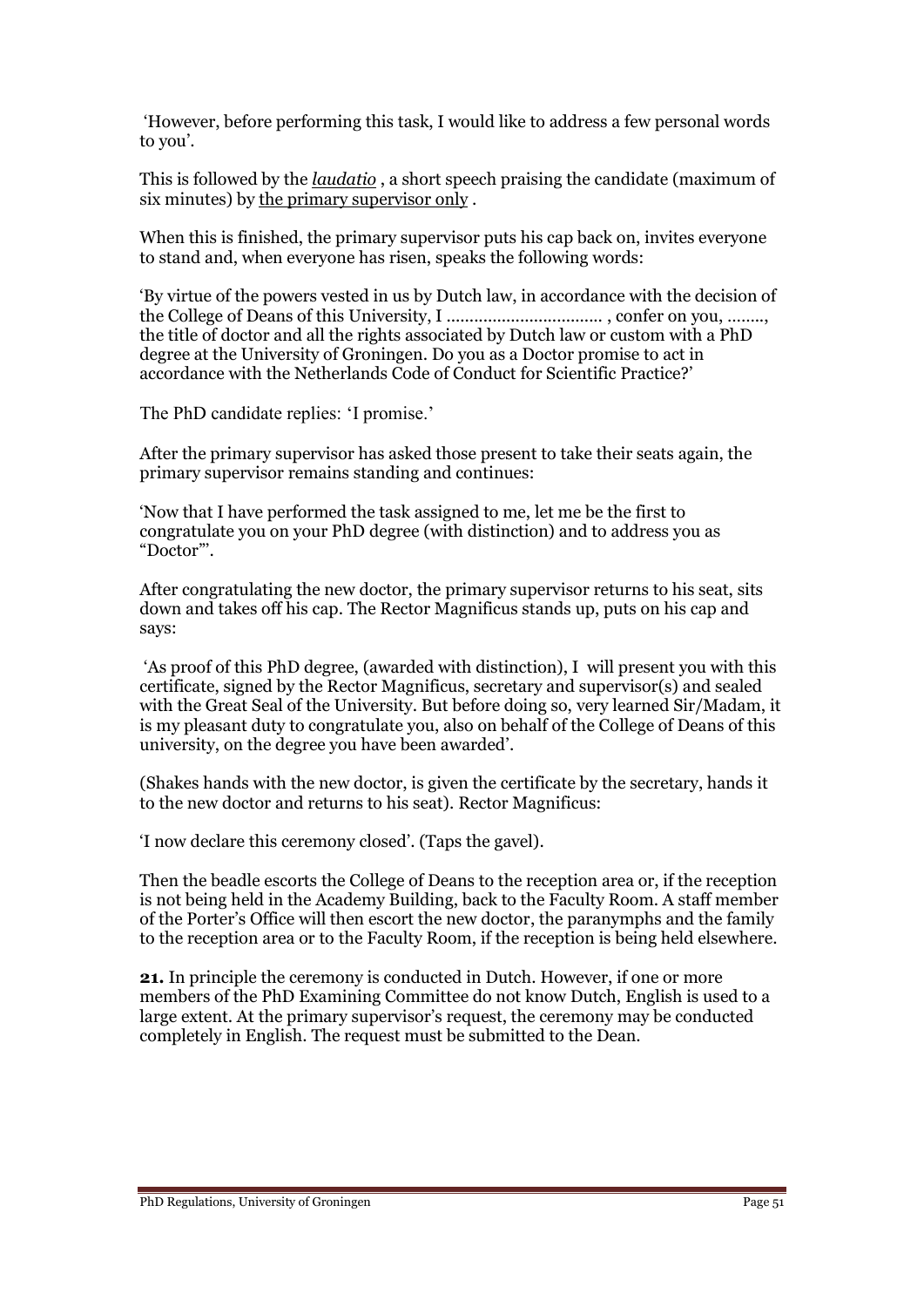During the PhD ceremony the following forms of address will be used: Chair: 'Honourable Rector Magnificus'<br>Supervisor: 'Highly Learned Supervisor Supervisor:<br>
Co-supervisor:<br>
Co-supervisor:<br>
The extending of the extendion of the extendion of the extendion of the extending of the extending of the extending of the extending of the extending of the extending of the ext Co-supervisor: 'Very Learned opponent'<br>Professors: 'Highly learned opponent' 'Highly learned opponent'<br>'Very Learned opponent' Other members of the committee and experts: PhD candidate: 'Esteemed candidate'

#### **Publicity**

At least three weeks before the intended date of the ceremony, the PhD candidate must deliver the abstracts for non-experts in Dutch and English of his PhD thesis to the Communication Office through Hora Finita. The Communication Office will use this information as the basis of a possible press release.

#### **Reception**

It is possible to hold a reception after the PhD ceremony.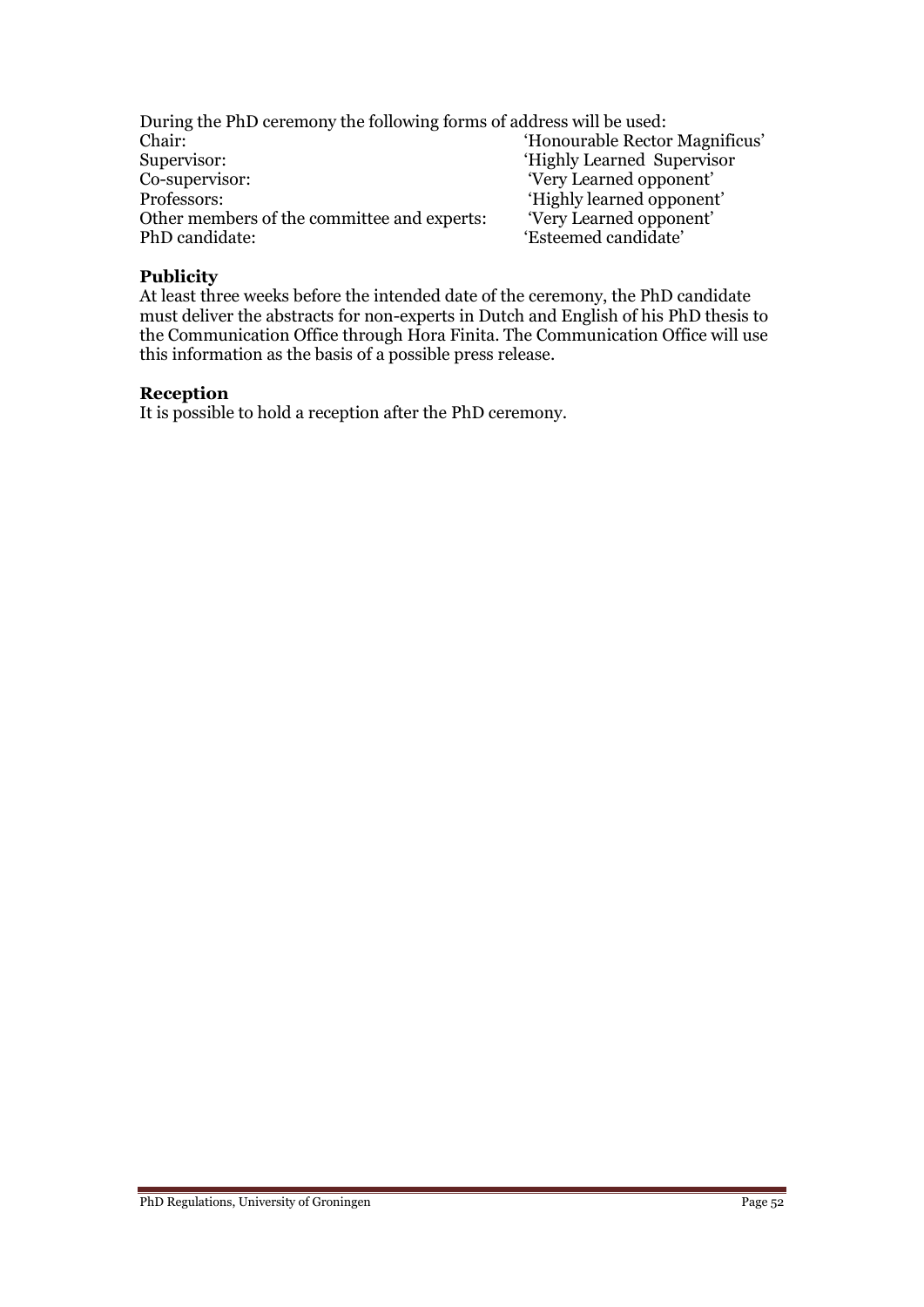# **Appendix 6**

# **PHD TIMELINE**

| Action                                                                                                 | Time line                                                                                                                             | Action by<br>supervisor/PhD<br>student                                                                                                                                           | Action by College of Deans                                                                                                               |
|--------------------------------------------------------------------------------------------------------|---------------------------------------------------------------------------------------------------------------------------------------|----------------------------------------------------------------------------------------------------------------------------------------------------------------------------------|------------------------------------------------------------------------------------------------------------------------------------------|
| <b>Register for PhD</b><br>programme                                                                   | <b>Registration after</b><br>admission to PhD<br>programme                                                                            | Submit to<br>Admissions<br>Committee                                                                                                                                             |                                                                                                                                          |
| Draw up training and<br>supervision plan                                                               | As soon as possible<br>after obtaining<br>admission to PhD<br>programme, but at<br>the latest before<br>beginning of PhD<br>programme | PhD student and<br>supervisors draw<br>up TSP and<br>submit it, signed,<br>for approval to<br>the director of the<br>GS, at the latest<br>upon beginning<br>the PhD<br>programme | Dean signs TSP and takes<br>care of registration in Hora<br>Finita                                                                       |
| Approval of PhD thesis<br>by supervisors $+$<br>proposal for composition<br>of Assessment<br>Committee | At least 3 <sup>1/2</sup> months<br>before intended date<br>of PhD ceremony                                                           | Supervisors<br>register approval<br>in Hora Finita                                                                                                                               | On the recommendation of<br>the primary supervisor, the<br>Dean sets up Assessment<br>Committee and appoints<br>members of the committee |
| Discuss date of PhD<br>ceremony                                                                        | At least $3\frac{1}{2}$ months<br>before intended date<br>of PhD ceremony                                                             | Arrange<br>provisional date<br>with PhD degree<br>registration office                                                                                                            | Register provisional date                                                                                                                |
| Apply for ISBN's                                                                                       | At least 2 months<br>before proposed date<br>of PhD ceremony                                                                          | PhD student                                                                                                                                                                      | Through website of<br>University of Groningen<br>Library                                                                                 |
| Approval of propositions                                                                               | At least 2 months<br>before intended date<br>of PhD ceremony                                                                          | Supervisors<br>register approval<br>in Hora Finita                                                                                                                               |                                                                                                                                          |
| Approval of title page                                                                                 | At least 2 months<br>before intended date<br>of PhD ceremony                                                                          | PhD student<br>submits title page<br>to PhD degree<br>registration office<br>through Hora<br>Finita                                                                              | PhD degree registration<br>office approves title page<br>through Hora Finita                                                             |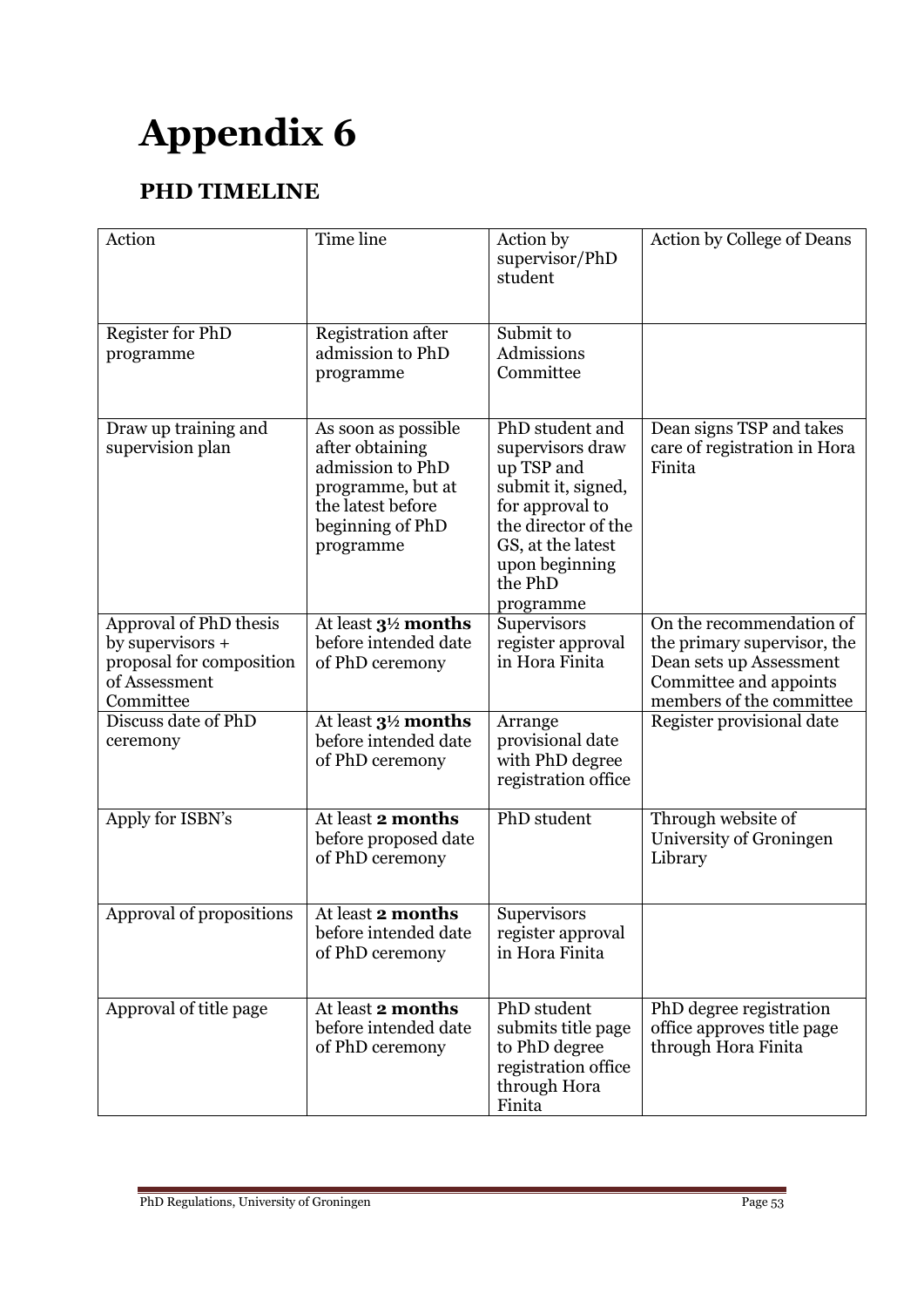| Announcement of                  | At least 8 weeks        |                   | Dean takes care of            |
|----------------------------------|-------------------------|-------------------|-------------------------------|
| <b>Assessment Committee's</b>    | before proposed date    |                   | registration through Hora     |
| decision regarding               | of PhD ceremony         |                   | Finita, which then notifies   |
| permission for PhD               |                         |                   | PhD student, primary          |
| student to proceed to the        |                         |                   | supervisor, PhD degree        |
| PhD ceremony                     |                         |                   | registration office and       |
|                                  |                         |                   | director GS. Then             |
|                                  |                         |                   | candidate may have thesis     |
|                                  |                         |                   | printed and date of PhD       |
|                                  |                         |                   | ceremony is finalized         |
| Possible request for <i>cum</i>  | At least 8 weeks        | Primary           | Dean takes care of            |
| laude distinction by             | before proposed date    | supervisor/Assess | registration through Hora     |
| supervisor or Assessment         | of PhD ceremony         | ment Committee    | Finita and approaches         |
| Committee                        |                         | submits request   | external referees. This is    |
|                                  |                         | to Faculty Board  | automatically registered at   |
|                                  |                         | with              | the PhD degree                |
|                                  |                         | recommendations   | registration office           |
|                                  |                         | for external      |                               |
|                                  |                         | referees          |                               |
| Opinion of external              | At least 2 weeks        | Dean receives     | PhD degree registration       |
| referees regarding cum           | before proposed date    | referees' opinion | office is notified of opinion |
| laude registered in Hora         | of PhD ceremony         | through Hora      | through Hora Finita.          |
| Finita                           |                         | Finita            |                               |
| Send information                 | At least 5 weeks        | PhD student       |                               |
| regarding publicity              | before proposed date    | supplies required |                               |
|                                  | of PhD ceremony         | information       |                               |
|                                  |                         | through Hora      |                               |
|                                  |                         | Finita            |                               |
| Send printed copies of           | At least 3 weeks        | PhD student       |                               |
| PhD thesis,                      | before proposed date    |                   |                               |
| accompanying                     | of PhD ceremony         |                   |                               |
| propositions and title           |                         |                   |                               |
| pages to PhD degree              |                         |                   |                               |
| registration office              |                         |                   |                               |
|                                  |                         |                   |                               |
| Send printed copy of             | At least <b>3 weeks</b> | PhD student       |                               |
| PhD thesis and                   | before proposed date    |                   |                               |
| accompanying                     | of PhD ceremony         |                   |                               |
| propositions to Graduate         |                         |                   |                               |
| School                           |                         |                   |                               |
| Send electronic versions         | At least 3 weeks        | PhD student       |                               |
| of PhD thesis,                   | before proposed date    | supplies required |                               |
| accompanying                     | of PhD ceremony         | information       |                               |
| propositions and                 |                         | through Hora      |                               |
|                                  |                         | Finita            |                               |
| abstracts for non-experts        |                         |                   |                               |
| and the licence                  |                         |                   |                               |
| agreement<br>PHD CEREMONY in the |                         |                   |                               |
|                                  |                         |                   |                               |
| presence of the whole            |                         |                   |                               |
| committee                        |                         |                   |                               |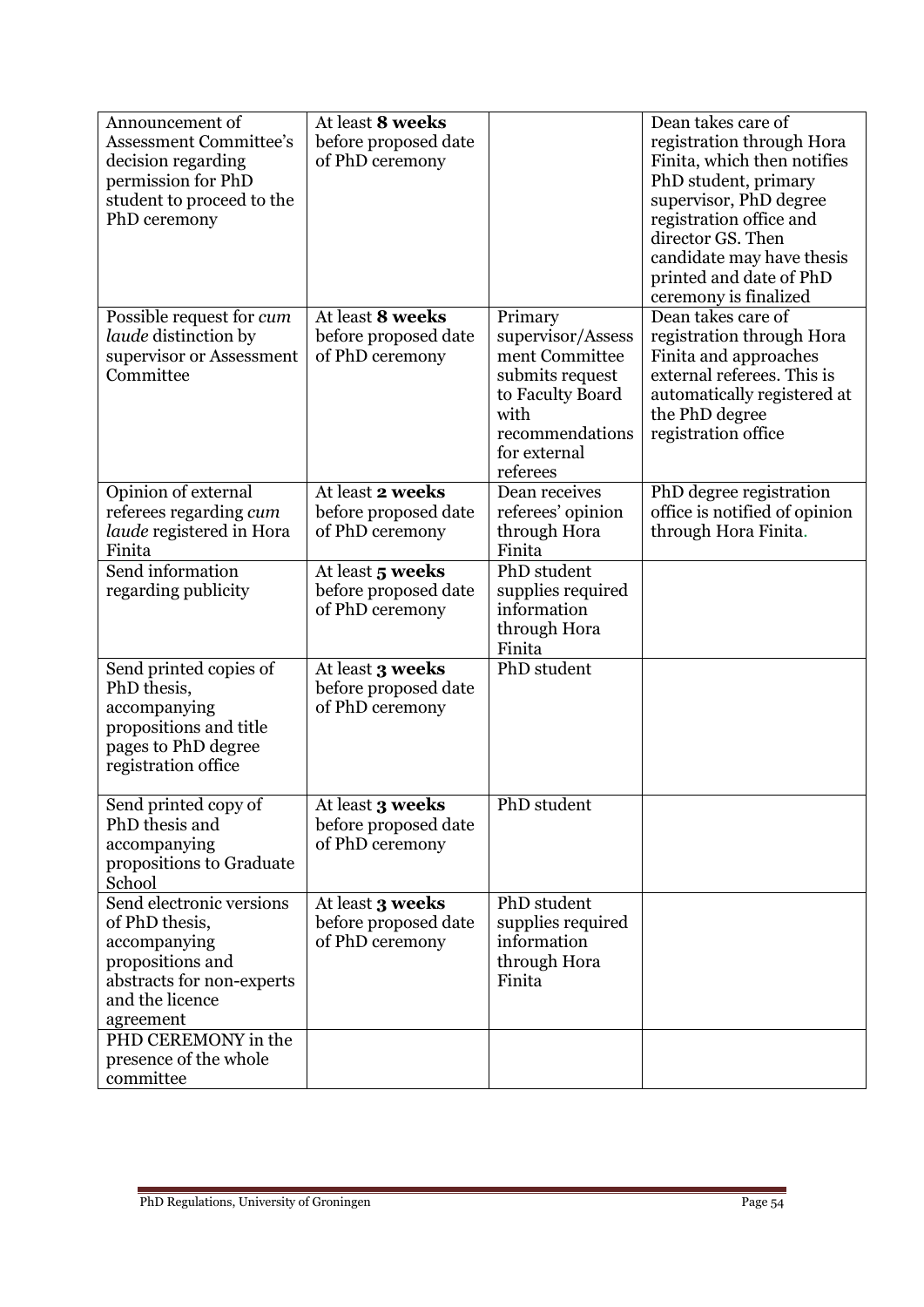# **Appendix 7**

# **MODEL TITLE PAGE AND ITS REVERSE SIDE FOR THE PHD THESIS**



# **-------Title of PhD thesis---------**

sub-title, if applicable

# **PhD thesis**

to obtain the degree of PhD at the University of Groningen on the authority of the Rector Magnificus Prof. E. Sterken and in accordance with the decision by the College of Deans.

This thesis will be defended in public on

…. (day) ….(month)….20…. at...... hours (time)

by

**-----(name)-----** (the PhD candidate's name in full)

born on ----(date in full)-- in -----(place of birth)----- and country of birth if this is not the Netherlands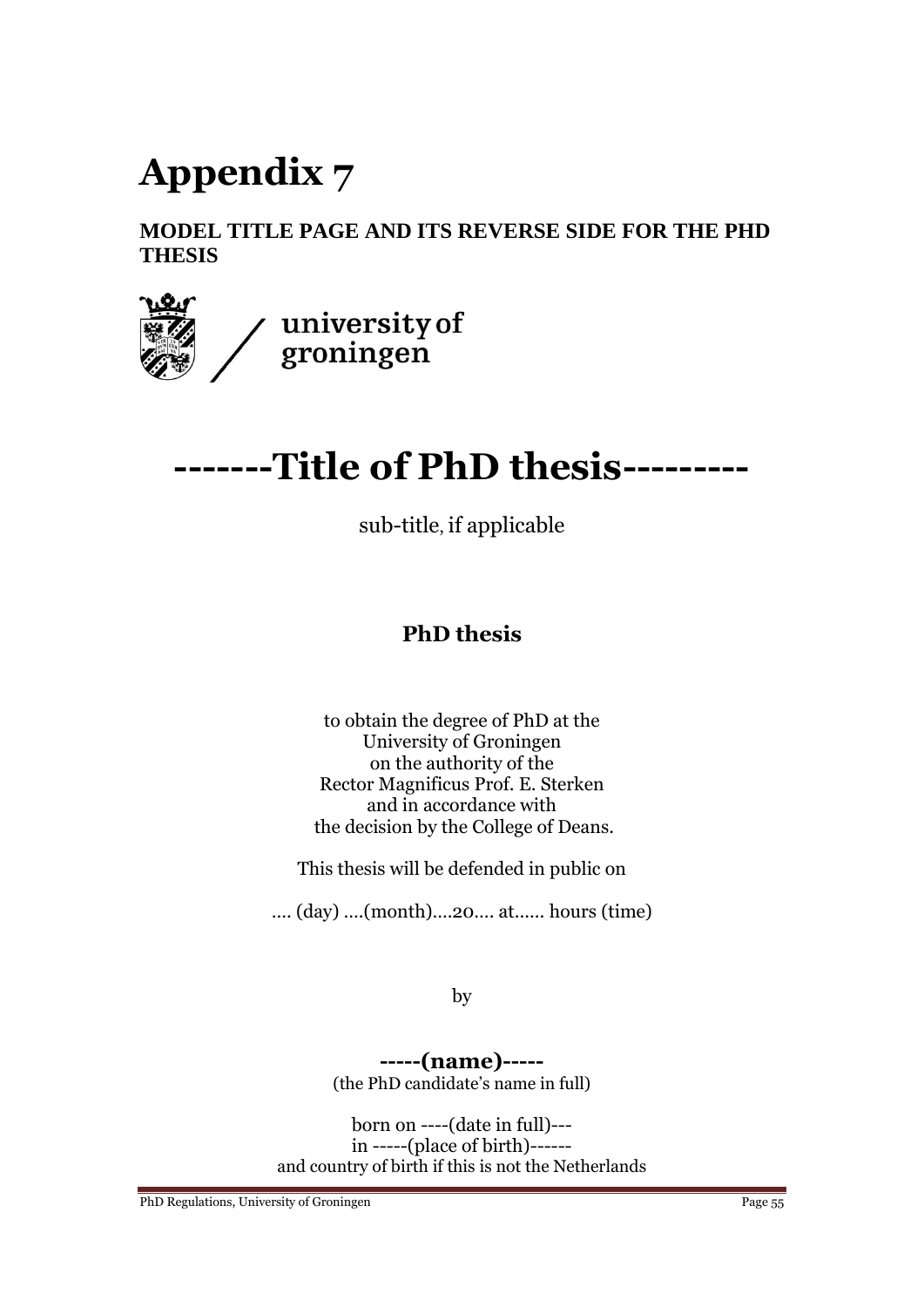### **Supervisor(s)**

name(s) of the supervisor(s) with initials and full titles without reference to universities

### If applicable:

# **Co-supervisor(s)**

 $name(s)$  of the co-supervisor(s) with initials and full titles without reference to universities

### **Assessment committee**

names of the members of the Assessment Committee with initials and full titles, without reference to universities

Please note: titles are written as follows:

- Prof.

- Dr.

- MSc, MA, LLM or PhD are written after the name of the individual in question.

- etc.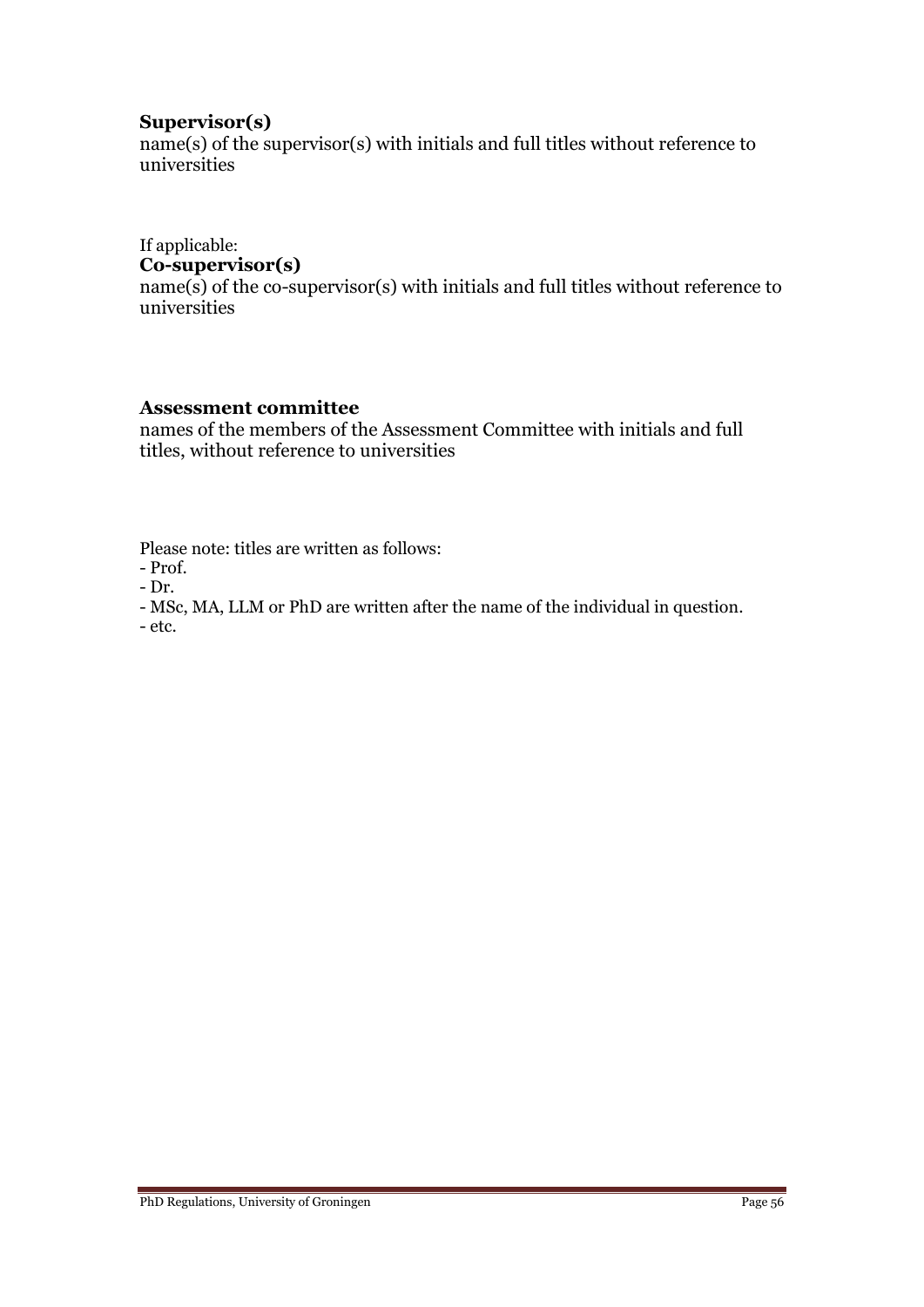# **Appendix 8**

# **EXAMPLE LICENCE AGREEMENT**

# **FOR NON-EXCLUSIVE PUBLICATION IN DIGITAL FORM OF A PHD THESIS DEFENDED AT THE UNIVERSITY VIA THE UNIVERSITY OF GRONINGEN REPOSITORY**

In accordance with the supplement to Article 4.7 of the PhD Regulations of the University of Groningen.

# **PhD candidate**

 consents to the global distribution of his/her PhD thesis in digital form; this distribution is non-exclusive;

**\_\_\_\_\_\_\_\_\_\_\_\_\_\_\_\_\_\_\_\_\_\_\_\_\_\_\_\_\_\_\_\_\_\_\_\_\_\_\_\_\_\_\_\_\_\_\_\_\_**

- declares that the PhD thesis is his/her own work;
- declares that the electronic version is identical to the printed publication as regards content and that it contains all components that for technical and/or logistical reasons are not included in the printed publication (e.g., CDs, video);
- declares that, to the best of his/her knowledge, the PhD thesis does not infringe in any way on the intellectual property rights of others;
- declares that any transfer of his/her intellectual property rights to the PhD thesis to a third party will stipulate that such party will uphold the licence and assume this agreement;
- grants the licence in question indefinitely;
- declares to relinquish the right to terminate this licence by means of abrogation or dissolution;
- declares, with regard to any contribution that is based upon work that was sponsored or subsidised by any institution or organisation other than the university, that he/she has fulfilled all obligations imposed by this sponsor, institution or organisation with regard to publication;
- declares that he/she has the right to grant permission as specified in this agreement, subject to the exceptions specified below.

# **University of Groningen**

- declares that the licence will not be transferred to any third party;
- declares to have received the digital copy of the PhD thesis;
- shall transform the PhD thesis into other file formats or into other media with the goal of ensuring future digital accessibility and declares that any such transformation will be accomplished without tampering with the contents;
- shall make and keep one or more reserve copies of this PhD thesis with a view to the security and preservation of the files;
- shall, in the case that the publisher objects to the expiration of the embargos that are noted on the following page, protect the PhD candidate from any damage claims that the publisher might make in this regard.